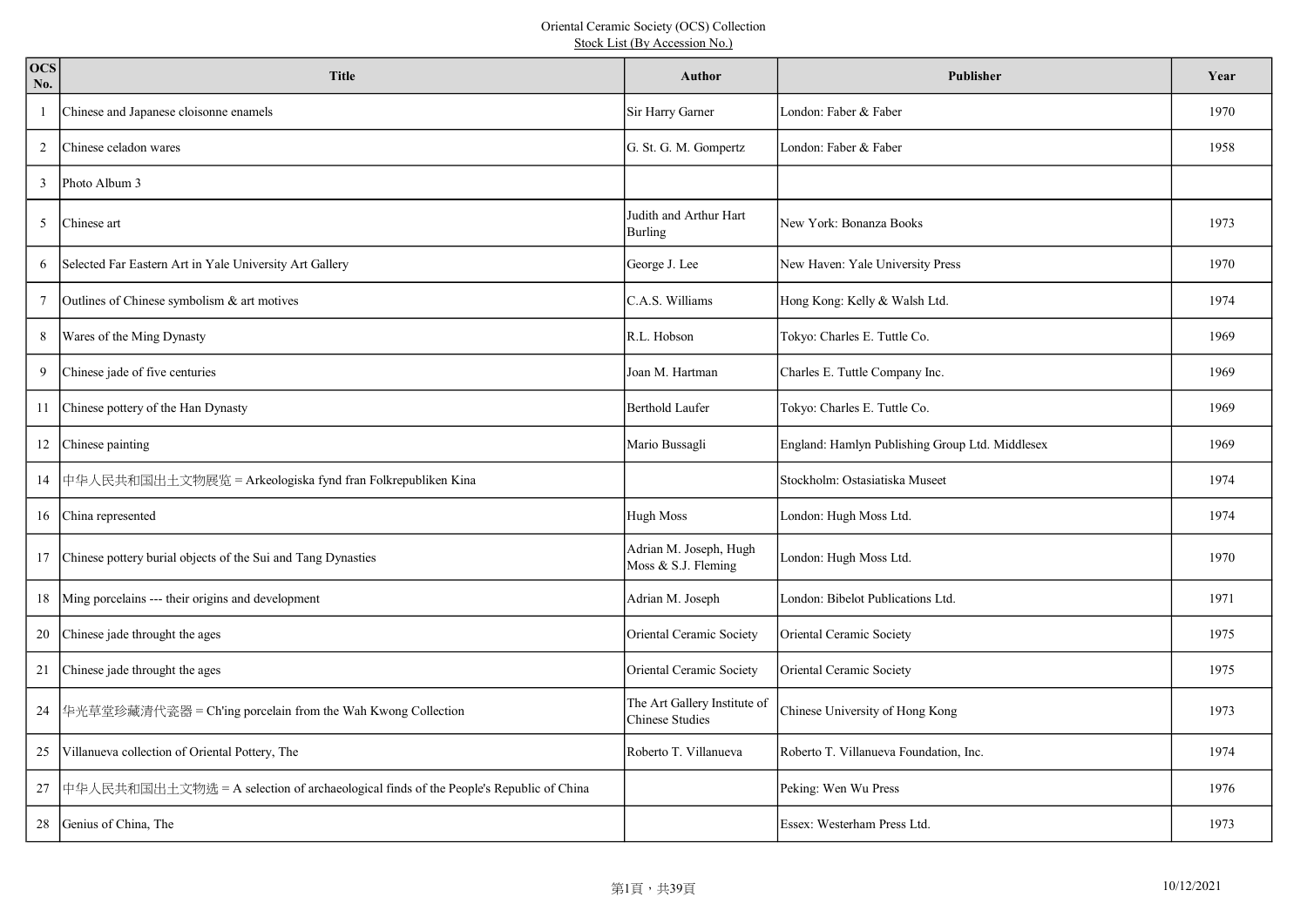| <b>OCS</b><br>No. | <b>Title</b>                                                                                                                  | <b>Author</b>                        | <b>Publisher</b>                                | Year |
|-------------------|-------------------------------------------------------------------------------------------------------------------------------|--------------------------------------|-------------------------------------------------|------|
| 29                | Ceramics in the Liao Dynasty, North and South of the Great Wall                                                               | Mino Yutaka                          | New York: China Institute in America            | 1973 |
| 30                | Highlights of Chinese ceramics                                                                                                | Suzanne G. Valenstein                | Metropolitan Museum                             | 1975 |
| 31                | 方召麐作品集 = A world beyond all books                                                                                             | Fang Chao-ling                       |                                                 | 1970 |
| 32                | Metalwork and Chinese ceramics                                                                                                | Margaret Medley                      | London: University of London                    | 1972 |
| 33                | Korean and Chinese ceramics                                                                                                   | Margaret Medley                      | Percival David Foundation                       | 1975 |
| 34                | Chinese porcelain of the Ching Dynasty                                                                                        | Victoria & Albert Museum             | London: Her Majesty's Stationery Office         | 1967 |
| 35                | Chinese works of art                                                                                                          | Hugh Moss                            | London: Hugh Moss Ltd.                          | 1974 |
| 36                | Chinese cloisonne enamels                                                                                                     | Victoria & Albert Museum             | England: Her Majesty's Stationery Office London | 1972 |
| 37                | Gemeentelijk Museum Het Princessehof te Leeuwarden                                                                            |                                      |                                                 | 1975 |
| 38                | Swankalok, de export - ceramiek van Siam                                                                                      | B. Refuge                            | De Tijdstroom Lochem                            | 1976 |
| 39                | Chinese art from the collection of H.M. King Gustaf VI Adoff of Sweden                                                        |                                      | Museum of Far Eastern Antiques Catalogue No.7   | 1967 |
| 40                | Ceramic art of Southeast Asia                                                                                                 | William Willetts                     | Southeast Asian Ceramic Society of Singapore    | 1973 |
| 41                | Ceramic art of Southeast Asia                                                                                                 | William Willetts                     | Southeast Asian Ceramic Society of Singapore    | 1973 |
| 42                | Minutti collection of bronzes in Brunei, The                                                                                  | Dato Seri Lela Jasa Tom<br>Harrisson | Brunei: The Star Press                          | 1973 |
| 43                | Panduan dewan pameran guide to the gallery No. 5 (The Ceramic Gallery of the Brunei Museum at Kota<br>Batu)                   | Barbara Harrisson                    | Brunei: Brunei Museum                           | 1972 |
| 44                | Het laatste keizerlijke porselein at Gemeentelijk Museum                                                                      |                                      |                                                 | 1973 |
| 45                | Brunei Museum Journal, volume 2 No.1 1970, The                                                                                | P.M.Shariffudin                      | Brunei: Brunei Museum                           | 1970 |
| 46                | Illustrated catalogue of Ting Yao & related white wares in the Percival David Foundation of Chinese Art<br>section $4 - 1964$ | Hin-Cheung Lovell                    | London: School of Oriental & African Studies    | 1964 |
| 47                | Illustrated catalogue of Ming polychrome wares in the Percival David Foundation of Chinese Art Section 5<br>1966              | Margaret Medley                      | London: School of Oriental & African Studies    | 1966 |
| 48                | Illustrated catalogue of Ming & Ching monochrome in the Percival David Foundation of Chinese Art<br>Section 6 - 1973          | Margaret Medley                      | London: School of Oriental & African Studies    | 1973 |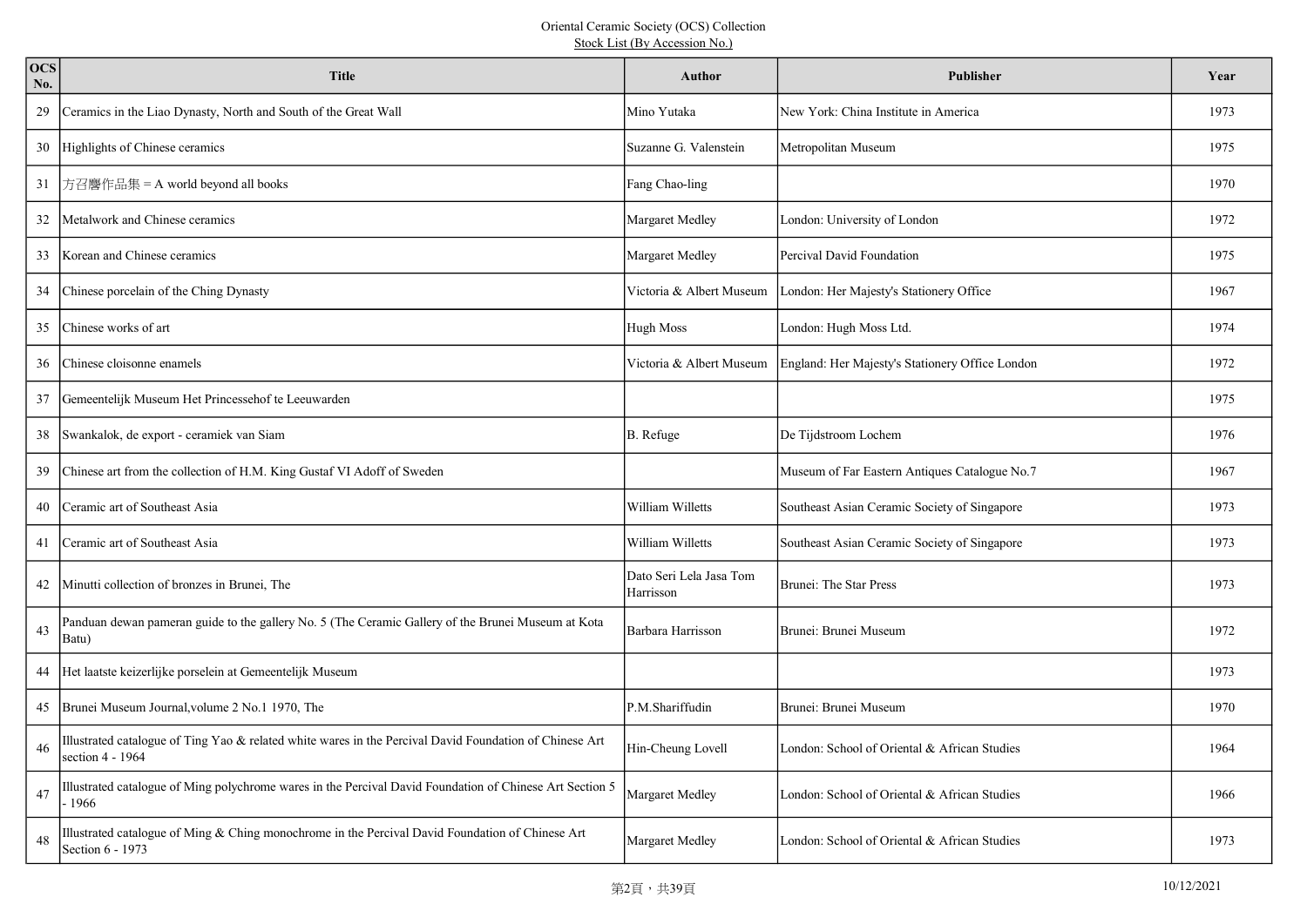| <b>OCS</b><br>No. | <b>Title</b>                                                                                                         | Author           | Publisher                                    | Year |
|-------------------|----------------------------------------------------------------------------------------------------------------------|------------------|----------------------------------------------|------|
| 49                | Illustrated catalogue of Ch'ing enamelled ware in the Percival David Foundation of Chinese Art Section 2 -<br>1973   | Lady David       | London: School of Oriental & African Studies | 1973 |
| 50                | Illustrated catalogue of underglaze blue & copper red-decorated porcelains 1976                                      | Margaret Medley  | London: School of Oriental & African Studies | 1976 |
| 51                | Catalogue of Japanese art                                                                                            | Hugh Moss        | England: Hugh Moss Ltd. London               |      |
| 53                | Snuff bottles of China                                                                                               | <b>Hugh Moss</b> | Bibelot Publishers Ltd.                      | 1971 |
| -54               | 烟壶杂志 = Chinese snuff bottles No.1                                                                                    | Hugh Moss        | <b>Chinese Snuff Bottles</b>                 | 1966 |
| 55                | 烟壶杂志 = Chinese snuff bottles No.2                                                                                    | Hugh Moss        | <b>Chinese Snuff Bottles</b>                 |      |
| 56                | 烟壶杂志 = Chinese snuff bottles No.3                                                                                    | Hugh Moss        | <b>Chinese Snuff Bottles</b>                 |      |
| 57                | 烟壶杂志 = Chinese snuff bottles No.4                                                                                    | Hugh Moss        | <b>Chinese Snuff Bottles</b>                 | 1966 |
| 58                | 烟壶杂志 = Chinese snuff bottles No.5                                                                                    | Hugh Moss        | <b>Chinese Snuff Bottles</b>                 | 1969 |
| 59                | Chinese snuff bottles No. 6, Collection of the Rt. Hon. The Marquess of Exeter                                       | Hugh Moss        | London: Hugh Moss (Publications) Ltd.        | 1974 |
| 61                | Exhibition of Chinese snuff-bottles, An                                                                              |                  | Sydney L. Moss Ltd.                          | 1965 |
| 62                | Exhibition of Chinese snuff-bottles June 1970, An                                                                    |                  | London: Hugh M. Moss Ltd.                    | 1970 |
| 65                | Chinese snuff bottles sold by auction at Mandarin Hotel, Hong Kong on 17-11-1973                                     |                  | Sotheby & Co. A. G.                          | 1973 |
| 66                | Catalogue of fine Chinese ceramics archaic bronzes & works of art sold by auction by Sotheby & Co. on<br>27-11-1973  |                  | Sotheby & Co.                                | 1973 |
| 67                | Catalogue of antiquities Islamic pottery, primitive art, Indian, Tibetan and Nepalese art                            |                  | Sotheby & Co.                                | 1975 |
| 68                | South-East Asian & early Chinese export ceramics sold by auction on 4-10-74 by Sotheby Parke Bernet Inc.<br>New York |                  | Sotheby Parke Bernet                         | 1974 |
| 69                | Catalogue of important Chinese ceramics sold by auction at Mandarin Hotel, Hong Kong on 31-10-74                     |                  | Sotheby Parke Bernet                         | 1974 |
| 70                | Catalogue of important Chinese ceramics sold by auction at Mandarin Hotel, Hong Kong on 31-10-75                     |                  | Sotheby Parke Bernet                         | 1974 |
| 72                | Catalogue of important Chinese ceramics sold by auction at Mandarin Hotel, Hong Kong on 2-11-74                      |                  | Sotheby Parke Bernet                         | 1974 |
| 73                | Catalogue of 19th Century Chinese ceramics & works of art at Mandarin Hotel, Hong Kong on 4-11-74                    |                  | Sotheby 's Belgravia                         | 1974 |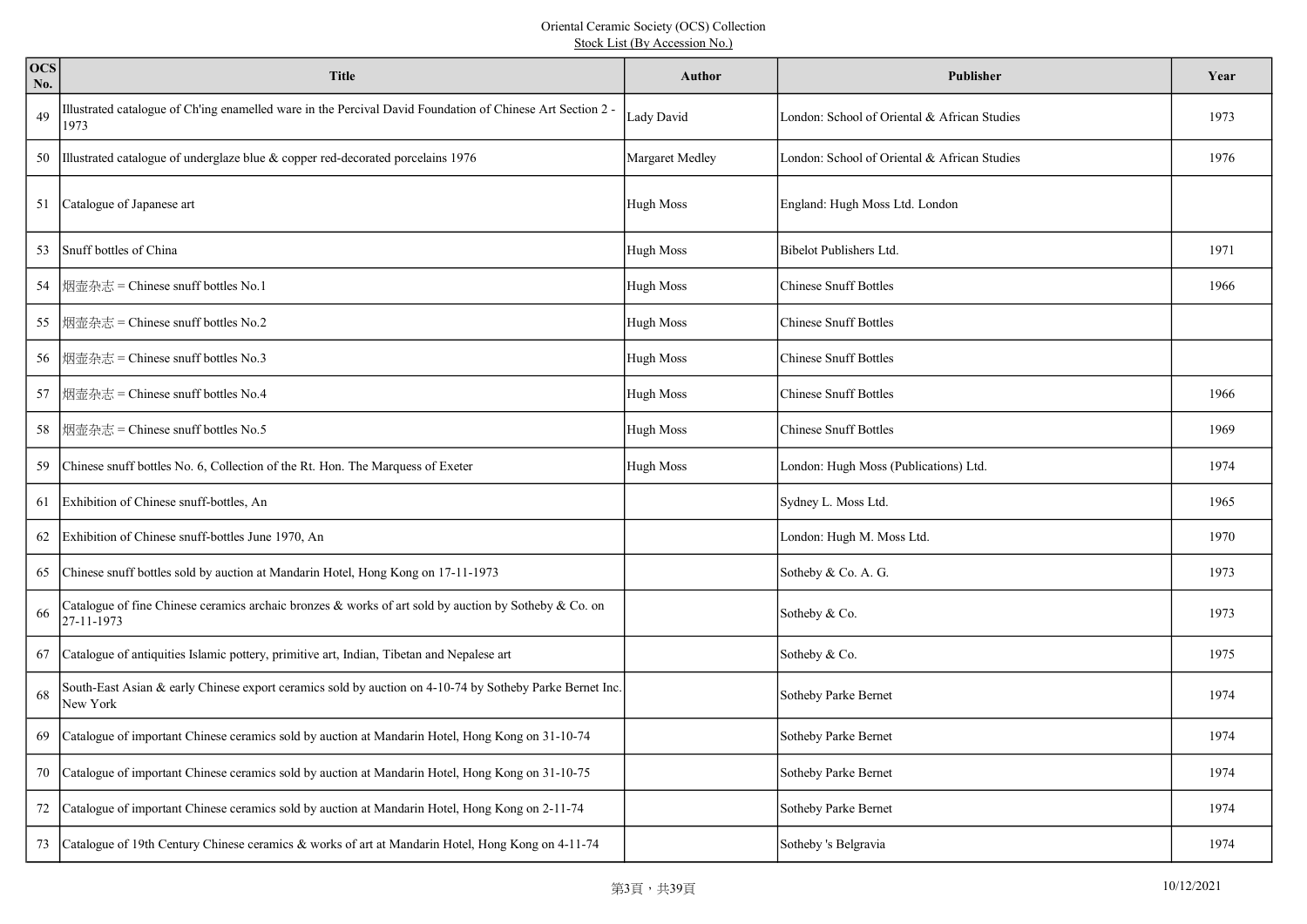| <b>OCS</b><br>No. | <b>Title</b>                                                                                                                                           | Author                          | <b>Publisher</b>                                                                       | Year |
|-------------------|--------------------------------------------------------------------------------------------------------------------------------------------------------|---------------------------------|----------------------------------------------------------------------------------------|------|
| 74                | Catalogue of 19th Century Chinese ceramics & works of art at Mandarin Hotel, Hong Kong on 4-11-75                                                      |                                 | Sotheby 's Belgravia                                                                   | 1974 |
| 75                | Catalogue of Chinese hardstone carvings, cloisonne enamels and other works of art and export porcelain<br>sold by auction by Sotheby & Co. on 12-11-74 |                                 | Sotheby & Co.                                                                          | 1974 |
| 76                | Catalogue of important Chinese ceramics -- The property of Mrs. Alfred Clark on sale on 23-3-75                                                        |                                 | Sotheby & Co.                                                                          | 1975 |
| 78                | Catalogue of fine Chinese ceramics & jade carvings sold by auction at Mandarin Hotel, Hong Kong on 17-<br>11-75                                        |                                 | Sotheby Parke Bernet (Hong Kong) Ltd.                                                  | 1975 |
| 79                | Catalogue of fine Chinese ceramics $\&$ jade carvings sold by auction at Mandarin Hotel, Hong Kong on 17-<br>11-76                                     |                                 | Sotheby Parke Bernet (Hong Kong) Ltd.                                                  | 1975 |
| 81                | Catalogue of Chinese ceramics sold by auction at 306A, Lane Crawford House, Hong Kong                                                                  |                                 | Sotheby Parke Bernet (Hong Kong) Ltd.                                                  | 1976 |
| 83                | Catalogue of Chinese ceramics and jade carvings sold by auction at 306A, Lane Crawford House, Hong<br>Kong                                             |                                 | Sotheby Parke Bernet (Hong Kong) Ltd.                                                  | 1976 |
| 84                | Catalogue of Fine Chinese ceramics sold by auction at Mandarin Hotel in Hong Kong on 29-11-76                                                          |                                 | Sotheby Parke Bernet (Hong Kong) Ltd.                                                  | 1976 |
| 85                | Catalogue of important Chinese jade carvings sold by auction at Mandarin Hotel in Hong Kong on 2-12-76                                                 |                                 | Sotheby Parke Bernet (Hong Kong) Ltd.                                                  | 1976 |
| 86                | Catalogue of antiquities, Islamic Art, Indian & South-East Asian art & tribal art sold by Sotheby Parke<br>Bernet & Co. on 14-6-76                     |                                 | Sotheby's                                                                              | 1976 |
| 87                | Catalogue of antiquities, Islamic Art, Nepalese, Tibetan, South-East Asian & Indian art & tribal art sold by<br>Sotheby Parke Bernet & Co. on 26-7-76  |                                 | Sotheby's                                                                              | 1976 |
| 88                | Sotheby Parke Bernet Los Angeles auction catalogue 7th-11th March 1976                                                                                 |                                 | Sotheby Parke Bernet                                                                   | 1976 |
|                   | 100 Chinese art                                                                                                                                        | Finlay Mackenzie                | London: Spring Books                                                                   | 1961 |
|                   | 101 House on the Klong, The (The Bangkok home & Asian art collection of James Thompson)                                                                | Brian Brake & William<br>Warren | Tokyo: John Weatherhill Inc.                                                           | 1969 |
|                   | 102 Chinese cultural art treasures, National Palace and Central Museums illustrated handbook                                                           |                                 | Joint Administration of the National Palace & Central Museums                          | 1965 |
| 103               | 广东省钱币 = Coinage of Kwangtung China                                                                                                                     | Robert D. Thompson              | Hong Kong: The Government on behalf of the City Museum & Art<br>Gallery, Urban Council | 1971 |
| 104               | First hills gold medal lecture, The; The history of the history of Ming porcelain; A lecture given by John<br>Alexander Pope                           | Oriental Ceramic Society        | London: Oriental Ceramic Society                                                       | 1971 |
|                   | 105   Art & archaeology in Thailand                                                                                                                    |                                 | The Fine Arts Department                                                               | 1974 |
|                   | 106 Chinese jade throughout the ages                                                                                                                   | Oriental Ceramic Society        | Oriental Ceramic Society                                                               | 1975 |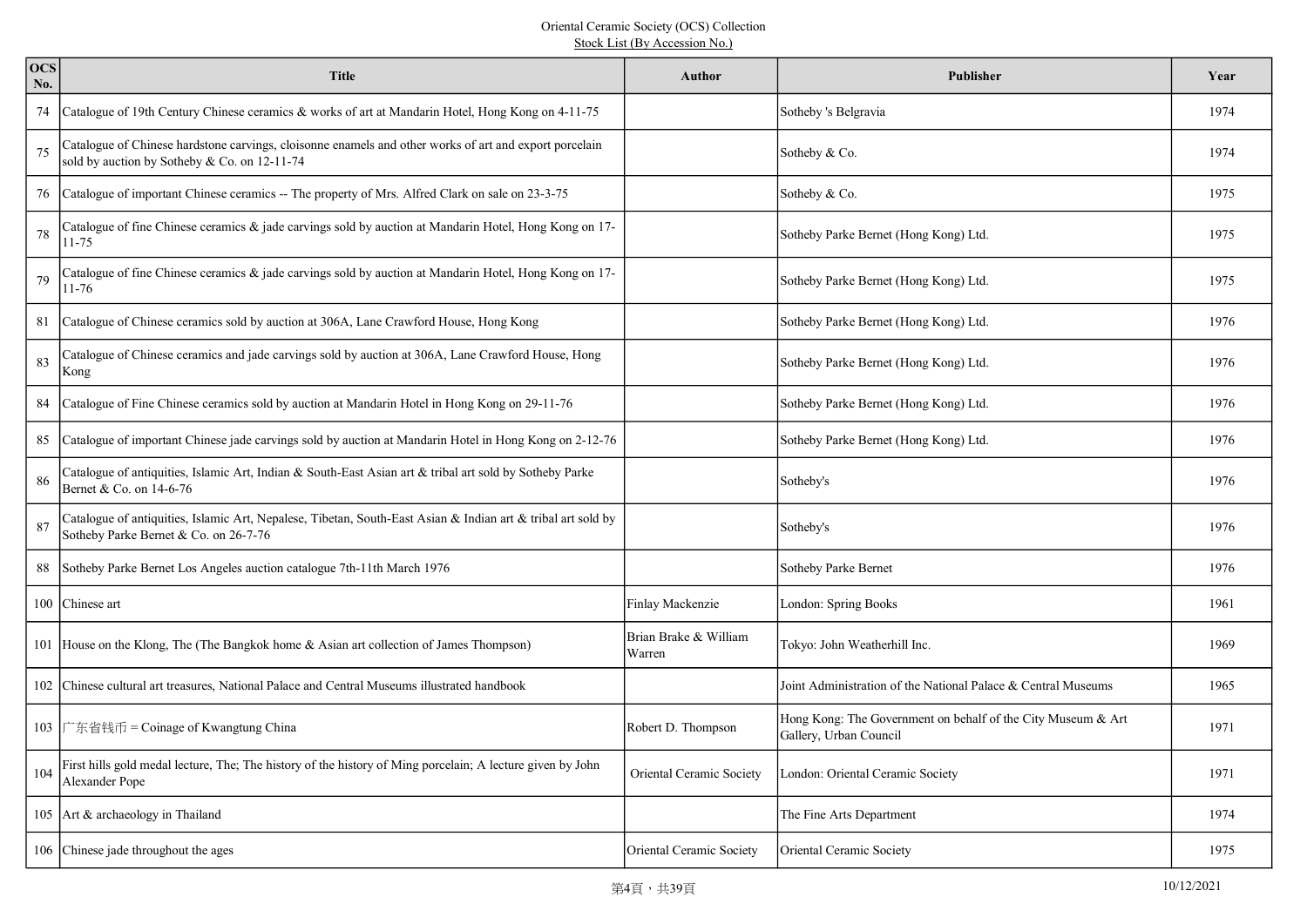| <b>OCS</b><br>No. | <b>Title</b>                                                                                                                                              | <b>Author</b>                                    | <b>Publisher</b>                          | Year |
|-------------------|-----------------------------------------------------------------------------------------------------------------------------------------------------------|--------------------------------------------------|-------------------------------------------|------|
|                   | 107 Chinese exhibition, The                                                                                                                               |                                                  | Ontario: Times Newspapers Ltd.            | 1974 |
|                   | 108 Colors of ink, The                                                                                                                                    | Sherman E. Lee                                   | The Asia Society Inc.                     | 1974 |
|                   | 109 Ming-Ch'ing Dynasties                                                                                                                                 |                                                  | The Art Institute of Chicago              | 1964 |
|                   | 110 Chinese seals -- the collection of Ralph C. Lee                                                                                                       | Na Chin Liang                                    |                                           | 1966 |
|                   | 111  第七回东美特别展 = Art dealer's fair and exhibition in Tokyo 1976                                                                                            | Tokyo Art Dealers'<br>Association                | Otsuka Kogeisha                           | 1976 |
|                   | 112 Musees Royauxe d'Art et D'Histoire Acquisitions 1964-1973                                                                                             |                                                  | Bruxelles, Parc du Cinquantenaire         | 1974 |
|                   | 113 Chinese and Japanese ceramics from the collection of Sir Harry & Lady Garner                                                                          |                                                  | London: Bluett & Sons Ltd.                | 1973 |
|                   | 114 中国民间工艺 = Folk crafts of the middle kingdom (An Introduction)                                                                                          | Hong Kong Museum of Art Hong Kong: Urban Council |                                           | 1975 |
|                   | 117 Gemeentelijk Museum Het Princessehof Leeuwarden (January 1976)                                                                                        | Margaret Medley                                  | University of London                      | 1976 |
|                   | 118 Illustrated catalogue of underglaze blue and copper red-decorated porcelains                                                                          | Margaret Medley                                  | University of London                      | 1976 |
| 119               | Chinese jade throughout the ages, an exhibition organised by the Arts Council of Great Britain and The<br>Oriental Ceramic Society 1st May-22nd June 1975 |                                                  | Oriental Ceramic Society                  | 1975 |
|                   | 120 Le Betel, I. Inde et Asia du Sud-Est, Solange Thierry Museum National D' Histoire Naturelle 1969                                                      | Solange Thierry                                  |                                           | 1969 |
|                   | 121 Excavations at Mawangtui Changsha 1972 = 马王堆一号汉墓发掘简报                                                                                                  |                                                  | 文物出版社                                     | 1972 |
|                   | 122 Manila trade pottery seminar introduction notes                                                                                                       | J.M. Addis                                       | The Oriental Ceramic Society of London    | 1968 |
|                   | 124 Chinese gold, silver and porcelain: the Kempe collection                                                                                              | Bo Gyllensvard                                   | New York: The Asia Society Inc.           | 1971 |
|                   | 131 Hollow line in dating Chinese porcelains, The                                                                                                         | Calvin Chou                                      | San Francisco: Occasional Publications    | 1978 |
|                   | 132 Tempayan Martavans of Indonesia                                                                                                                       |                                                  | Ceramic Society of Indonesia              | 1977 |
|                   | 133 东南亚瓷与中国出口瓷 = South-East Asian and Chinese trade pottery                                                                                               |                                                  | The Oriental Ceramic Society of Hong Kong | 1979 |
|                   | 136 Antiche giade                                                                                                                                         | Oscar Luzzatto-Bilitz                            | Milan: Fratelli Fabbri Editori            | 1966 |
|                   | 139 Introduction to Chinese art, An                                                                                                                       | Mario Prodan                                     | London: Spring Books                      | 1958 |
|                   | 140 Short history of Chinese art, A                                                                                                                       | Michael Sullivan                                 | London: Faber & Faber                     | 1967 |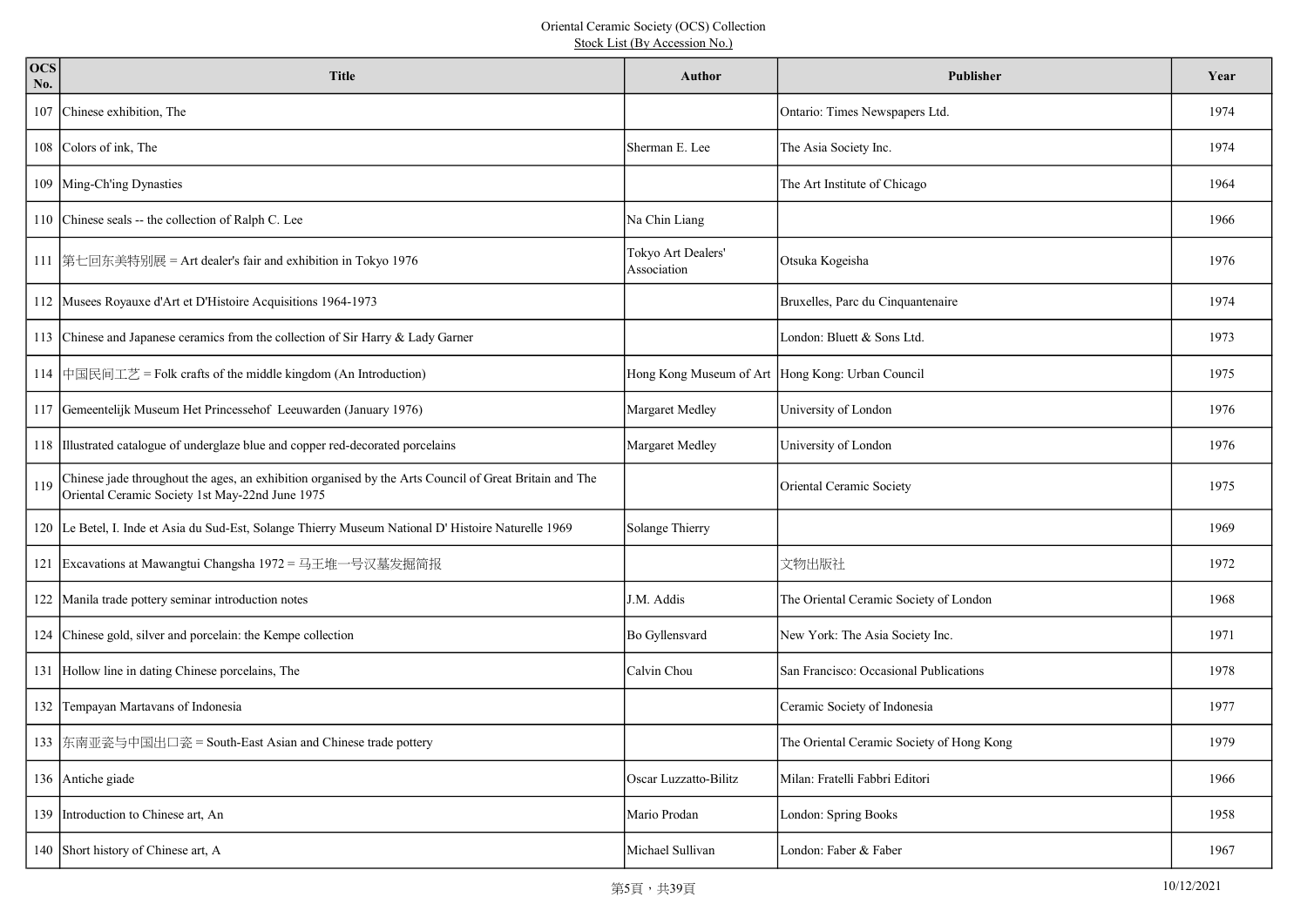| <b>OCS</b><br>No. | <b>Title</b>                                                                                                             | Author                                    | Publisher                                    | Year |
|-------------------|--------------------------------------------------------------------------------------------------------------------------|-------------------------------------------|----------------------------------------------|------|
| 141               | 国立故宫博物院藏品选目 = Selection of masterworks in the collection of the National Palace Museum                                   |                                           | National Palace Museum Republic of China     | 1978 |
|                   | 142   K'ang - his porcelain                                                                                              | Jan Wirgin                                |                                              | 1974 |
|                   | 143 Selected ordos bronzes, The Bulletin of the Museum of Far Eastern Antiquities, No.5                                  | J.G. Andersson                            | Museum of Far Eastern Antiquities            | 1933 |
|                   | 144 Ch'ing Polychrome Porcelain                                                                                          | The Oriental Ceramic<br>Society           | The Oriental Ceramic Society of Hong Kong    | 1977 |
|                   | 146 雕瓷展览 (附雕木、雕竹等) = Exhibition of carved porcelain (and other carved objects)                                           |                                           | University of Hong Kong                      | 1978 |
|                   | 148 Art of the Han                                                                                                       | <b>Ezekiel Schloss</b>                    | New York: China Institute in America         | 1979 |
|                   | 149 History of the history of Ming porcelain, The                                                                        | John Alexander Pope                       | London: Oriental Ceramic Society             | 1971 |
|                   | 150 Chinese and Annamese ceramics                                                                                        | Adrian M. Joseph                          | London: Hugh Moss Publishing Ltd.            | 1973 |
|                   | 151 艺展七八 = "Arts 78"                                                                                                     |                                           | University of Hong Kong                      | 1978 |
| 152               | Museum of Far Eastern Antiquities (Hsing-Yao & Ting-Yao: Carl Kempe & Gustaf Lindberg Collection)<br>Bulletin No.25, The | <b>Gustaf Lindberg</b>                    | Stokholm: Museum of Far Eastern Antiquities  | 1953 |
|                   | 153 Museum of Far Eastern Antiquities Bulletin No.36, The                                                                | Desmond Gure                              | Stokholm: Museum of Far Eastern Antiquities  | 1964 |
|                   | 156 中国竹刻艺术(上册) = Chinese bamboo carving, Part I                                                                          | Ip Yee & Laurence C. S.<br>Tam            | Hong Kong Museum of Art, Urban Council       | 1978 |
|                   | 157 Oriental pottery & porcelain from the collection of Imelda Romualdez Marcos                                          |                                           | Philippines: Marcos Foundation Museum Manila | 1976 |
|                   | 158 Oriental celadon -- The Princessehof Collections 1978                                                                |                                           |                                              | 1978 |
|                   | 159 Ritual vessels of bronze age China                                                                                   | Max Loehr                                 | New York: The Asia Society Inc.              | 1968 |
|                   | 160 Annamese ceramics in the Museum Pusat Jakarta                                                                        |                                           | The Ceramic Society of Indonesia             | 1974 |
|                   | 161 Asian art from the collection of Mr. & Mrs. John D. Rockfeller 3rd Part II                                           | Sherman E. Lee                            | New York: The Asia Society Inc.              | 1975 |
|                   | 162 Chinese bronzes -- The Natanael Wessen Collection                                                                    | Bernhard Karlgren & Jan<br>Wirgin         | Stokholm: Museum of Far Eastern Antiquities  | 1969 |
|                   | 164 Chinese bronzes from the Buckingham collection                                                                       | Charles Fabens Kelley &<br>Chen Meng-Chia | The Art Institute of Chicago                 | 1946 |
|                   | 165 Asian art -- Selections from the collection of Mr. & Mrs John D. Rockfeller 3rd                                      | Sherman E. Lee                            | New York: The Asia Society Inc.              | 1970 |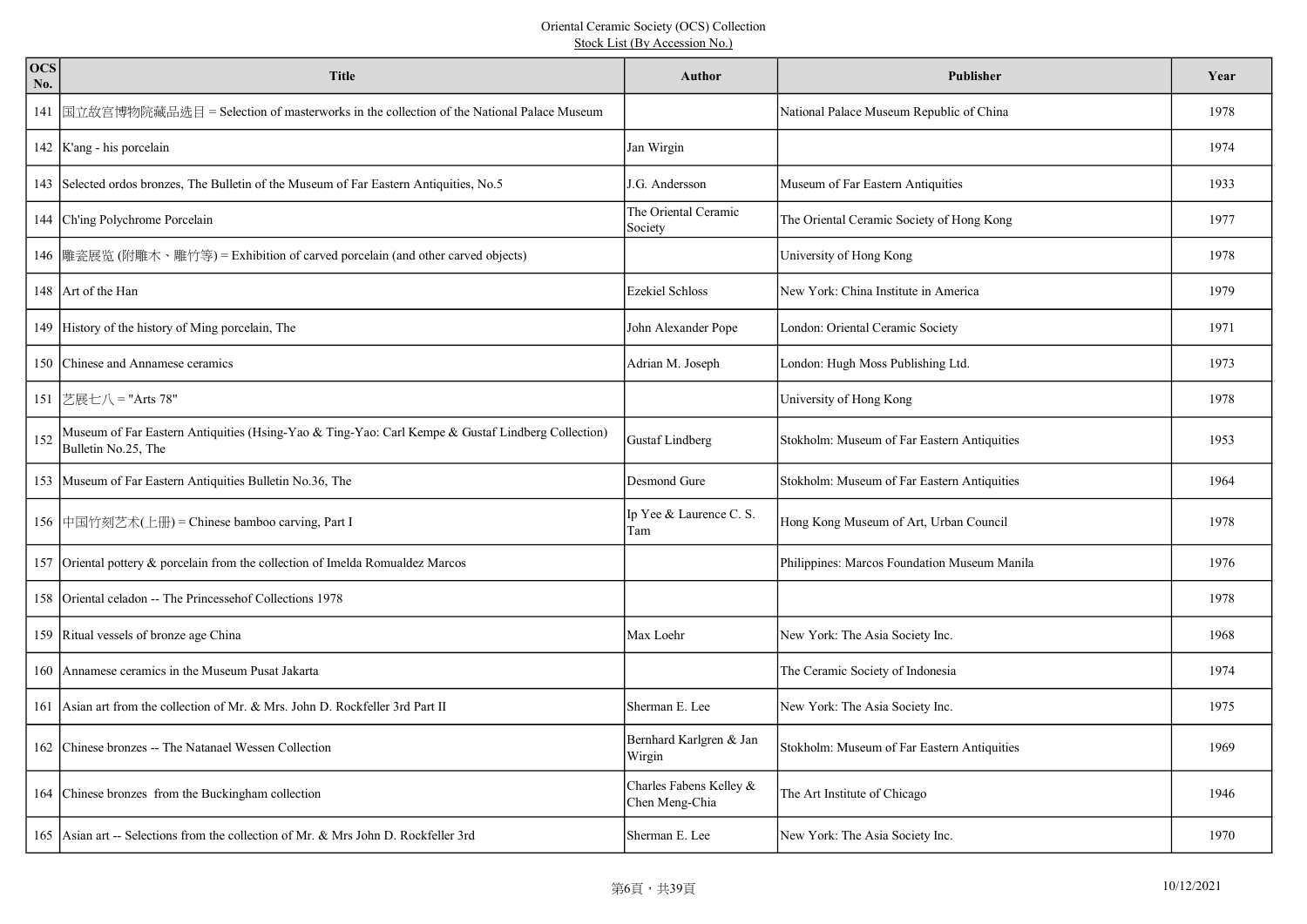| <b>OCS</b><br>No. | <b>Title</b>                                                                                               | <b>Author</b>                                 | Publisher                                                                                       | Year                                |
|-------------------|------------------------------------------------------------------------------------------------------------|-----------------------------------------------|-------------------------------------------------------------------------------------------------|-------------------------------------|
|                   | 166 Important finds of ancient Chinese ceramics since 1949                                                 | Feng Hsien-Ming                               | London: Oriental Ceramic Society                                                                | 1965                                |
|                   | 169 Bronze disease and its treatment                                                                       |                                               | Department of Fine Arts, Bangkok National Museum                                                | 1975                                |
|                   | 171 Keramik aus Thailand - Sukhothai & Sawankhlok                                                          | Herbert Ganslmayr                             |                                                                                                 | 1977                                |
|                   | 172 中国鼻烟壶 = Chinese snuff bottles                                                                          |                                               | Hong Kong: Urban Council                                                                        | 1977                                |
| 173               | 中华人民共和国ツルワロ   ド文物展 = The exhibition of ancient art treasures of the People's Republic<br>of China          |                                               |                                                                                                 | 1979                                |
|                   | 175 Bulletin of the Oriental Ceramic Society of Hong Kong, No.3 1977-78                                    |                                               | The Oriental Ceramic Society of Hong Kong                                                       | 1979                                |
|                   | 176 Bulletin of the Oriental Ceramic Society of Hong Kong, No.1                                            |                                               | The Oriental Ceramic Society of Hong Kong                                                       | 1975                                |
| 178               | Ancient art - The Norbert Schimmel collection - The Cleveland Museum of Art Nov. 13th to Dec. 24th<br>1974 | Oscar White Muscarella                        | Germany: Philipp von Zabern Mainz                                                               | 1974                                |
|                   | 179 Faberge and his contemporaries                                                                         | Henry Hawley                                  | Ohio: The Cleveland Museum of Art University Circel Cleveland                                   | 1967                                |
|                   | 181 Transactions of the Oriental Ceramic Society, Vol. 42, 1977 - 1978                                     |                                               | London: Oriental Ceramic Society                                                                | 1979                                |
|                   | 183 Later Chinese ceramics from the collection of Mr. & Mrs. Eugene Bernat 25th April - 10th May 1974      |                                               | London: Bluett & Sons Ltd.                                                                      | 1974                                |
|                   | 184   Kraakporselein                                                                                       |                                               | Gemeentelijk Museum Het Princessehof, Edited by Barara Harrisson for<br>the Ottema Kingma       | 1981                                |
|                   | 185 Late Chinese imperial porcelain                                                                        | Hepburn Myrtle                                | Sydney: Art Gallery of New South Wales                                                          | 1980                                |
|                   | 186 Korean ceramics, Exhibition Catalogue No. 6 February-April 1966                                        |                                               | The Museum of Far Eastern Antiquities Stockholm                                                 | 1966                                |
|                   | 187 Celebration of the art of the oriental potter, A                                                       |                                               | Inaugural Exhibit of the Kogwe Gallery Jacksonville Art Museum                                  | 1973                                |
|                   | 188 Pronk porcelain                                                                                        | Cornelis Pronk                                | Groninger Museum 25th April-8th June 1980; aags Gemeentemuseum,<br>20th June - 24th August 1980 | 1980                                |
|                   | 189 Some Chinese carved lacquer of the Yuan & Ming periods                                                 | Jan Wirgin                                    | Stockholm: The Museum of Far Eastern Antiquities                                                | 1972                                |
|                   | 190 Lo-Tien and laque burgautee                                                                            | Bo Gyllensvard                                | Stockholm: The Museum of Far Eastern Antiquities                                                | 1972                                |
|                   | 191 中国陶瓷雅集 = An anthology of Chinese ceramics                                                              | The Min Chiu Society and<br>the Urban Council | Hong Kong Museum of Art October 21st - December 21 st 1980                                      | 1980                                |
|                   | 192 Ceramics of Thailand                                                                                   |                                               | Stamford University Museum of Art                                                               | December 2nd -<br>Feburary 1st 1981 |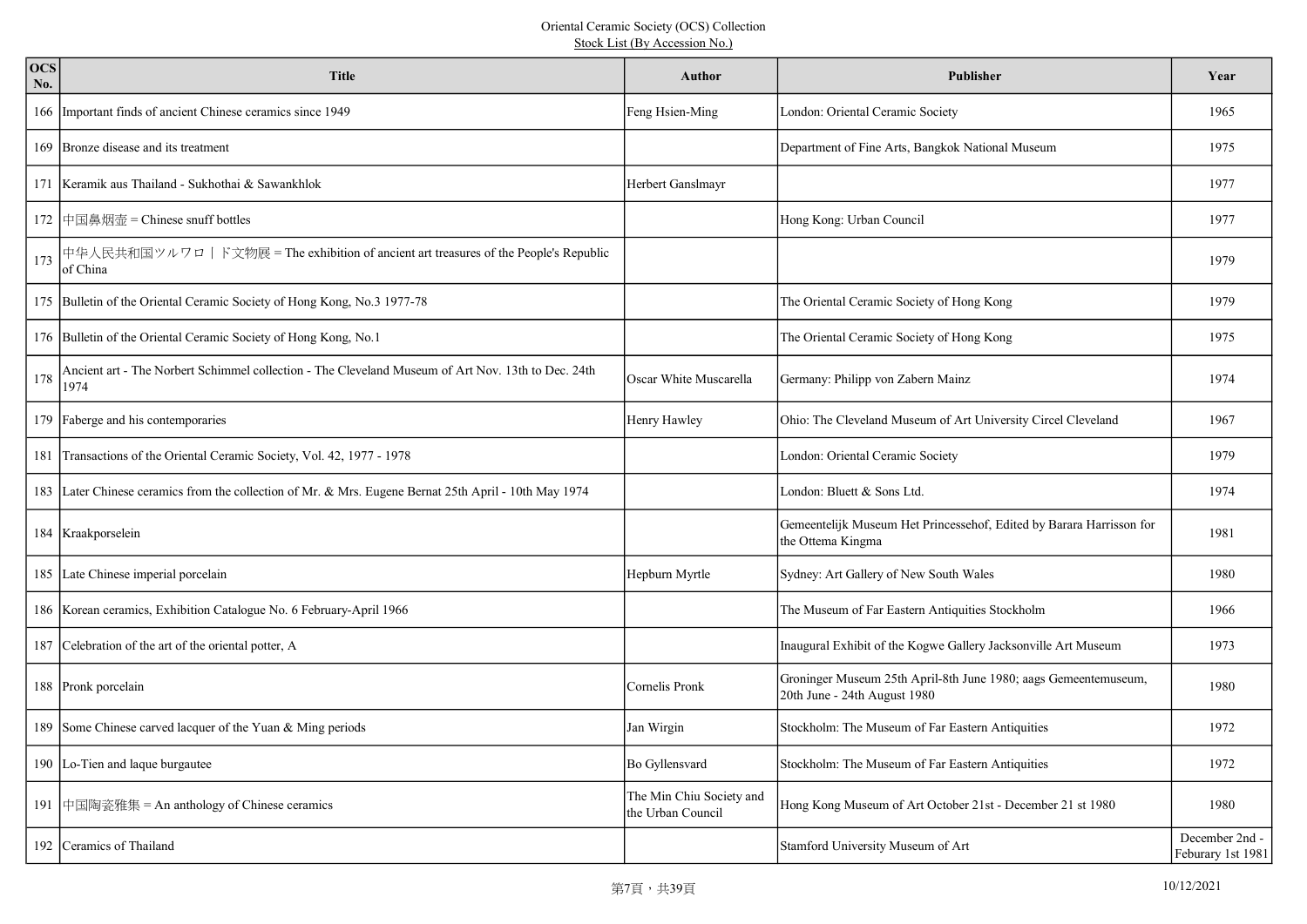| <b>OCS</b><br>No. | <b>Title</b>                                                                                   | Author                                                                         | <b>Publisher</b>                                                  | Year |
|-------------------|------------------------------------------------------------------------------------------------|--------------------------------------------------------------------------------|-------------------------------------------------------------------|------|
|                   | 193 Treasures from the Bronze age of China                                                     |                                                                                | The Metropolitan Museum of Art                                    | 1980 |
|                   | 194a  玉器辞典(上冊) = Dictionary of Chinese jade                                                    | Na Chin Liang = 那志良                                                            | Hong Kong: Man Man Publishing House                               | 1971 |
|                   | 194b   玉器辞典(下册) = Dictionary of Chinese jade                                                   | Na Chin Liang = 那志良                                                            | Hong Kong: Man Man Publishing House                               | 1971 |
|                   | 195 Transactions of the Oriental Ceramic Society, 1980 - 1981                                  | The Oriental Ceramic<br>Society in Association with<br>Sotheby                 | London: Philip Wilson Publishers Ltd.                             | 1982 |
|                   | 196 Chanoyu Quarterly - Tea and the arts of Japan No. 29                                       | Charles C. Santon                                                              | Japan: Kyoto                                                      | 1981 |
|                   | 197 Bulletin of the Oriental Ceramic Society of Hong Kong, No.4 1978-1980                      |                                                                                | The Oriental Ceramic Society of Hong Kong                         | 1981 |
|                   | 198 Abstracts, The International Conference on Ancient Chinese Pottery and Porcelain           | The International<br>Conference on Ancient<br>Chinese Pottery and<br>Porcelain |                                                                   | 1982 |
|                   | 199 Southeast Asian Ceramic Society Chinese transtations No. 1, The                            | The Southeast Asian<br>Ceramic Society,<br>Singapore                           | The Southeast Asian Ceramic Society, Singapore                    | 1979 |
|                   | 200 敦煌县博物馆 = A brief introduction to the Dunhuang Country Museum                               |                                                                                |                                                                   |      |
|                   | $201$ $ \nexists L$ = Song Shan                                                                |                                                                                |                                                                   |      |
|                   | 202 Zheng Zhou, Kaifeng, Dengfeng Country, Yuxing Country, Mixian Country, Gnegxian Country    |                                                                                |                                                                   |      |
|                   | 203 Chinese jades from Han to Ch'ing                                                           | James Watt                                                                     | The Asia Society Inc.                                             | 1980 |
|                   | 204 中国竹刻艺术(下册) = Chinese Bamboo carving, Part II                                               | Ip Yee &<br>Laurence C. S. Tam                                                 | Hong Kong Museum of Art, Urban Council                            | 1982 |
| 205               | 上海中国画院作品选集 = Shanghai Society of Chinese Paintings, 1981                                       |                                                                                | Ji Gi Ji Hong Kong = 香港集古斋                                        | 1981 |
| 206               | Chinese jade throughout the ages - the Victoria & Albert Museum -<br>1st May - 22 nd June 1975 |                                                                                | The Art Council of Great Britain and The Oriental Ceramic Society | 1975 |
| 207               | Chinese and Scandinavian ceramics - A selection from The Hellner<br>Collection                 | Catalogue & Selection Bo<br>Gyllensvard &<br>Brita Kjellberg                   |                                                                   | 1970 |
|                   | 208 Oriental trade ceramics in South-east Asia -- 10th to 16th century                         | John Guy                                                                       | The Trustees of The National Gallery of Victoria                  | 1980 |
|                   | 209 中国古窑址瓷片展览 = Exhibitionof ceramic finds from ancient kilns in China                         |                                                                                | Fung Ping Shan Museum, University of Hong Kong                    | 1981 |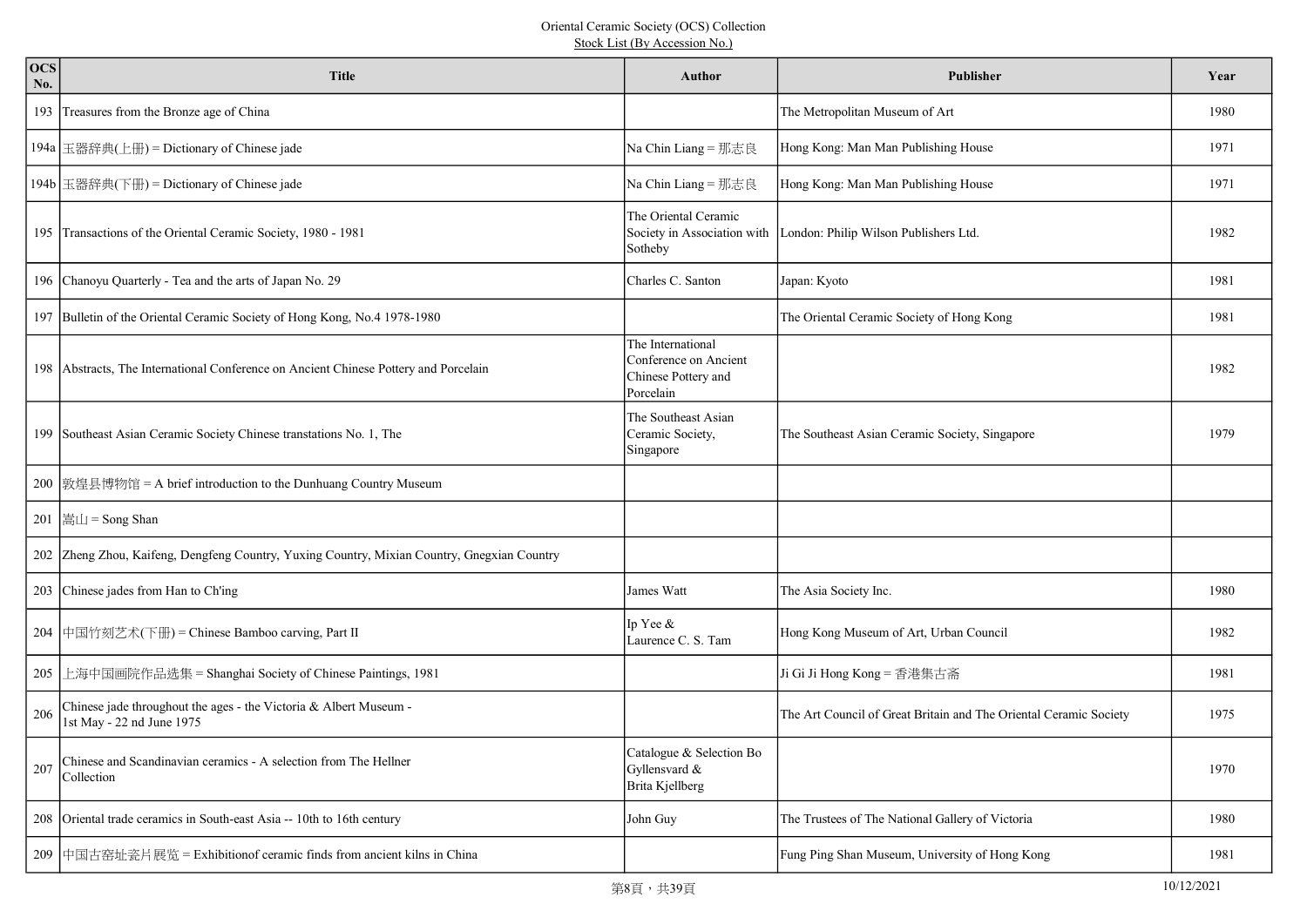| <b>OCS</b><br>No. | <b>Title</b>                                                                                                                                                                           | Author             | <b>Publisher</b>                               | Year |
|-------------------|----------------------------------------------------------------------------------------------------------------------------------------------------------------------------------------|--------------------|------------------------------------------------|------|
|                   | 210 邵宇画展 = Exhibition of works by Shao Yu                                                                                                                                              |                    | Fung Ping Shan Museum, University of Hong Kong | 1981 |
|                   | 211 Porcelain Chinoises d'exportation                                                                                                                                                  | Jean-Jacques Favre | Musee d'Art et d'Histoire Geneve               | 1982 |
| 212               | Handbook of the collections in the William Rockhill Nelson gallery of art<br>and Mary Atkins Museum of fine arts. Vol II                                                               |                    | University Trustees W. R. Nelson Trust         | 1973 |
|                   | 213 Arte Cinese -- Chinese art                                                                                                                                                         | Jean-Pierre Dubose | Alfieri                                        | 1981 |
|                   | 214 Transitional wares and their forerunners                                                                                                                                           |                    | The Oriental Ceramic Society of Hong Kong      | 1981 |
|                   | 215 Denver Art Museum                                                                                                                                                                  |                    | Denver Art Museum                              | 1981 |
|                   | $216$  西安 = Xian                                                                                                                                                                       |                    |                                                |      |
|                   | 217 International ceramics fair and seminar, The                                                                                                                                       |                    | The Ranelagh Press                             | 1984 |
|                   | 218 Oriental ceramics at the Cape of Good Hope 1652-1795                                                                                                                               | C.S Woodward       | The Oriental Ceramic Society of Hong Kong      | 1974 |
|                   | 219 东方瓷艺与荷兰德尔夫特陶瓷 = Interaction in ceramics, Oriental porcelain and delftware                                                                                                          | Dr. C.J.A. Jorg    | Hong Kong: Urban Council                       | 1984 |
| 220               | 清瓷荟锦:香港艺术馆清代陶瓷 = The wonders of the potter's palette,<br>Qing Ceramics from the Collection of the Hong Kong Museum of Art                                                              |                    | Hong Kong: Urban Council                       | 1984 |
|                   | 221 Illustrated regulation for ceremonial Paraphernalia of the Ch'ing Dynasty, The                                                                                                     | Margaret Medley    | London: Pisces Press                           | 1982 |
|                   | 222 Chinese jade                                                                                                                                                                       | Frank Davis        | London: The Commodore Press Ltd.               | 1946 |
|                   | 223 Chinese lattice designs                                                                                                                                                            | Daniel Sheets Due  | New York: Dover Publications Inc.              | 1974 |
|                   | 224 茶具文物馆:罗桂祥藏品(下册) = K.S. Lo collection in Flagstaff House Museum of Tea Ware, Part 2                                                                                                 |                    | Hong Kong: Urban Council                       | 1984 |
| 225               | 今日香港陶艺 = Hong Kong pottery today                                                                                                                                                       |                    | Hong Kong: Urban Council                       | 1984 |
|                   | 226 伯明翰美术馆珍藏拉斐尔前派作品 = Pre-Raphaelite art : from the Birmingham Museum and Art Gallery                                                                                                  |                    | Hong Kong: Urban Council                       | 1984 |
|                   | 227 香港儿童美术展览 = Hong Kong children's art exhibition                                                                                                                                     |                    | Hong Kong: Urban Council                       | 1984 |
|                   | 228 香港及澳门风貌 = Scenes of two cities: Hong Kong and Macau                                                                                                                                |                    | Hong Kong: Urban Council                       | 1983 |
| 229               | 岭南画艺 -- 赵少昂、黎雄才、关山月、杨善深四人合作画 = Chinese painting: works painted in co-<br>operation by four masters of the Lingnan School: Zhao Shaoang, Li Xiongcai, Guan Shanyue and Yang<br>Shanshen |                    | Fung Ping Shan Museum, University of Hong Kong | 1983 |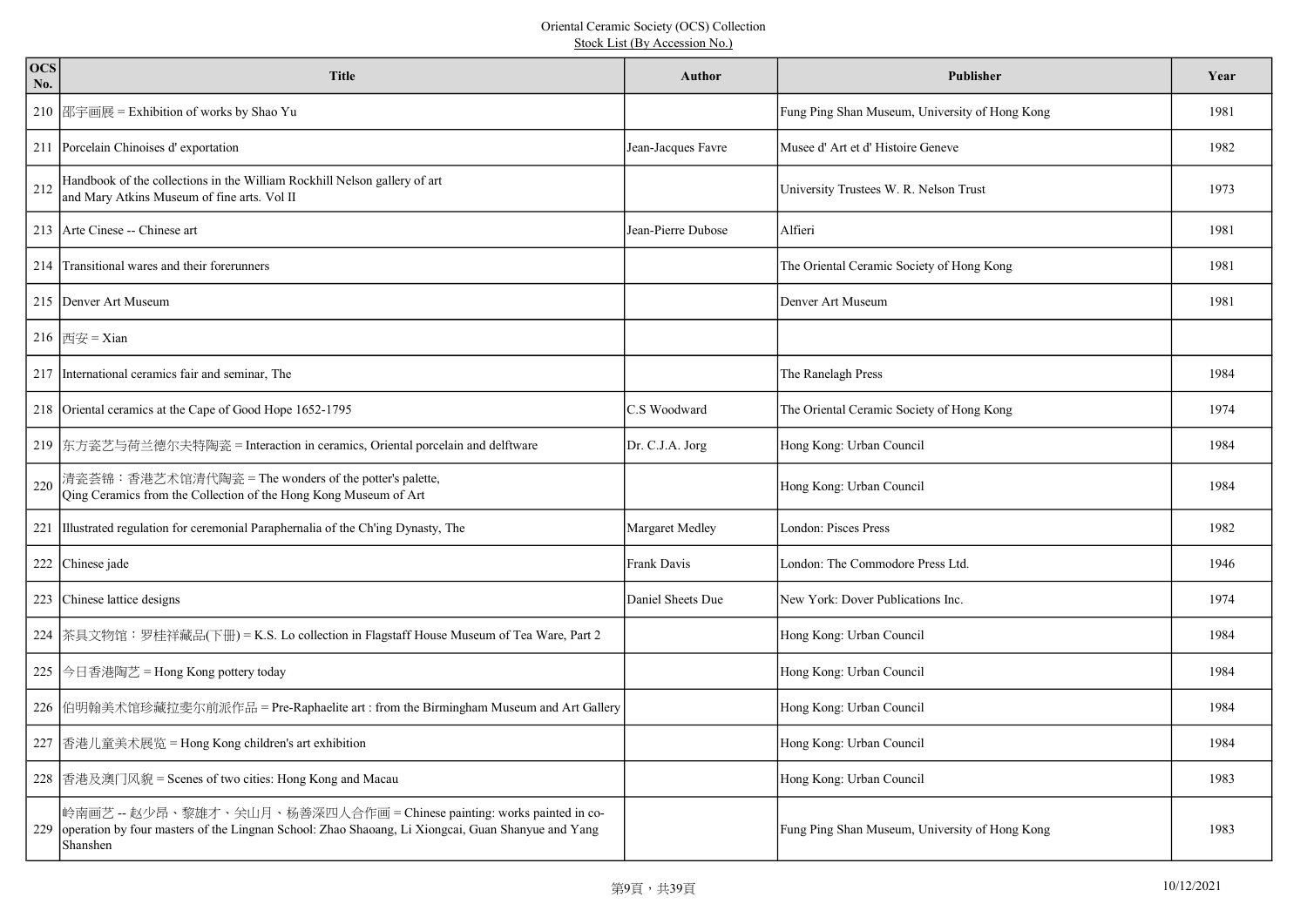| <b>OCS</b><br>No. | <b>Title</b>                                                                         | Author                                              | <b>Publisher</b>                                      | Year         |
|-------------------|--------------------------------------------------------------------------------------|-----------------------------------------------------|-------------------------------------------------------|--------------|
|                   | 230 Celadon jade                                                                     |                                                     |                                                       | 1963         |
|                   | 231 Guanyin: a masterpiece revealed                                                  | John Larson & Rose Kern                             | The Victoria and the Albert Museum                    | 1985         |
|                   | 232 Chinese paintings of the Ming and Qing Dynasties 14th-20th centuries             |                                                     | International Cultural Corporation of Australia       |              |
|                   | 233   Important Chinese works of art: the collection of Mr. and Mrs. Richard C. Bull |                                                     | Sotheby Parke Bernet Inc.                             | 1983         |
|                   | 234 Chinese export water colours                                                     | Craig Clunas                                        | The Victoria and the Albert Museum                    | 1984         |
| 235               | 二十世纪中国绘画 = Twentieth Century Chinese painting                                        |                                                     | Hong Kong: Urban Council                              | 1984         |
|                   | 236   陈福善五十年的创作历程 = Luis Chan: fifty years of artistic career                        |                                                     | Hong Kong: Urban Council                              | 1984         |
|                   | 237 Descriptive and illustrative catalogue of Chinese bronzes, A                     | John Ellerton Lodge, A. G.<br>Wenley and J. A. Pope | The Lord Baftimere Press                              | 1946         |
|                   | 238   Arts from the Scholars Studio                                                  |                                                     | The Oriental Ceramic Society of HK                    | 1986         |
|                   | 239 Chinese porcelains from site TI-1 netarts sand spit, Tillamook Country, Oregon   | Herbert K. Beals & Harvey<br>Steele                 | Ceramic Analysis Laboratory Portland State University | 1981         |
|                   | 240 Chinese furniture: Hardwood examples of the Ming and early Ch'ing Dynasties      | Robert Hatfield Ellsworth                           | Random House, Inc.                                    |              |
|                   | 241   Keramiek uit Azie                                                              | Barbara Harrisson                                   | Museum Het Princessehof                               | 1985         |
|                   | 242 Keramiska master verk fran Japan                                                 |                                                     | Stockholm: Museum of Far Eastern Antiquities          | 1985         |
|                   | 243 Korean ceramics                                                                  |                                                     | Stockholm: Museum of Far Eastern Antiquities          | 1966         |
|                   | 244 Ostasiatiska Museet 1963-1983                                                    |                                                     | The Museum of Far Eastern Antiquities                 | 1983         |
|                   | 245  Mededelingenblad nederlandse vereniging van vrienden van de ceramiek            |                                                     |                                                       | 1983         |
|                   | 246 中国企业 = China enterprises                                                         |                                                     | China Enterprise Magazine                             |              |
|                   | 249 梅泽纪念馆所藏 - 清朝陶磁                                                                   | MOA美术馆                                              | 株式会社エムオーエー商事                                          | 1984         |
|                   | 250 特别展示「盒」 一东アヅアのふたもの                                                               |                                                     | 和泉市久保纪念美术馆                                            | 昭和59年 (1984) |
|                   | 252 Christie's: review of the season 1982                                            | John Herbert                                        | Christie, Manson & Woods Ltd                          | 1982         |
|                   | 253 Christie's: review of the season 1986                                            | Mark Wrey                                           | Christie, Manson & Woods Ltd                          | 1986         |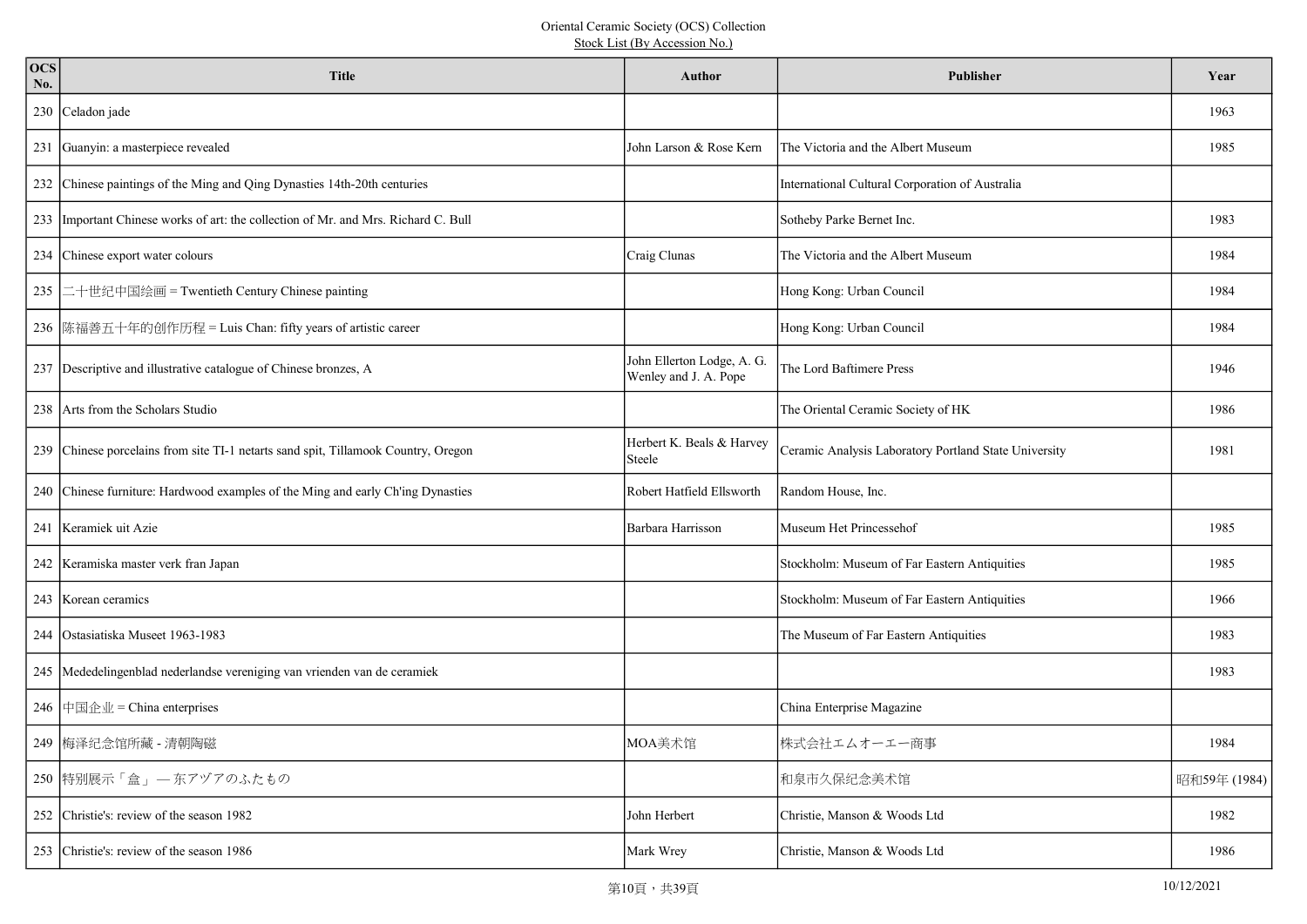| <b>OCS</b><br>No. | <b>Title</b>                                                                                                               | <b>Author</b>                            | <b>Publisher</b>                                                      | Year  |
|-------------------|----------------------------------------------------------------------------------------------------------------------------|------------------------------------------|-----------------------------------------------------------------------|-------|
|                   | 254 Art at auction - The year at Sotheby's 1985-1986                                                                       |                                          | Sotheby's Publication                                                 | 1986  |
|                   | 255  關氏所藏:晚清官窑瓷器 = Imperial porcelain of late Qing from the Kwan collection                                                |                                          | Art Gallery: Chinese University of Hong Kong                          | 1983  |
|                   | 256  粵画萃珍 = Paintings by Guangdong artists                                                                                 |                                          | Art Gallery: Chinese University of Hong Kong                          | 1986  |
|                   | 257 故宫漆器特展目录                                                                                                               |                                          | 国立故宫博物院                                                               | 1981  |
|                   | 258 清代画珐琅特展目录                                                                                                              |                                          | 国立故宫博物院                                                               | 1979  |
|                   | 259 Chinese blue and white porcelain, 2nd Edition                                                                          | Duncan Macintosh                         | HK: Book Marketing Ltd.                                               | 1987  |
|                   | 260 苦禅小品 = Paintings by Li Kuchan                                                                                          | Li Kuchan                                | Fung Ping Shan Museum, University of Hong Kong                        | 1987  |
|                   | 261 Country textiles of Japan; the art of Tsutsugaki                                                                       | Reiko Mochinaga Brandon                  | Hawaii: Honolulu Academy of Arts Honolulu                             | 1986  |
|                   | 262 Honolulu Academy of Arts Journal, Volume IV 1986, A selection of Japanese paintings from the collection Howard A. Link |                                          | Honolulu Academy of Arts                                              | 1986  |
|                   | 263   东南亚瓷与中国出口瓷 = South-East Asian and Chinese trade pottery                                                              |                                          | The Oriental Ceramic Society of Hong Kong                             | 1979  |
|                   | 264 Quest for eternity, The                                                                                                |                                          | Los Angeles Country Museum of Art                                     | 1987  |
|                   | 265 Arts from the Scholar's Studio, Catalogue of an exhibition                                                             |                                          | The Oriental Ceramic society of HK                                    | 1986  |
|                   | 267 Arts from the Scholar's Studio, Catalogue of an exhibition                                                             |                                          | The Oriental Ceramic Society of HK                                    | 1986  |
|                   | 268 Jingdezhen wares, The Yuan evolution                                                                                   |                                          | The Oriental Ceramic Society of Hong Kong                             | 1984  |
|                   | 269  出光美术馆馆报 59 = Idemitsu Museum of Arts Bulletin No.59                                                                   |                                          | 出光美术馆 = Idemitsu Museum of Arts                                       | 昭和62年 |
|                   | 270 Jade: fact and fable                                                                                                   | Sir Charles Hardinge                     | The Gulbenkian Museum School of Oriental Studies University of Durham | 1961  |
|                   | 271 Chinese art from the collection of H.M. King Gustaf VI Adolf of Sweden                                                 | Bo Gtllens Vard & John<br>Alexander Pope | The Asia Society Inc.                                                 | 1966  |
|                   | 272 怎样鉴定古玉器                                                                                                                | 奕秉璈                                      | 北京:文物出版社                                                              | 1984  |
|                   | 273 Yoshitoshi's Women: the woodblock print series "Fuzoku Sanjuniso"                                                      | John Stevenson                           | USA: Avery Press, Inc                                                 | 1986  |
|                   | 274 Art at auction: the year at Sotheby's & Parke Bernet 1972-73 two hundred & thirty-ninth season                         |                                          | London: Sotheby Parke Bernet Publications Ltd.                        | 1973  |
|                   | 275 Art at auction: the year at Sotheby's & Parke Bernet 1975-76 two hundred & fourty-second season                        |                                          | London: Sotheby Parke Bernet Publications Ltd.                        | 1976  |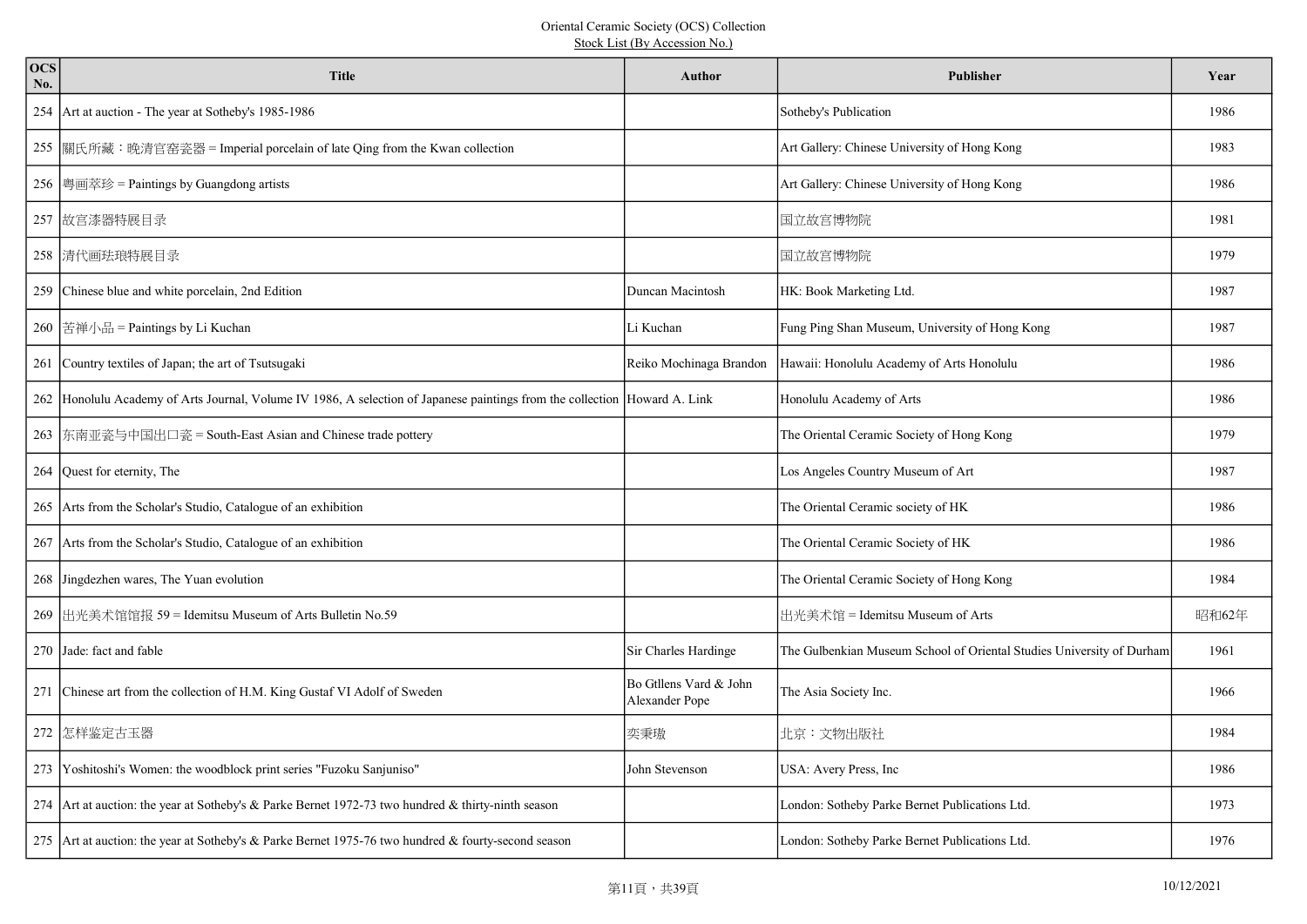| <b>OCS</b><br>No. | <b>Title</b>                                                                                        | Author                                  | <b>Publisher</b>                                  | Year |
|-------------------|-----------------------------------------------------------------------------------------------------|-----------------------------------------|---------------------------------------------------|------|
|                   | 276 Art at auction: the year at Sotheby's & Parke Bernet 1976-77 two hundred & fourty-third season  |                                         | London: Sotheby Parke Bernet Publications Ltd.    | 1977 |
|                   | 277 Art at auction: the year at Sotheby's & Parke Bernet 1977-78 two hundred & fourty-fourth season |                                         | London: Sotheby Parke Bernet Publications Ltd.    | 1978 |
|                   | 278 Art at auction: the year at Sotheby's & Parke Bernet 1978-79 two hundred & fourty-fifth season  |                                         | London: Sotheby Parke Bernet Publications Ltd.    | 1979 |
|                   | 279 Art at auction: the year at Sotheby's & Parke Bernet 1979-80 two hundred & fourty-sixth season  |                                         | London: Sotheby Parke Bernet Publications Ltd.    | 1980 |
|                   | 280 Art at auction: the year at Sotheby's & Parke Bernet 1981-82 two hundred & fourty-eighth season |                                         | London: Sotheby Parke Bernet Publications Ltd.    | 1982 |
|                   | 281 Art at auction: the year at Sotheby's 1982-83 two hundred and forty-ninth season                |                                         | Philip Wilson Publishers Ltd.                     | 1983 |
|                   | 282 Art at auction: the year at Sotheby's 1983-84                                                   |                                         | Philip Wilson Publishers Ltd.                     | 1984 |
|                   | 283 Art at auction: the year at Sotheby's 1984-85                                                   |                                         | Philip Wilson Publishers Ltd.                     | 1985 |
|                   | 284 Art at auction: the year at Sotheby's 1985-86                                                   |                                         | Philip Wilson Publishers Ltd.                     | 1986 |
|                   | 285 Christie's: review of the season 1978                                                           | John Herbert                            | Cassell Ltd.                                      | 1978 |
|                   | 286 Christie's: review of the season 1980                                                           | John Herbert                            | Cassell Ltd.                                      | 1980 |
| 287               | Christie's: review of the season 1982                                                               | John Herbert                            | Christie, Manson & Woods Ltd                      | 1982 |
| 288               | Christie's: review of the season 1985                                                               | Mark Wrey                               | Christie, Manson & Woods Ltd                      | 1985 |
|                   | 289 Christie's: review of the season 1987                                                           | Mark Wrey                               | Christie, Manson & Woods Ltd                      | 1987 |
|                   | 290 Canadian Establishment, Vol. 1, The                                                             | Peter C. Newman                         | Toronto: McClelland and Steward Limited           | 1975 |
|                   | 291 Mind of Norman Bethune, The                                                                     | Roderick Stewart                        | Westport: Lawrence Hill & Company Publisher, Inc. | 1977 |
|                   | 292 100 years of collecting in America: the story of Sotheby Parke Bernet                           | Thomas E. Norton                        | New York: Harry N. Abrams, Inc. Publisher         | 1984 |
|                   | 293 Important European antiques: European fine arts                                                 |                                         | Hong Kong: Andamans East International Ltd.       | 1981 |
|                   | 294 Dictionary of art and artists: 1250 illustrations in colour and black and white                 | Peter and Linda Murray                  | London: Thames and Hudson Ltd.                    | 1965 |
|                   | 295 Collins encyclopedia of antiques                                                                | Ian Cameron                             | London: Wim. Collins Son & Co. Ltd.               | 1973 |
|                   | 296 Arts of the Eskimo: prints                                                                      | Patrick Furneaux and Leo<br>Rosshandler | Signum Press Limited                              | 1974 |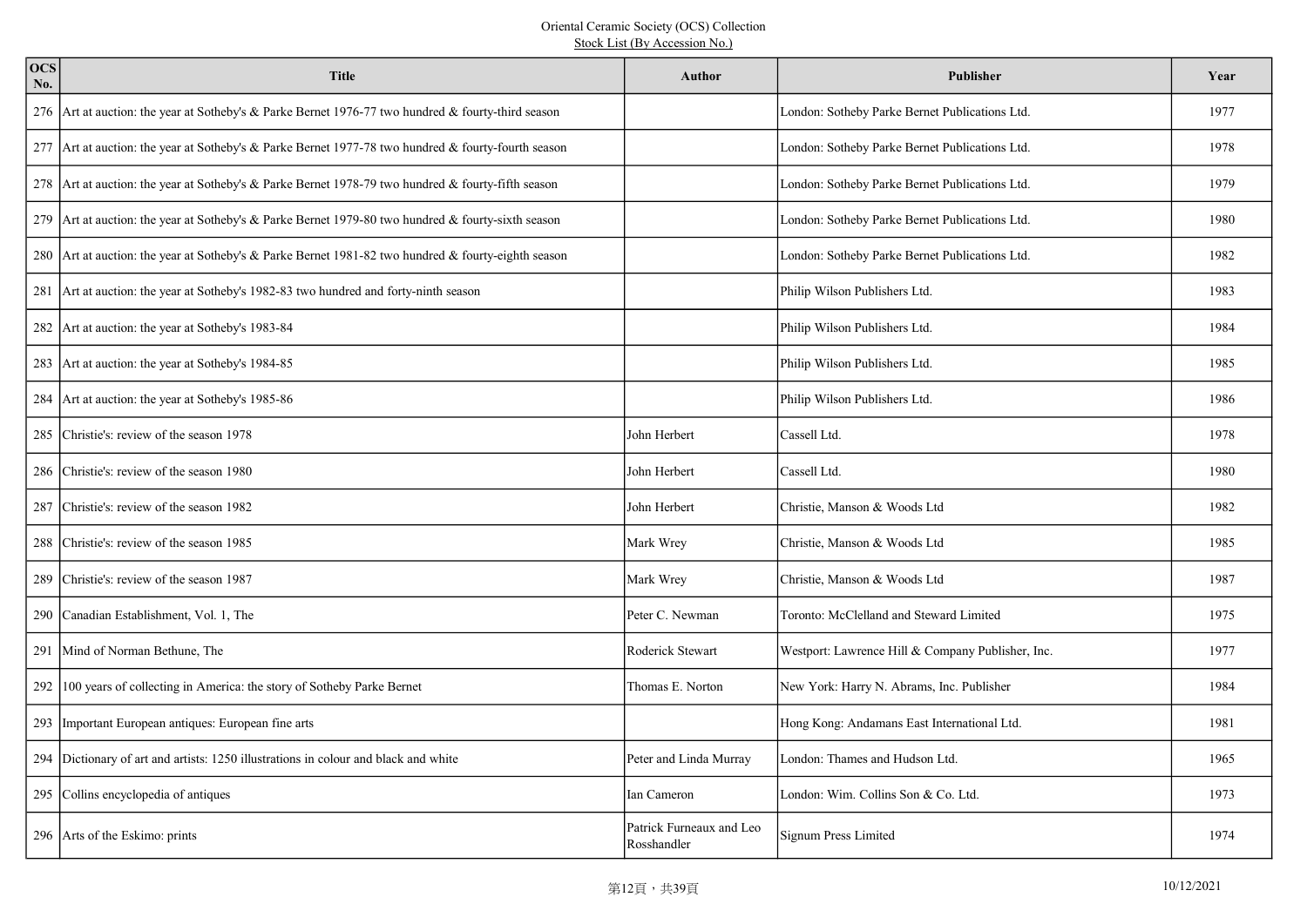| <b>OCS</b><br>No. | <b>Title</b>                                                           | <b>Author</b>                  | <b>Publisher</b>                                              | Year             |
|-------------------|------------------------------------------------------------------------|--------------------------------|---------------------------------------------------------------|------------------|
|                   | 297 Stonewares of Yixing: from the Ming period to the present day, The | K.S. Lo                        | London: Sotheby Publications by Philip Wilson Publishers Ltd. | 1986             |
|                   | 302 Oriental Art                                                       | <b>Edmund Capon</b>            | The Oriental Art Magazine Ltd.                                | Witner, 1977     |
|                   | 306 Oriental Art                                                       |                                | The Oriental Art Magazine Ltd.                                | Spring, 1981     |
|                   | 307 Oriental Art                                                       |                                | The Oriental Art Magazine Ltd.                                | Winter, 1982     |
|                   | 325 Hong Kong fair fine arts and antiques, The                         |                                | Andamans East International Ltd.                              | 1985             |
|                   | 326 出光美术馆馆报 58 = Idemitsu Museum of Arts Bulletin No.58                |                                | 出光美术馆 = Idemitsu Museum of Arts                               | 昭和62年            |
|                   | 327 出光美术馆馆报 60 = Idemitsu Museum of Arts Bulletin No.60                |                                | 出光美术馆 = Idemitsu Museum of Arts                               | 昭和63年            |
|                   | 335   Arts of Asia                                                     | <b>Tuyet Nguyet</b>            | Arts of Asia Publications Ltd.                                | Nov - Dec, 1982  |
|                   | 336 Arts of Asia                                                       | Tuyet Nguyet                   | Arts of Asia Publications Ltd.                                | Nov - Dec, 1978  |
|                   | 337 Arts of Asia                                                       | Tuyet Nguyet                   | Arts of Asia Publications Ltd.                                | May - June, 1979 |
|                   | 339 Arts of Asia                                                       | Tuyet Nguyet                   | Arts of Asia Publications Ltd.                                | Jan - Feb, 1982  |
|                   | 340 Arts of Asia                                                       | Tuyet Nguyet                   | Arts of Asia Publications Ltd.                                | May - June, 1982 |
|                   | 344 Arts of Asia                                                       | Tuyet Nguyet                   | Arts of Asia Publications Ltd.                                | May - Jun, 1983  |
|                   | 354 Arts of Asia                                                       | <b>Tuyet Nguyet</b>            | Arts of Asia Publications Ltd.                                | Jan - Feb, 1983  |
|                   | 358 中国鼻烟壶 = Chinese snuff bottles                                      |                                | Hong Kong: Urban Council                                      | 1977             |
|                   | 359 Chinese porcelain: pleasures and treasures                         | Anthony Du Boulay              | Weidenfeld and Nicolson                                       | 1967             |
|                   | 360 Ceramic wares of Siam, The                                         | Charles Nelson Spinks          | The Siam Society Bangkok                                      | 1971             |
|                   | 361 Jade and other hardstone carvings                                  | John Bedford                   | Cassell & Company Ltd.                                        | 1969             |
|                   | 362 Chinese blue and white                                             | Ann Frank                      | Studio Vista Ltd. London                                      | 1969             |
|                   | 363 中国陶俑の美展                                                            |                                | 朝日新闻社                                                         | 1984             |
|                   | 364 中国竹刻艺术(上册) = Chinese bamboo carving, Part I                        | Ip Yee &<br>Laurence C. S. Tam | Hong Kong Museum of Art, Urban Council                        | 1978             |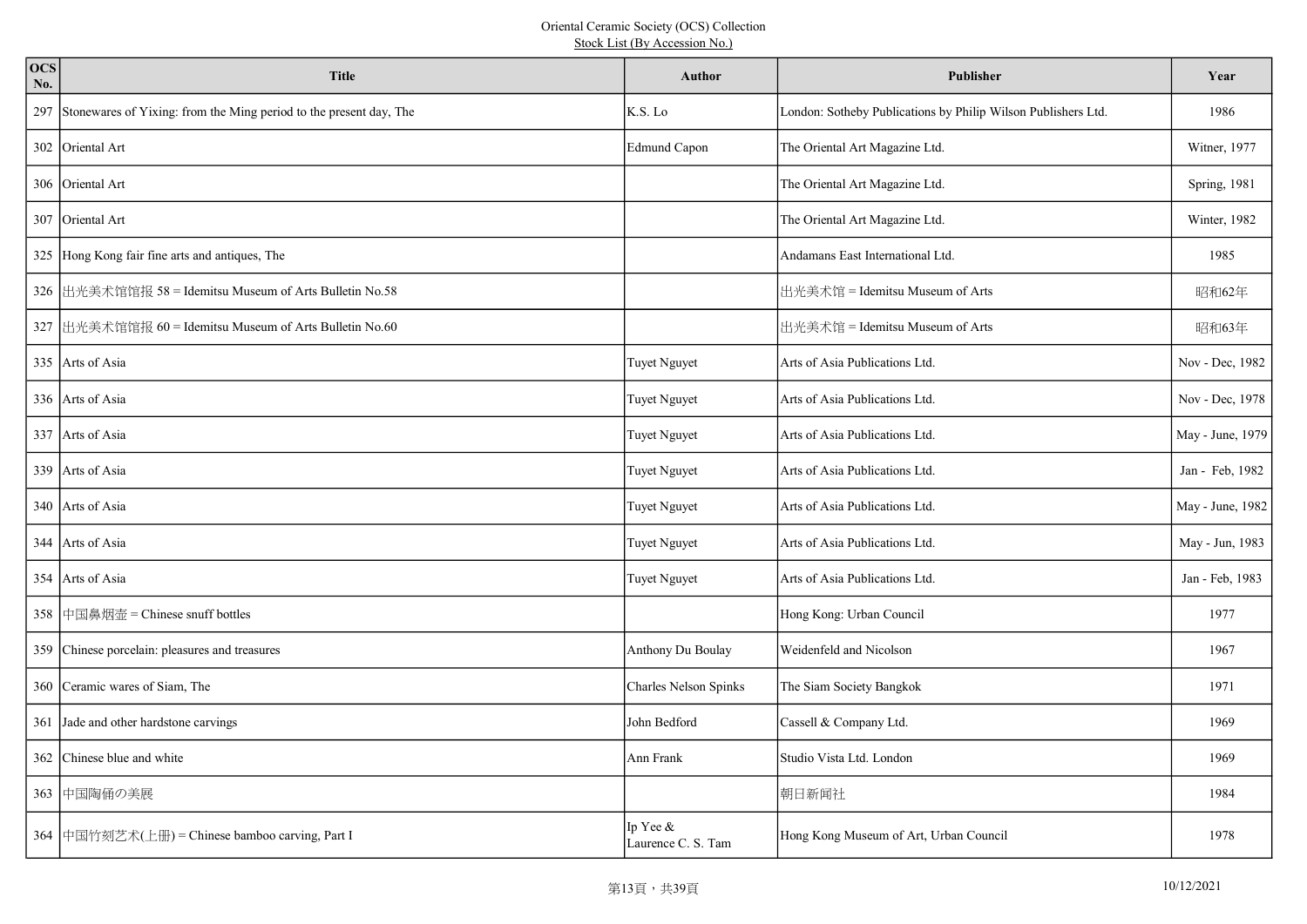| <b>OCS</b><br>No. | <b>Title</b>                                                                                                                           | <b>Author</b>  | <b>Publisher</b>                                             | Year |
|-------------------|----------------------------------------------------------------------------------------------------------------------------------------|----------------|--------------------------------------------------------------|------|
|                   | 365 Introducing Thai ceramics also Burmise and Khmer                                                                                   | J.C. Shaw      | Duangphorn Kemasingki                                        | 1987 |
|                   | 366  明清一色釉瓷 = Monochrome ceramics of Ming and Ch'ing Dynasties                                                                         |                | Hong Kong: Urban Council                                     | 1977 |
|                   | 367 Tempayan Martavans of Indonesia                                                                                                    | Cheng Lammers  | Himpunan Keramik Indonesia; The Ceramic Society of Indonesia | 1977 |
|                   | 368 Ming and Ch'ing porcelain: from the collection of the T Y Chao family Foundation                                                   |                | Hong Kong Museum of Art                                      | 1978 |
|                   | 369 中国内蒙古北方骑马民族文物展 = Inner Mongolian Civilization - Japan 1983                                                                         |                | 日本经济新闻社                                                      | 1983 |
|                   | 370 Sotheby's sales, 13th December, 1977                                                                                               |                | London: Sotheby Parke Bernet & Co.                           | 1977 |
|                   | 371 Sotheby's sales, 10th July, 28th & 29th November, 5th & 6th and 11th December 1979                                                 |                | London: Sotheby Parke Bernet & Co.                           | 1979 |
|                   | 372 Oriental Art 1980-81 Vol.26 & 27                                                                                                   |                |                                                              | 1980 |
|                   | 373 Sotheby's sale, 29th November, 1977: catalogue of important Chinese ceramics and works of art                                      |                | Hong Kong: Sotheby Parke Bernet (HK) Ltd.                    | 1977 |
|                   | 374 Sotheby's sales, 30th March & 23rd-29th May 1978                                                                                   |                | London: Sotheby Parke Bernet & Co.                           | 1978 |
|                   | 375 Chinese cultural art treasures: National Palace Museum illustrated handbook                                                        |                | The National Palace Museum, Republic of China                | 1974 |
|                   | 376 South-east Asian and early Chinese export ceramics exhibition 12th-26th June 1974                                                  |                | William Sorsby Ltd.                                          | 1974 |
|                   | 377 Catalogue of important Chinese porcelain early ceramics and works of art 8th & 9th July, 1974                                      |                | Sotheby & Co.                                                | 1974 |
|                   | 378 Ancient China: art and archaeology                                                                                                 | Jessica Rawson | <b>British Museum Publications Limited</b>                   | 1980 |
|                   | 379 Catalogue of important Chinese ceramics bronzes and works of art 6th April, 1976                                                   |                | Sotheby Parke Bernet & Co.                                   | 1976 |
| 380               | Malcolm collection, The: catalogue of important Chinese bronzes ceramics and works of art 29th March,<br>1977                          |                | Sotheby Parke Bernet & Co.                                   | 1977 |
| 381               | Catalogue of important Chinese ceramics and works of art 28th-29th November, 5th-6th and 12th<br>December, 1978                        |                | Sotheby Parke Bernet (Hong Kong) Ltd.                        | 1978 |
|                   | 382 Catalogue of bronzes and works of art 3rd December, 1974                                                                           |                | Sotheby & Co.                                                | 1974 |
| 383               | Sotheby's catalogue of important Chinese ceramics early ceramics, Ming blue and white porcelain, other<br>Ming wares, Ch'ing porcelain |                | Hong Kong: Sotheby Parke Bernet (HK) Ltd.                    | 1974 |
|                   | 384 Sotheby's catalogue of fine Chinese works of art pottery and porcelain 14th December, 1976                                         |                | London: Sotheby Parke Bernet & Co.                           | 1976 |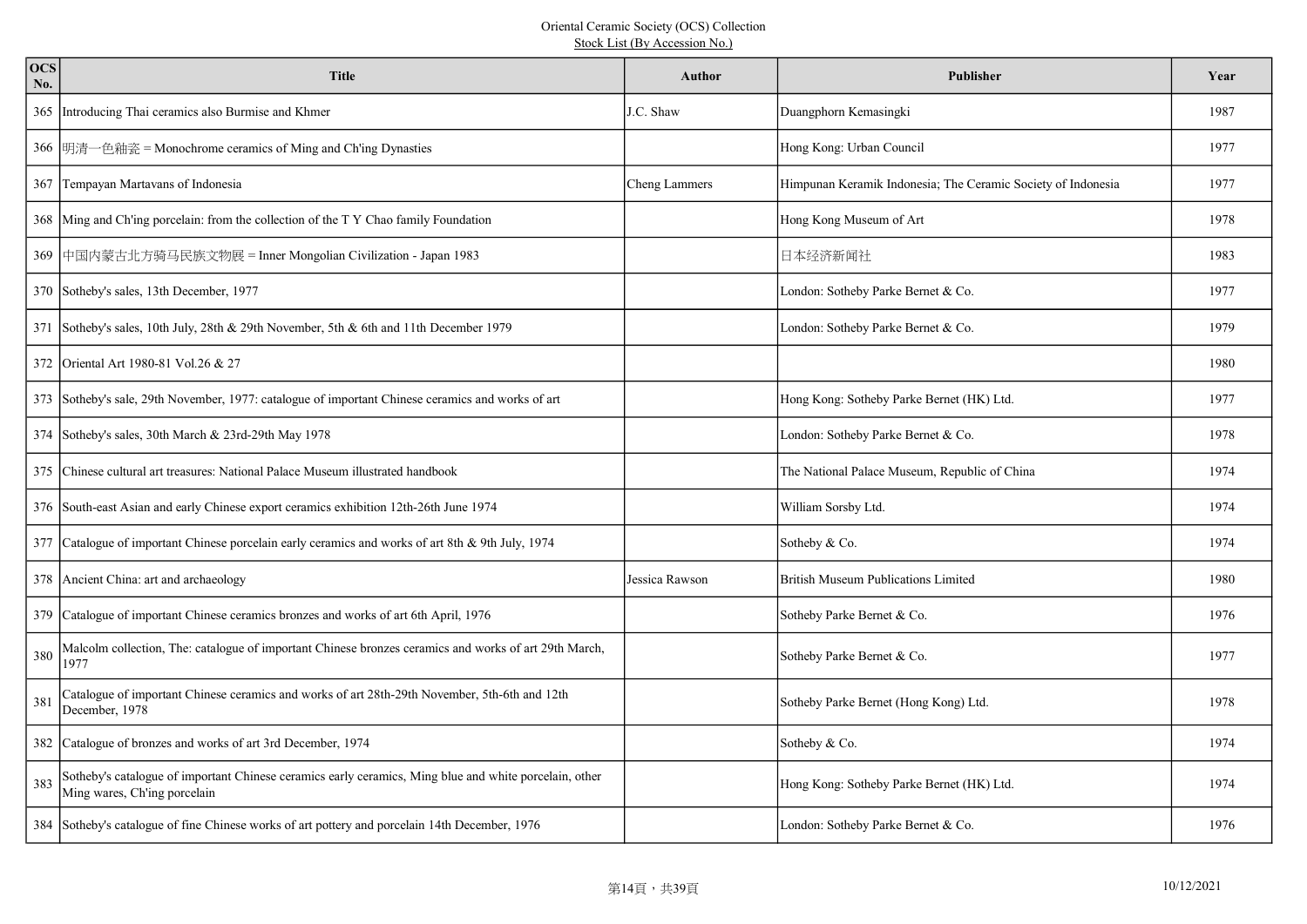| <b>OCS</b><br>No. | <b>Title</b>                                                                                                            | Author                                     | Publisher                                     | Year |
|-------------------|-------------------------------------------------------------------------------------------------------------------------|--------------------------------------------|-----------------------------------------------|------|
| 385               | Chinese porcelain marks from coastal sites in Kenya: aspects of trade in the Indian Ocean<br>XIV-XIX Centuries          | Caroline Sassoon                           | Oxford: British Archaeological Reports        | 1978 |
|                   | 386 Sotheby's Catalogue 23rd & 24th May, 1974: fine Chinese work of art                                                 |                                            | New York: Sotheby Parke Bernet Inc.           | 1974 |
|                   | 387 Christies catalogue 5th April 1976: fine and early Chinese ceramics, bronzes and work of art                        |                                            | London: Christie, Manson & Woods Ltd.         | 1976 |
| 388               | Sotheby sales 3rd April and 21st-25th May 1979: catalogue of works of art, early ceramics, Ming and<br>Ch'ing porcelain |                                            | London: Sotheby Parke Bernet & Co.            | 1979 |
|                   | 389 Sotheby sales 15th April and 20th-27th May 1980 important Chinese ceramics and works of art                         |                                            | London: Sotheby Parke Bernet & Co.            | 1980 |
|                   | 390 Chinoiserie: the impact of oriental styles on western art and decoration                                            | Oliver Impey                               | London: Oxford University Press               | 1977 |
|                   | 391 Important Chinese ceramics, bronzes and jades, 28th October 1977                                                    |                                            | Christie, Manson & Woods International Inc.   | 1977 |
|                   | 392 Catalogue of Chinese ceramics and jade carving 26th-29th November 1976                                              |                                            | Sotheby Parke Bernet (Hong Kong) Ltd.         | 1976 |
|                   | 393 Catalogue of important Chinese ceramics 17th & 20th November 1975                                                   |                                            | Sotheby Parke Bernet (Hong Kong) Ltd.         | 1975 |
|                   | 394  石湾陶展一九七九年展览目录 = Shiwan wares exhibition catalogue 1979                                                             |                                            | Fung Ping Shan Museum University of Hong Kong | 1979 |
|                   | 395 Annamese ceramics in the Museum Pusat Jakarta                                                                       | <b>Cheng Lammers</b>                       | The Ceramic Society of Indonesia              | 1974 |
|                   | 396 Oriental Art                                                                                                        |                                            | The Oriental Art Magazine Ltd.                | 1972 |
|                   | 397 Oriental Art                                                                                                        |                                            | The Oriental Art Magazine Ltd.                | 1978 |
|                   | 398 Oriental Art                                                                                                        |                                            | The Oriental Art Magazine Ltd.                | 1974 |
|                   | 399 Art of Mesopotamia, The                                                                                             | Eva Stormmenger                            | London: Thames and Hudson Ltd.                | 1964 |
|                   | 400 Art of Tseng Yuho, The                                                                                              | Tseng Yuho and Howard A.<br>Link           | Hawaii: Honolulu Academy of Arts              | 1987 |
|                   | 401 Japanese art from the Gerry collection in the Metropolitan Museum of Art                                            | Barbara Brennan Ford                       | New Yorks: The Metropolitan Museum of Art     | 1989 |
|                   | 403 Porcelain for palaces: the fashion for Japan in Europe 1650-1750                                                    | John Ayers, Oliver Impey,<br>J.V.G. Mallet | Oriental Ceramic Society                      | 1990 |
|                   | 404   Masterworks of Ming and Qing painting from the Forbidden City                                                     | Howard Rogers & Sherman<br>E. Lee          | <b>International Arts Council</b>             | 1989 |
|                   | 405   Wen-Jen Hua: essays and catalogue                                                                                 | Tseng Yu-ho Ecke                           | Honolulu Academy of Arts                      | 1988 |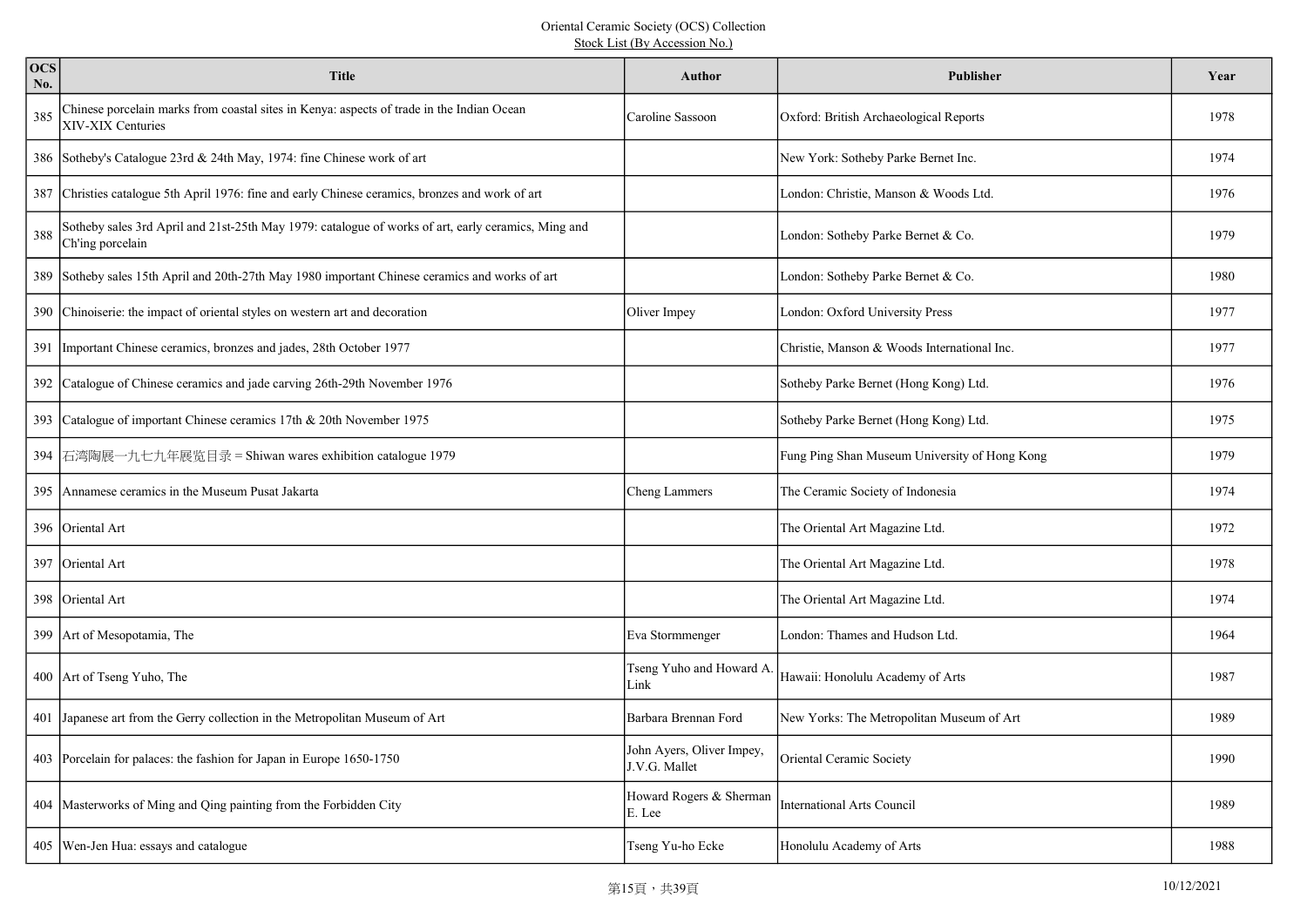| <b>OCS</b><br>No. | <b>Title</b>                                                                                         | Author          | <b>Publisher</b>                                                                 | Year            |
|-------------------|------------------------------------------------------------------------------------------------------|-----------------|----------------------------------------------------------------------------------|-----------------|
|                   | 406 International Asian antiques fair Hong Kong 1983                                                 |                 | Andamans East International Ltd.                                                 | 1983            |
|                   | 407 Hong Kong fair fine arts and antiques, The                                                       |                 | Andamans East International Ltd.                                                 | 1985            |
|                   | 408 Reviews of culture No.4                                                                          |                 | The Institute Cultural de Macau                                                  | Jan - Mar, 1988 |
|                   | 409 Kinesiskt siden                                                                                  | Mette Siggstedt | Ostasiaiska Museet Stockholm                                                     | 1990            |
|                   | 410 Japanska konstskatter fran Tokyo Fuji Art Museum                                                 |                 | Ostasiaiska Museet Stockholm                                                     | 1990            |
|                   | 411 中华民国当代版画艺术 = Contemporary prints from Taiwan, Republic of China                                  |                 | Council of Culture Planning and Development Executive Yuan R.O.C =<br>行政院文化建设委员会 | 1989            |
|                   | 413 Archaic Chinese bronzes, jades and works of art                                                  |                 | J.J. Lally & Co. New York                                                        | 1994            |
|                   | 414 Chinese archaic jades and bronzes : from the estate of professor Max Loehr and others            |                 | J.J. Lally & Co. New York                                                        | 1993            |
|                   | 415 Chinese archaic bronzes, sculpture and works of art                                              |                 | J.J. Lally & Co. Oriental Art                                                    | 1992            |
|                   | 416 Ernest Erickson collection in Swedish Museums, The                                               | Jan Wirgin      | Ostasiaiska Museet The Museum of Far Eastern Antiquities Stockholm               | 1989            |
|                   | 417 Kaynes-Kitz collection, Part One: Chinese porcelain of the early 20th Century                    | Peter Wain      |                                                                                  | 1995            |
|                   | 418 Art and Asia Pacific Quartery Journal, September 1993                                            | Dinah Dysart    | Fine Arts Press                                                                  | 1993            |
|                   | 419 Lacquer of Suzuki Mutsumi and Suzuki Misako, The                                                 |                 | Ashmolean Museum, Oxford                                                         | 1988            |
|                   | 420 Östasiaiska Museet, the Museum of Far Eastern Antiquities 1963-1983                              |                 | Östasiaiska Museet                                                               | 1983            |
|                   | 421 China's Renaissance in bronze: the Robert H. Clague collection of later Chinese bronze 1100-1900 | Robert D. Mowry | Phoenix: The Phoenix Art Museum                                                  | 1993            |
|                   | 422 Transactions of the Oriental Ceramic Society, Vol. 56, 1991 - 1992                               |                 | London: The Oriental Ceramic Society                                             | 1993            |
|                   | 423 Visions of the Dharma: Japanese Buddhist paintings and prints in the Honolulu Academy of Arts    | Stephen Little  | The Honolulu Academy of Arts, Honolulu                                           | 1991            |
|                   | 424 Deutsche Gesellschaft für Ostasiatische Kunst                                                    |                 | Ostasiatische Kunst                                                              | 1993            |
|                   | 427 Eskenazi: Chinese jades from a private collection                                                |                 | Eskenazi London                                                                  | 1976            |
|                   | 428 中国古典家具学会会刊 = Journal of the Classical Chinese Furniture Society                                  |                 | The Classical Chinese Furniture Society                                          | 1991            |
|                   | 429 中国古典家具学会会刊 = Journal of the Classical Chinese Furniture Society                                  |                 | The Classical Chinese Furniture Society                                          | 1990            |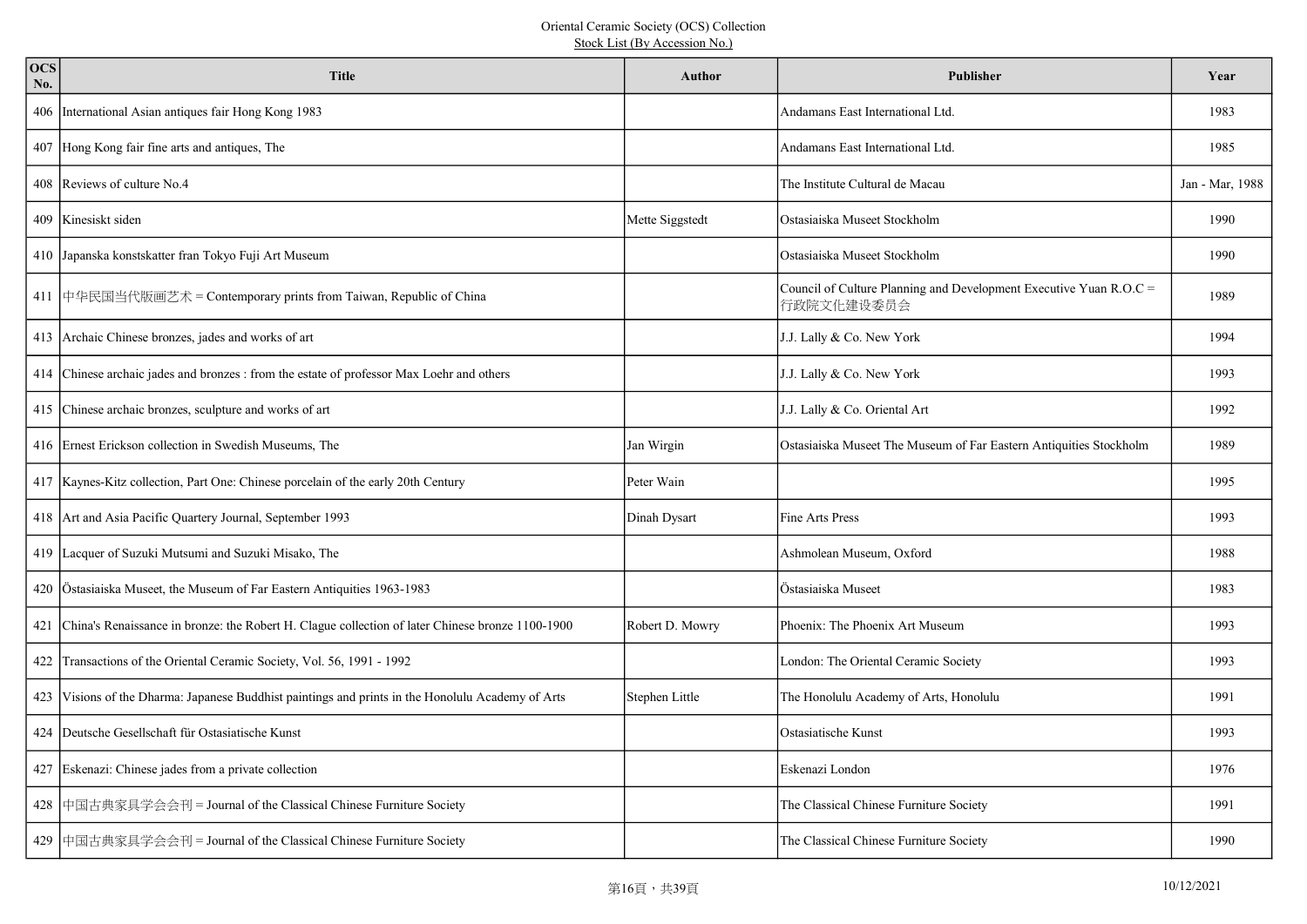| <b>OCS</b><br>No. | <b>Title</b>                                                                                                                  | Author              | Publisher                                                         | Year |
|-------------------|-------------------------------------------------------------------------------------------------------------------------------|---------------------|-------------------------------------------------------------------|------|
| 430               | 中国古典家具学会会刊 = Journal of the Classical Chinese Furniture Society                                                               |                     | The Classical Chinese Furniture Society                           | 1990 |
|                   | 431  国际统一书号使用指南 = International standard book numbering user's manual                                                         |                     |                                                                   |      |
|                   | 432 中国KIINA: KIINA Sanoin Ja Kuvin 2. 1993. 19 mk                                                                             |                     |                                                                   | 1993 |
| 433               | Dr. Herman Levy Bequest Announcement October 23, 1991: MacMaster University Royal<br>Ontario Museum                           |                     |                                                                   | 1991 |
| 434               | Century of Tung Ch'i - Ch'ang 1555 - 1636: the Nelson-Atkins Museum of Art, Kansas City, Missouri<br>April 19 - June 14, 1992 |                     |                                                                   | 1992 |
| 435               | To create a centre for Asian activities in the heart of London, a proposal and financial plan by Asian House,<br>London       |                     | Asia House, London                                                |      |
|                   | 436 Museum of Far Eastern Antiquities Bulletin No.62, The                                                                     | Diane M. O'Donoghue | Stockholm: Museum of Far Eastern Antiquities (Östasiaiska Museet) | 1990 |
|                   | 437 出光美术馆馆报 68 = Idemitsu Museum of Arts Bulletin No.68                                                                       |                     | 出光美术馆 = Idemitsu Museum of Arts                                   | 平成元年 |
|                   | 438 出光美术馆馆报 70 = Idemitsu Museum of Arts Bulletin No.70                                                                       |                     | 出光美术馆 = Idemitsu Museum of Arts                                   | 平成二年 |
|                   | 439 出光美术馆馆报 71 = Idemitsu Museum of Arts Bulletin No.71                                                                       |                     | 出光美术馆 = Idemitsu Museum of Arts                                   | 平成二年 |
|                   | 440 出光美术馆馆报 72 = Idemitsu Museum of Arts Bulletin No.72                                                                       |                     | 出光美术馆 = Idemitsu Museum of Arts                                   | 平成二年 |
|                   | 441 出光美术馆馆报 73 = Idemitsu Museum of Arts Bulletin No.73                                                                       |                     | 出光美术馆 = Idemitsu Museum of Arts                                   | 平成二年 |
|                   | 442 出光美术馆馆报 74 = Idemitsu Museum of Arts Bulletin No.74                                                                       |                     | 出光美术馆 = Idemitsu Museum of Arts                                   | 平成二年 |
|                   | 443 出光美术馆馆报 75 = Idemitsu Museum of Arts Bulletin No.75                                                                       |                     | 出光美术馆 = Idemitsu Museum of Arts                                   | 平成三年 |
|                   | 444 出光美术馆馆报 76 = Idemitsu Museum of Arts Bulletin No.76                                                                       |                     | 出光美术馆 = Idemitsu Museum of Arts                                   | 平成三年 |
|                   | 445 出光美术馆馆报 77 = Idemitsu Museum of Arts Bulletin No.77                                                                       |                     | 出光美术馆 = Idemitsu Museum of Arts                                   | 平成三年 |
|                   | 446 出光美术馆馆报 78 = Idemitsu Museum of Arts Bulletin No.78                                                                       |                     | 出光美术馆 = Idemitsu Museum of Arts                                   | 平成四年 |
|                   | 447 出光美术馆馆报 79 = Idemitsu Museum of Arts Bulletin No.79                                                                       |                     | 出光美术馆 = Idemitsu Museum of Arts                                   | 平成四年 |
|                   | 448 出光美术馆馆报 81 = Idemitsu Museum of Arts Bulletin No.81                                                                       |                     | 出光美术馆 = Idemitsu Museum of Arts                                   | 平成五年 |
|                   | 449 出光美术馆馆报 82 = Idemitsu Museum of Arts Bulletin No.82                                                                       |                     | 出光美术馆 = Idemitsu Museum of Arts                                   | 平成五年 |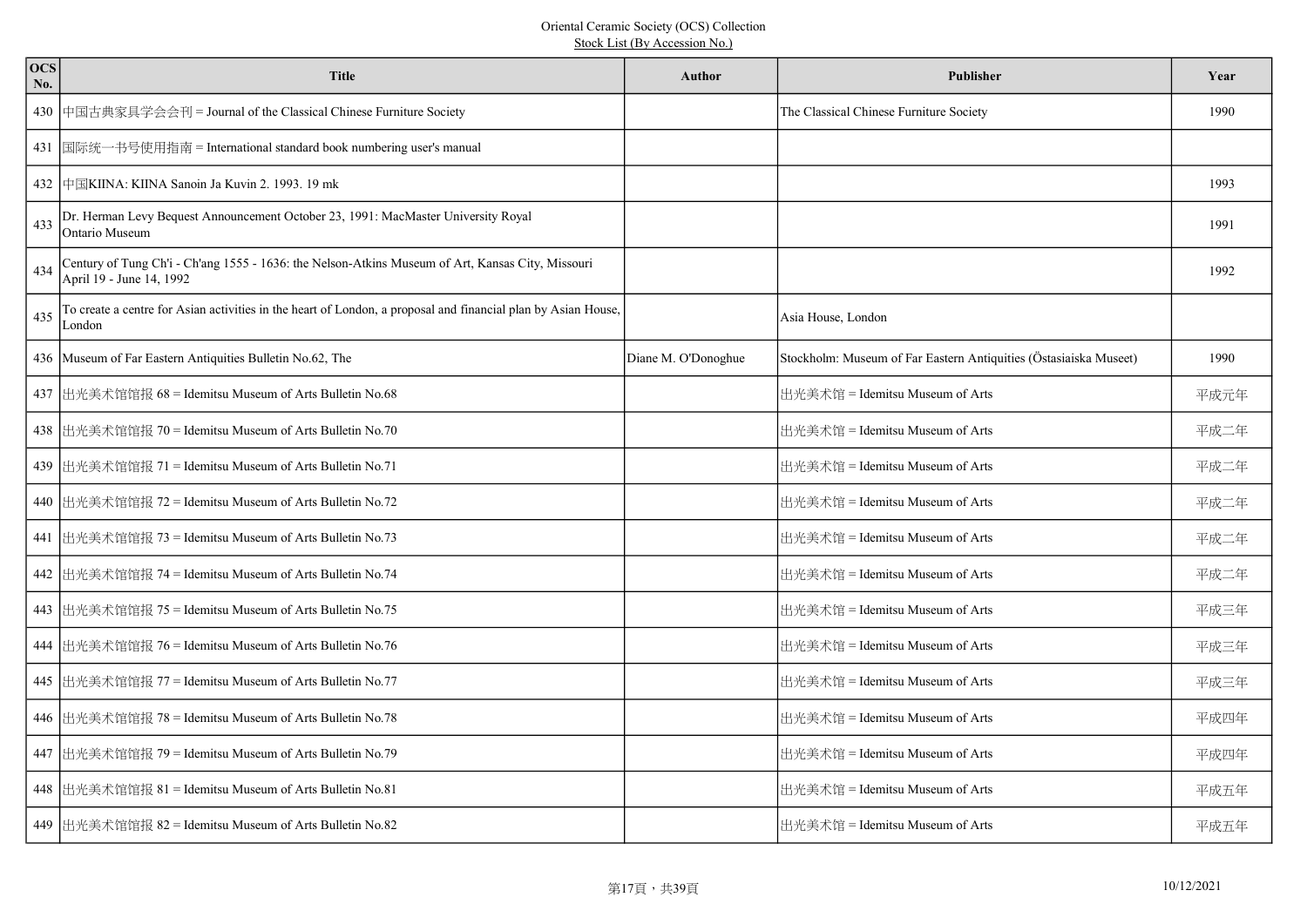| <b>OCS</b><br>No. | <b>Title</b>                                                                                   | <b>Author</b> | Publisher                       | Year     |
|-------------------|------------------------------------------------------------------------------------------------|---------------|---------------------------------|----------|
|                   | 450 出光美术馆馆报 83 = Idemitsu Museum of Arts Bulletin No.83                                        |               | 出光美术馆 = Idemitsu Museum of Arts | 平成五年     |
|                   | 451 出光美术馆馆报 84 = Idemitsu Museum of Arts Bulletin No.84                                        |               | 出光美术馆 = Idemitsu Museum of Arts | 平成五年     |
|                   | 452 出光美术馆馆报 85 = Idemitsu Museum of Arts Bulletin No.85                                        |               | 出光美术馆 = Idemitsu Museum of Arts | 平成五年     |
|                   | 453 出光美术馆馆报 87 = Idemitsu Museum of Arts Bulletin No.87                                        |               | 出光美术馆 = Idemitsu Museum of Arts | 平成六年     |
|                   | 454 出光美术馆馆报 89 = Idemitsu Museum of Arts Bulletin No.89                                        |               | 出光美术馆 = Idemitsu Museum of Arts | 平成六年     |
|                   | 455 出光美术馆馆报 90 = Idemitsu Museum of Arts Bulletin No.90                                        |               | 出光美术馆 = Idemitsu Museum of Arts | 平成七年     |
|                   | 456  出光美术馆馆报 91 = Idemitsu Museum of Arts Bulletin No.91                                       |               | 出光美术馆 = Idemitsu Museum of Arts | 平成七年     |
| 457               | 出光美术馆研究纪要第一号1995年 = Idemitsu Museum of Arts Journal of Art Historical Research,<br>Vol. 1 1995 |               | 出光美术馆 = Idemitsu Museum of Arts | 1995     |
| 458               | 出光美术馆研究纪要第二号1996年 = Idemitsu Museum of Arts Journal of Art Historical Research,<br>Vol. 2 1996 |               | 出光美术馆 = Idemitsu Museum of Arts | 1996     |
|                   | 459 Nelson-Atkins Museum of Art, The                                                           |               |                                 | Sep 1990 |
|                   | 460 Nelson-Atkins Museum of Art, The                                                           |               |                                 | Oct 1990 |
|                   | 461 Nelson-Atkins Museum of Art, The                                                           |               |                                 | Nov 1990 |
|                   | 462   Nelson-Atkins Museum of Art, The                                                         |               |                                 | Dec 1990 |
|                   | 463 Photo Album 1                                                                              |               |                                 |          |
|                   | 464 Photo Album 2                                                                              |               |                                 |          |
|                   | 465 Apollo                                                                                     | Denys Sutton  |                                 | 1975     |
|                   | $466$ Apollo                                                                                   | Denys Sutton  |                                 | 1975     |
|                   | $467$ Apollo                                                                                   | Denys Sutton  |                                 | 1975     |
|                   | 468 Apollo                                                                                     | Denys Sutton  |                                 | 1976     |
|                   | $469$ Apollo                                                                                   | Denys Sutton  |                                 | 1976     |
|                   | 470 Apollo                                                                                     | Denys Sutton  |                                 | 1976     |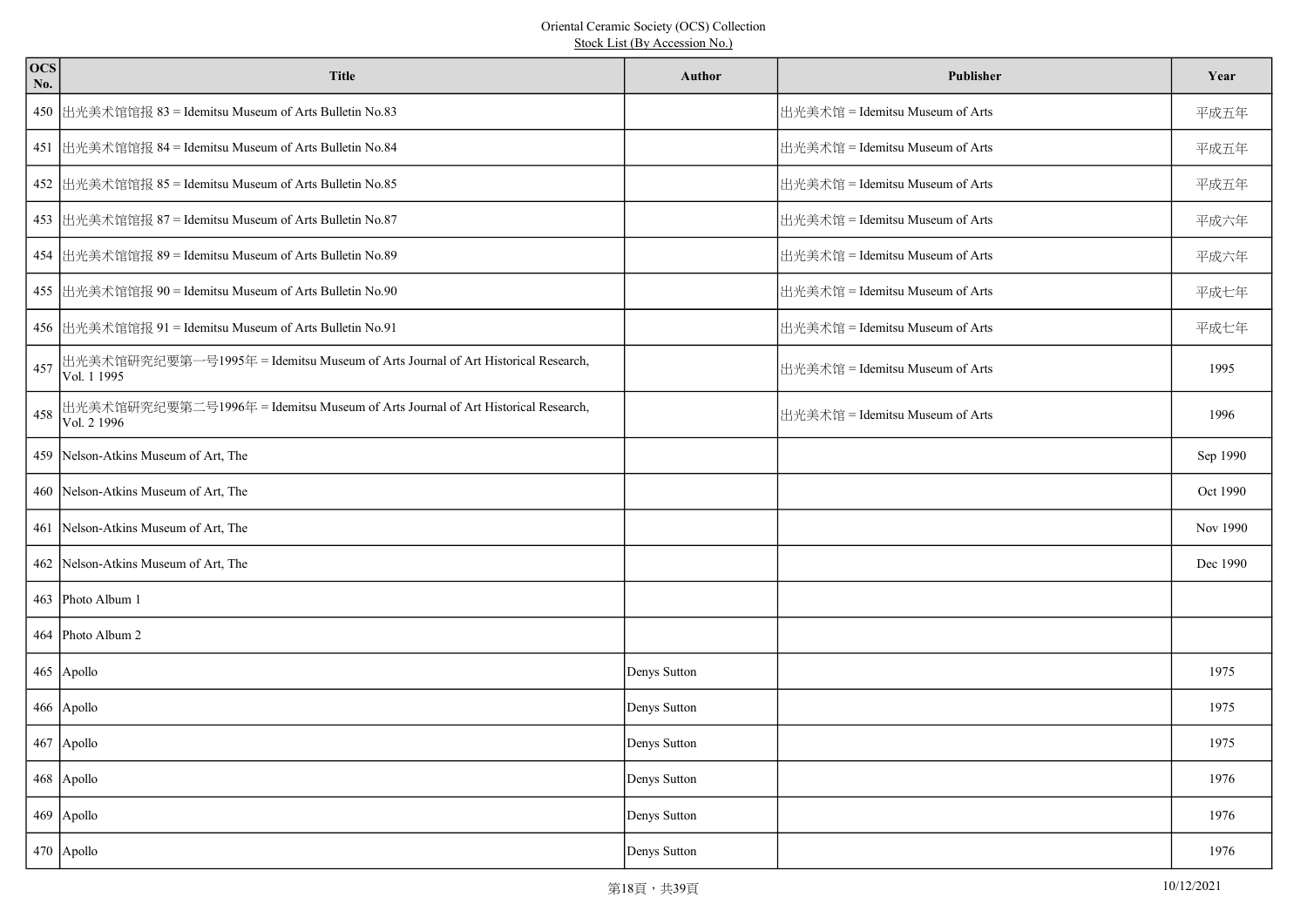| <b>OCS</b><br>No. | <b>Title</b>                                                            | Author              | Publisher                                 | Year        |
|-------------------|-------------------------------------------------------------------------|---------------------|-------------------------------------------|-------------|
|                   | 471 Apollo                                                              | Denys Sutton        |                                           | 1976        |
|                   | $472$ Apollo                                                            | Denys Sutton        |                                           | 1976        |
|                   | $473$ Apollo                                                            | Denys Sutton        |                                           | 1976        |
|                   | $474$ Apollo                                                            | Denys Sutton        |                                           | 1976        |
|                   | $475$ Apollo                                                            | Denys Sutton        |                                           | 1976        |
|                   | $476$ Apollo                                                            | Denys Sutton        |                                           | 1976        |
|                   | 477 Apollo                                                              | Denys Sutton        |                                           | 1976        |
|                   | 478 Oriental Art                                                        | <b>Edmund Capon</b> |                                           | Spring 1975 |
|                   | 479 Oriental Art                                                        | <b>Edmund Capon</b> |                                           | Summer 1975 |
|                   | 480 Oriental Art                                                        | <b>Edmund Capon</b> |                                           | Autumn 1975 |
|                   | 481 Oriental Art                                                        | Edmund Capon        |                                           | Winter 1975 |
|                   | 482 Oriental Art                                                        | Edmund Capon        |                                           | Spring 1977 |
|                   | 483 Oriental Art                                                        | <b>Edmund Capon</b> |                                           | Summer 1977 |
|                   | 484 Bulletin of the Oriental Ceramic Society of Hong Kong, No.3 1977-78 |                     | The Oriental Ceramic Society of Hong Kong | 1979        |
|                   | 485 Bulletin of the Oriental Ceramic Society of Hong Kong, No.4 1978-80 |                     | The Oriental Ceramic Society of Hong Kong | 1981        |
|                   | 486 Bulletin of the Oriental Ceramic Society of Hong Kong, No.5 1980-82 |                     | The Oriental Ceramic Society of Hong Kong | 1983        |
|                   | 487 Bulletin of the Oriental Ceramic Society of Hong Kong, No.6 1982-84 |                     | The Oriental Ceramic Society of Hong Kong | 1985        |
|                   | 488 Bulletin of the Oriental Ceramic Society of Hong Kong, No.7 1984-86 |                     | The Oriental Ceramic Society of Hong Kong | 1987        |
|                   | 489 Bulletin of the Oriental Ceramic Society of Hong Kong, No.1 1975    |                     | The Oriental Ceramic Society of Hong Kong | 1975        |
|                   | 489a Bulletin of the Oriental Ceramic Society of Hong Kong, No.1 1975   |                     | The Oriental Ceramic Society of Hong Kong | 1975        |
|                   | 489b Bulletin of the Oriental Ceramic Society of Hong Kong, No.1 1975   |                     | The Oriental Ceramic Society of Hong Kong | 1975        |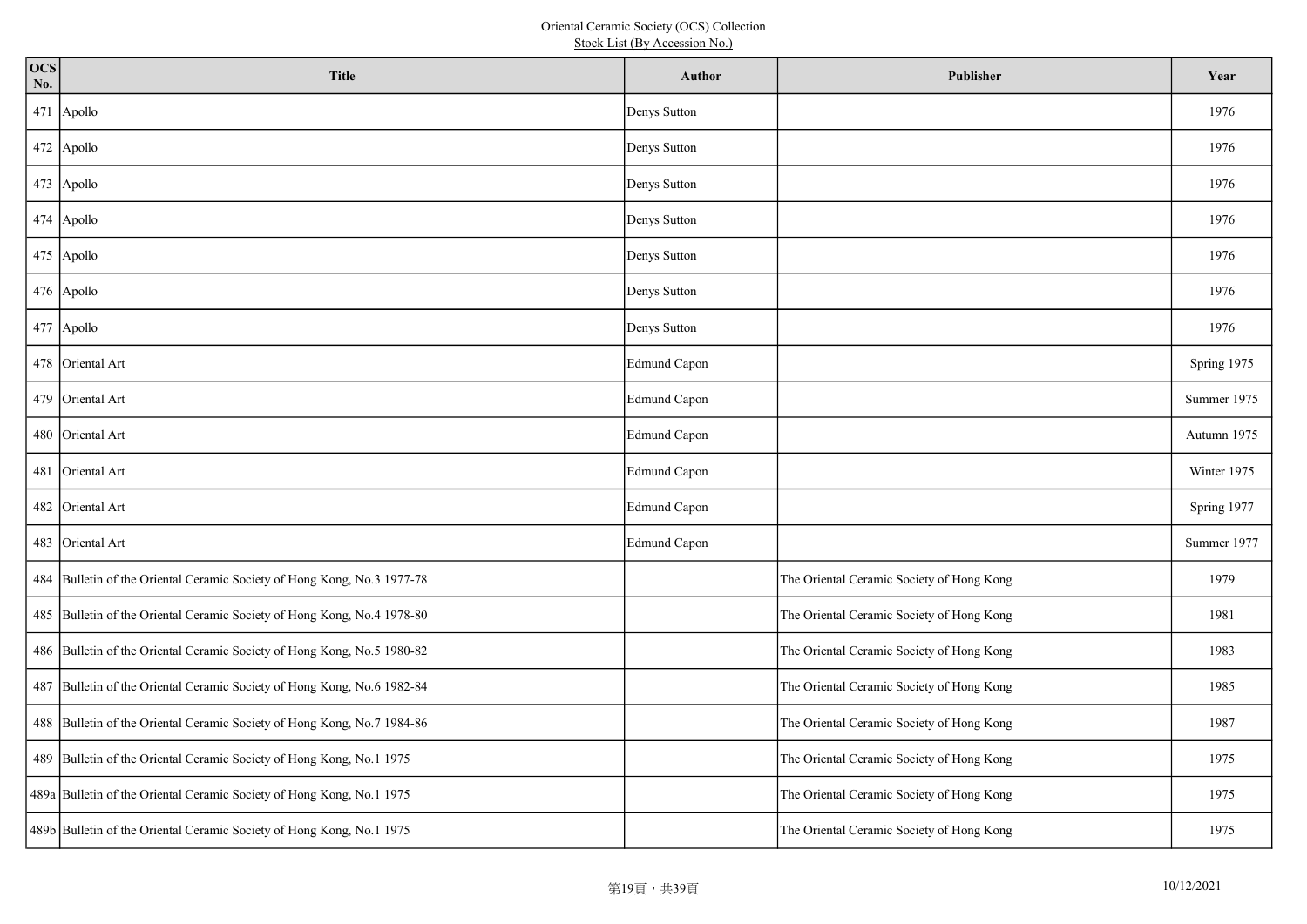| <b>OCS</b><br>No. | <b>Title</b>                                                                                                                                          | Author                | Publisher                                    | Year            |
|-------------------|-------------------------------------------------------------------------------------------------------------------------------------------------------|-----------------------|----------------------------------------------|-----------------|
|                   | 489c Bulletin of the Oriental Ceramic Society of Hong Kong, No.1 1975                                                                                 |                       | The Oriental Ceramic Society of Hong Kong    | 1975            |
|                   | 490 Bulletin of the Oriental Ceramic Society of Hong Kong, No.2 1976                                                                                  |                       | The Oriental Ceramic Society of Hong Kong    | 1976            |
|                   | 491 出光美术馆馆报 53 = Idemitsu Museum of Arts Bulletin No.53                                                                                               |                       | 出光美术馆 = Idemitsu Museum of Arts              | 昭和61年           |
|                   | 492  出光美术馆馆报 57 = Idemitsu Museum of Arts Bulletin No.57                                                                                              |                       | 出光美术馆 = Idemitsu Museum of Arts              | 昭和62年           |
|                   | 493 Oriental Art                                                                                                                                      | Edmund Capon          | The Oriental Art Magazine Ltd.               | Spring, 1978    |
|                   | 494 Oriental Art                                                                                                                                      | Edmund Capon          | The Oriental Art Magazine Ltd.               | Summer, 1978    |
|                   | 495 Oriental Art                                                                                                                                      | Edmund Capon          | The Oriental Art Magazine Ltd.               | Autumn, 1978    |
|                   | 496 Oriental Art                                                                                                                                      | Edmund Capon          | The Oriental Art Magazine Ltd.               | Winter, 1978/79 |
|                   | 497 Oriental Art                                                                                                                                      | Edmund Capon          | The Oriental Art Magazine Ltd.               | Spring, 1979    |
|                   | 498 Oriental Art                                                                                                                                      | Edmund Capon          | The Oriental Art Magazine Ltd.               | Summer, 1979    |
|                   | 499 Oriental Art                                                                                                                                      | Edmund Capon          | The Oriental Art Magazine Ltd.               | Autumn, 1980    |
|                   | 500 Oriental Art                                                                                                                                      | Edmund Capon          | The Oriental Art Magazine Ltd.               | Witner, 1980/81 |
|                   | 501 Oriental Art                                                                                                                                      | Dr John Sweetman      | The Oriental Art Magazine Ltd.               | Spring, 1983    |
|                   | 502 Oriental Art                                                                                                                                      | Dr John Sweetman      | The Oriental Art Magazine Ltd.               | Summer, 1983    |
|                   | 503 温润之美:东南亚古玉器 = Burnished Beauty: the Art of Stone in Early Southeast Asia                                                                          | Frape, Christopher J. | Bangkok: Orchid Press                        | 2000            |
|                   | 504 Miho Museum, Shiga Prefecture Japan, a special issue of "Connaissance des Arts"                                                                   |                       |                                              | 1998            |
|                   | 505 古瓷发微 = Gu Ci Fa Hui: Explore the profound of ancient procelain                                                                                    | 李刚 = Li Gang          | 浙江人民美术出版社 = Zhejiang Renmin Meishu Chubanshi | 1999            |
| 506               | 折江省博物馆--青瓷风韵:永恒的千峰翠色 = Qing Ci Fa Yun, Charm of Celadon Perpetural Green<br>Scenes on Mountains                                                       | 李刚 = Li Gang          | 浙江人民美术出版社 = Zhejiang Renmin Meishu Chubanshi | 1999            |
| 507               | 出光美术馆研究纪要第六号2000年 = Idemitsu Museum of Arts Journal of Art Historical Research,<br>Vol. 6 2000 - On Karasumaru Mitsuhiro's Basis of Calligraphy Study |                       | 出光美术馆 = Idemitsu Museum of Arts              | 2000            |
| 508               | 出光美术馆研究纪要第八号2002年 = Idemitsu Museum of Arts Journal of Art Historical Research, Vol. 8 2002 - Three Representations of Raigo or Descent of Amida      |                       | 出光美术馆 = Idemitsu Museum of Arts              | 2002            |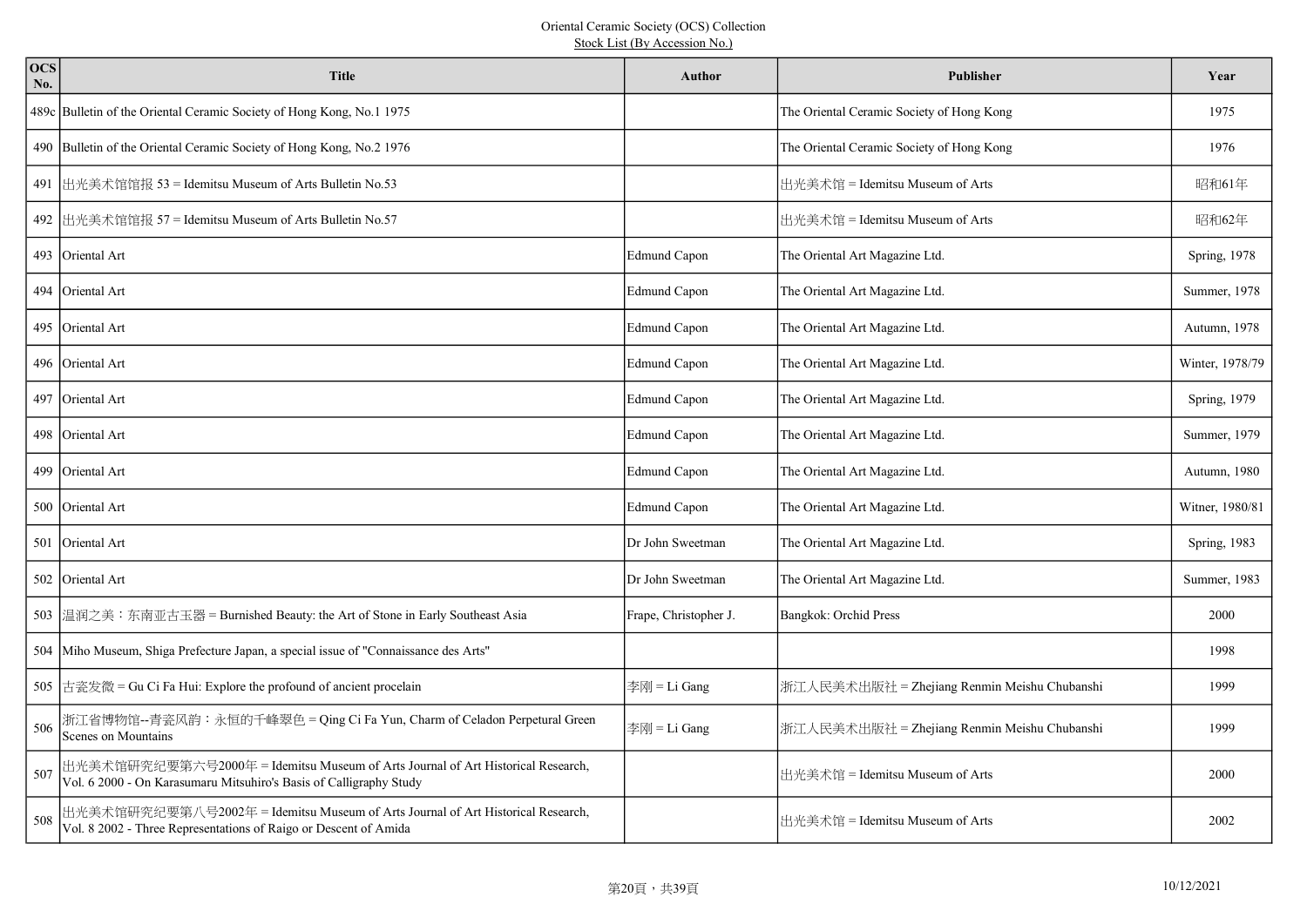| <b>OCS</b><br>No. | <b>Title</b>                                                                                                                                                                                  | <b>Author</b>                              | <b>Publisher</b>                                                                                     | Year  |
|-------------------|-----------------------------------------------------------------------------------------------------------------------------------------------------------------------------------------------|--------------------------------------------|------------------------------------------------------------------------------------------------------|-------|
| 509               | 出光美术馆研究纪要第九号2003年 = Idemitsu Museum of Arts Journal of Art Historical Research,<br>Vol. 9 2003 - Hasegawa Tohaku and Kano Tanyu                                                               |                                            | 出光美术馆 = Idemitsu Museum of Arts                                                                      | 2003  |
| 510               | 出光美术馆研究纪要第十号2004年 = Idemitsu Museum of Arts Journal of Art Historical Research,<br> Vol. 10 2004 - The Creation based on the Aesthetics of Furyu in Momoyama-Period Ceramics                  |                                            | 出光美术馆 = Idemitsu Museum of Arts                                                                      | 2004  |
|                   | 511 出光美术馆馆报 129 = Idemitsu Museum of Arts Bulletin No.129 (Tokyo)                                                                                                                             |                                            | 出光美术馆 = Idemitsu Museum of Arts                                                                      | 平成16年 |
|                   | 512 出光美术馆馆报 130 = Idemitsu Museum of Arts Bulletin No.130 (Tokyo)                                                                                                                             |                                            | 出光美术馆 = Idemitsu Museum of Arts                                                                      | 平成17年 |
|                   | 513 出光美术馆馆报 131 = Idemitsu Museum of Arts Bulletin No.131 (Tokyo)                                                                                                                             |                                            | 出光美术馆 = Idemitsu Museum of Arts                                                                      | 平成17年 |
|                   | 514 出光美术馆馆报 132 = Idemitsu Museum of Arts Bulletin No.132 (Tokyo)                                                                                                                             |                                            | 出光美术馆 = Idemitsu Museum of Arts                                                                      | 平成17年 |
|                   | 515 Museum of Far Eastern Antiquities (Ostasiatiska Museet) Stockholm, Bulletin No 72 (2000), The                                                                                             |                                            | The Museum of Far Eastern Antiquities                                                                | 2000  |
|                   | 516 Museum of Far Eastern Antiquities (Ostasiatiska Museet) Stockholm, Bulletin No 73 (2001), The                                                                                             |                                            | The Museum of Far Eastern Antiquities                                                                | 2001  |
|                   | 517 Museum of Far Eastern Antiquities (Ostasiatiska Museet) Stockholm, Bulletin No 74 (2002), The                                                                                             |                                            | The Museum of Far Eastern Antiquities                                                                | 2002  |
|                   | 518  제3의 전통, 옹기의 원류를 찾아서 = Korea's Third Ceramic Tradition: from Earthenware to Onggi                                                                                                         |                                            | Ewha Womans Univesity Museum                                                                         | 2000  |
| 519               | 白洲正子の世界:二十一世纪への桥挂かリ = The World of Shirasu Masako - A Bridge to the 21st<br>Century                                                                                                           |                                            | Miho Museum                                                                                          | 2000  |
|                   | 520 Asian Art Museum of San Francisco: Selected Works, The                                                                                                                                    |                                            | The Asian Art Museum of San Franciso                                                                 | 1994  |
|                   | 521 International Asian Art Fair, The                                                                                                                                                         |                                            | The International Asian Art Fair                                                                     | 2005  |
|                   | 522 Charming Cicada Studio: Masterworks by Chao Shao-an, The                                                                                                                                  | Bartholomew Terese Tse,<br>Ng              | Kao Mayching, Lee So Kam Asian Art Museum of San Francisco                                           | 1997  |
|                   | 523 Masterpieces of Chinese Lacquer from the Mike Healy Collection                                                                                                                            | Julia M White                              | Honolulu Academy of Arts                                                                             | 2005  |
| 524               | 中国漆艺二千年 = 2000 Year of Chinese Lacquer, catalogue of an exhibition jointly presented by the<br>Oriental Ceramic Society of Hong Kong and the Art Gallery, the Chinese University of Hong Kong | Peter Lam                                  | Hong Kong: Oriental Ceramic Society of Hong Kong Art Gallery, the<br>Chinese University of Hong Kong | 1993  |
|                   | 525 Chinese and Vietnamese Blue and White wares Found in the Philippines                                                                                                                      | Gotuaco Larry, Tan Rita C.<br>Diem Allison | Philippines: Bookmark Inc,                                                                           | 1997  |
|                   | 526 长青馆藏中国书画 = Chinese Paintings from the C.P. Lin Collection                                                                                                                                 | C.P. Lin                                   | 香港:沐文堂美术出版社有限公司 = Muwen Tang Fine Arts<br><b>Publication LTD</b>                                     | 2005  |
|                   | 527 Museum of East Asian Art, Bath England. Inaugural Exhibition, Volume I - Chinese Ceramics, The                                                                                            |                                            | The Museum of East Asian Art                                                                         | 1993  |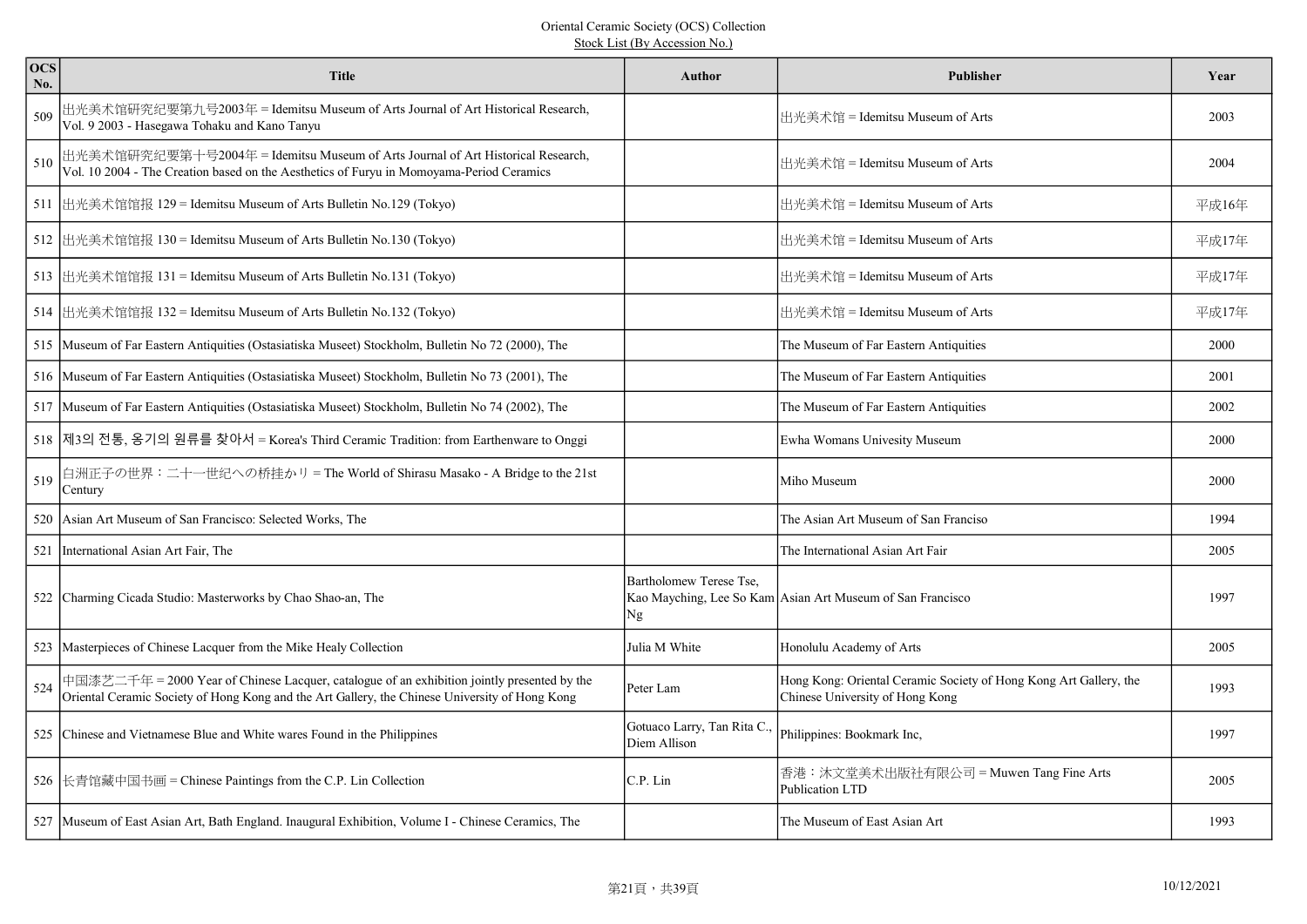| <b>OCS</b><br>No. | <b>Title</b>                                                                                                                                        | <b>Author</b>                    | Publisher                                    | Year  |
|-------------------|-----------------------------------------------------------------------------------------------------------------------------------------------------|----------------------------------|----------------------------------------------|-------|
| 528               | Museum of East Asian Art, Bath England. Inaugural Exhibition, Volume II - Chinese Metalwares and<br>Decorative Arts, The                            |                                  | The Museum of East Asian Art                 | 1993  |
|                   | 529 Bronze and Gold in Ancient China                                                                                                                |                                  | J.J. Lally & Co. New York                    | 2003  |
|                   | 530 Ancient Chinese Tomb Sculpture                                                                                                                  |                                  | J.J. Lally & Co. New York                    | 2004  |
|                   | 531 Early Chinese Ceramics: An American Private Collection                                                                                          |                                  | J.J. Lally & Co. New York                    | 2005  |
|                   | 532 Transactions of the Oriental Ceramic Society, Vol. 63, 1998 - 1999                                                                              |                                  | United Kingdom: The Oriental Ceramic Society | 2000  |
|                   | 533 Transactions of the Oriental Ceramic Society, Vol. 66, 2001 - 2002                                                                              |                                  | United Kingdom: The Oriental Ceramic Society | 2003  |
|                   | 534 Transactions of the Oriental Ceramic Society, Vol. 67, 2002 - 2003                                                                              |                                  | United Kingdom: The Oriental Ceramic Society | 2004  |
|                   | 535 Transactions of the Oriental Ceramic Society, Vol. 68, 2003 - 2004                                                                              |                                  | United Kingdom: The Oriental Ceramic Society | 2005  |
|                   | 536  景德镇 = Jingdezhen                                                                                                                               |                                  | 中央电视台 = CCTV                                 |       |
|                   | 537 Chinese Ceramics: a new comprehensive survey                                                                                                    | He Li                            | The Asian Art Museum of San Franciso         | 1996  |
| 538               | Budget, Marketing and Programme overview / details for The Golden Age of Archaeology: Celebrated<br>Discoveries from the People's Republic of China |                                  | The Asian Art Museum of San Franciso         | 2000  |
| 539               | Allen's Authentication of Ancient Chinese Ceramics                                                                                                  | Anthony John Allen               | Allen's Enterprises Ltd.                     | 2006  |
|                   | 540 Thai Ceramic Art - The Three Religions                                                                                                          | Nicol Guerin & Dick van<br>Oenen | Suntree Media                                | 2005  |
|                   | 541 出光美术馆馆报 133 = Idemitsu Museum of Arts Bulletin No.133                                                                                           |                                  | 出光美术馆 = Idemitsu Museum of Arts              | 平成十七年 |
| 542               | 如银似雪:中国晚唐至元代白瓷赏析 = Bright as Silver White as Snow : Chinese White Ceramics from<br>Late Tang to Yuan Dynasty                                        | 罗启妍 = Kai-Yin Lo                 | 雍明堂 = Yungmingtang                           | 1998  |
|                   | 543 Power Dressing: Textiles for Rulers and Priests from the Chris Hall Collection                                                                  | Wong Hwei Lian & Szan<br>Tan     | Asian Civilisations Museum                   | 2006  |
|                   | 544 Bulletin of the Oriental Ceramic Society of Hong Kong, No.8 1986-88                                                                             |                                  | The Oriental Ceramic Society of Hong Kong    | 1991  |
|                   | 545 Bulletin of the Oriental Ceramic Society of Hong Kong, No.9 1988-92                                                                             |                                  | The Oriental Ceramic Society of Hong Kong    | 1993  |
|                   | 546 Bulletin of the Oriental Ceramic Society of Hong Kong, No.10 1992-94                                                                            |                                  | The Oriental Ceramic Society of Hong Kong    | 1995  |
|                   | 547 Bulletin of the Oriental Ceramic Society of Hong Kong, No.11 1994-97                                                                            |                                  | The Oriental Ceramic Society of Hong Kong    | 1998  |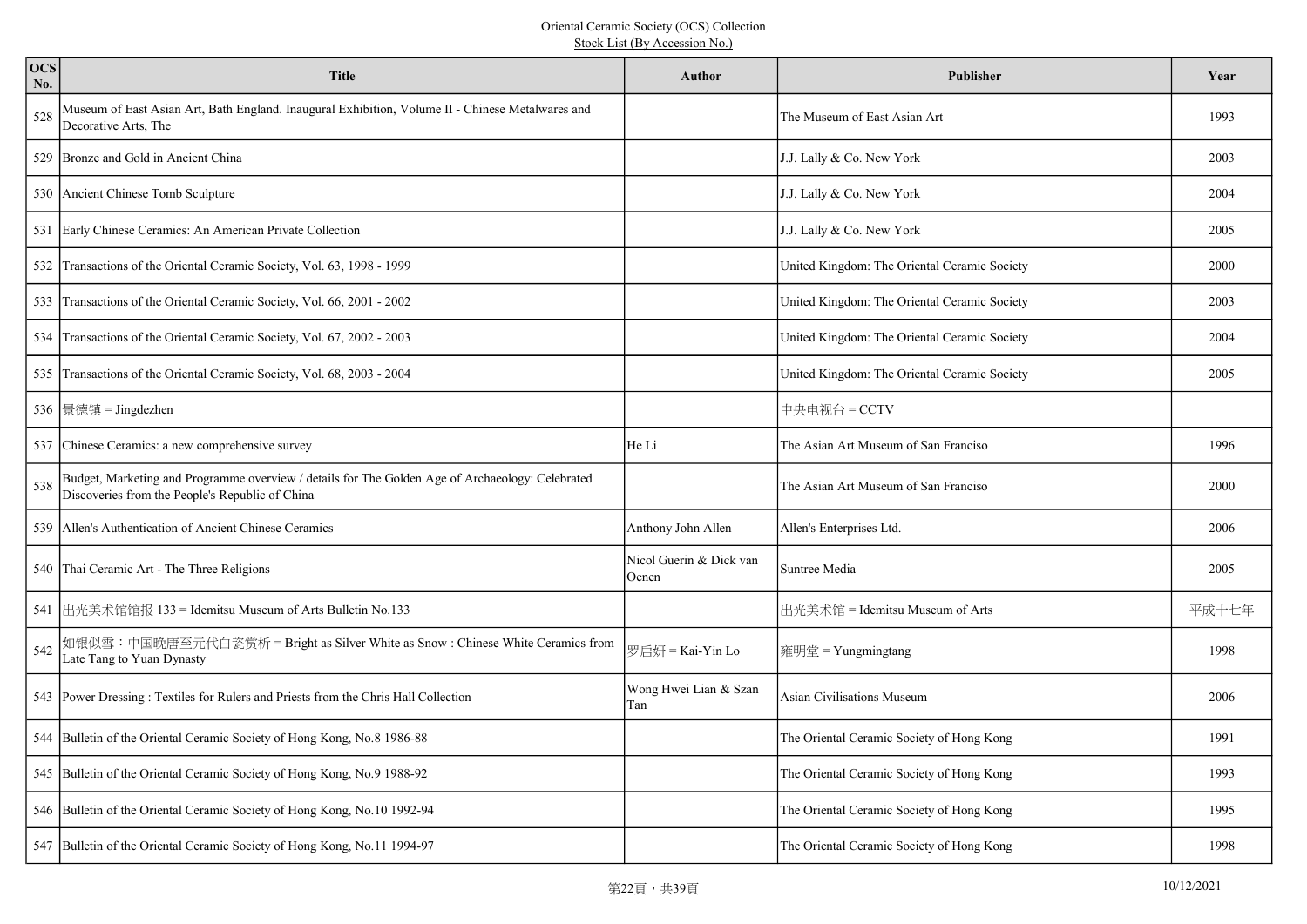| <b>OCS</b><br>No. | <b>Title</b>                                                                                                                                            | <b>Author</b>                   | <b>Publisher</b>                                                                                                             | Year |
|-------------------|---------------------------------------------------------------------------------------------------------------------------------------------------------|---------------------------------|------------------------------------------------------------------------------------------------------------------------------|------|
|                   | 548 Bulletin of the Oriental Ceramic Society of Hong Kong, No.12 1998-2001                                                                              |                                 | The Oriental Ceramic Society of Hong Kong                                                                                    | 2002 |
|                   | 549 Bulletin of the Oriental Ceramic Society of Hong Kong, No.13 2002-mid 2005                                                                          |                                 | The Oriental Ceramic Society of Hong Kong                                                                                    | 2005 |
| 550               | 玩物倾心:香港东方陶瓷学会成立二十五周年纪念展览 = Passion of Collecting : The Oriental Ceramic<br>Society of Hong Kong 25th Anniversary Exhibition                             |                                 | 香港大学美术博物馆 = University Museum and Art Gallery, The<br>University of Hong Kong                                                | 1999 |
|                   | 551   Imperial Silks : Ch'ing Dynasty Textiles in the Minneapolis Institute of Arts Volume I                                                            | Robert D. Jacobsen              | The Minneapolis Institute of Arts                                                                                            | 2000 |
|                   | 552   Imperial Silks : Ch'ing Dynasty Textiles in the Minneapolis Institute of Arts Volume II                                                           | Robert D. Jacobsen              | The Minneapolis Institute of Arts                                                                                            | 2000 |
| 553               | 出光美术馆研究纪要第十一号2005年 = Idemitsu Museum of Arts Journal of Art Historical Research,<br>Vol. 11 2005 - On Karasumaru Mitsuhiro's Basis of Calligraphy Study |                                 | 出光美术馆 = Idemitsu Museum of Arts                                                                                              | 2005 |
|                   | 554 Elegant Vessels for the Lofty Pavilion : The Zande Lou Gift of Porcelain with Studio Marks                                                          | Peter Y.K. Lam                  | 香港中文大学文物馆 = Art Gallery, The Chinese University of Hong<br>Kong                                                              | 1993 |
|                   | 555   Qing Imperial Porcelain of the Kangxi, Yongzheng and Qianlong Reigns                                                                              |                                 | 南京博物馆·香港中文大学文物馆 = Nanijing Museum·Art Gallery, The<br>Chinese University of Hong Kong                                        | 1995 |
|                   | 556   暂得楼清代官窑单色釉瓷器 = Qing Imperial Monochromes The Zande Lou Collection                                                                                 |                                 | 暂得楼·上海博物馆·首都博物馆·香港中文大学文物馆 = Zande Lou·<br>Shanghai Museum Beijing Museum Art Gallery, The Chinese University<br>of Hong Kong | 2005 |
|                   | 557  江西元明青花瓷 = Yuan and Ming Blue and White Ware from Jiangxi                                                                                           |                                 | 江西省博物馆·香港中文大学文物馆 = Jiangxi Provincial Museum·Art<br>Museum, The Chinese University of Hong Kong                              | 2002 |
|                   | 558 薪火英华 = Innovations and Creations : A Retrospect of 20th Century Porcelain from Jingdezhen                                                           |                                 | 景德镇陶瓷馆·香港中文大学文物馆 = Jingdezhen Ceramic Museum·Art<br>Museum, The Chinese University of Hong Kong                              | 2004 |
| 559               | 素影浮莹:景德镇清末民初雕瓷 = Elegance in Relief : Carved Porcelain from Jingdezhen of the 19th to<br>Early 20th Centuries                                           | Tony Miller and Humphrey<br>Hui | 香港中文大学文物馆 = Art Museum, The Chinese University of Hong<br>Kong                                                               | 2006 |
| 560               | 五色琼霞:竹月堂藏元明清一道釉瓷器 = Shimmering Colours : Monochromes of the Yuan to Qing<br>Periods The Zhuyuetang Collection                                           |                                 | 香港中文大学文物馆 = Art Museum, The Chinese University of Hong<br>Kong                                                               | 2005 |
| 561               | 朱明遗萃:南京明故宫出土陶瓷 = A Legacy of The Ming : Ceramic Finds from the Site of the Ming<br>Palace in Nanjing                                                    |                                 | 南京博物院·香港中文大学文物馆 = Nanjing Museum·Art Museum, The<br>Chinese University of Hong Kong                                          | 1996 |
| 562               | 御赏壸珍:诵先芬室藏清代宫廷鼻烟壸 = The Imperial Connection : Court Related Chinese Snuff<br>Bottles The Humphrey K.F. Hui Collection                                   |                                 | 香港中文大学文物馆 = Art Museum, The Chinese University of Hong<br>Kong                                                               | 1998 |
| 563               | 虹影瑶辉:李景勋藏清代玻璃 = Elegance and Radiance : Grandeur in Qing Glass The Andrew K.F. Lee<br>Collection                                                        |                                 | 香港中文大学文物馆 = Art Museum, The Chinese University of Hong<br>Kong                                                               | 2000 |
| 564               | 黍で描かれた神秘の世界:中国古代漆器展 = A Mysterious World of Ancient Designs : Lacquer ware<br>from the Tombs of Hubei, China                                            |                                 | 东京国立博物馆 = Tokyo National Museum                                                                                              | 1998 |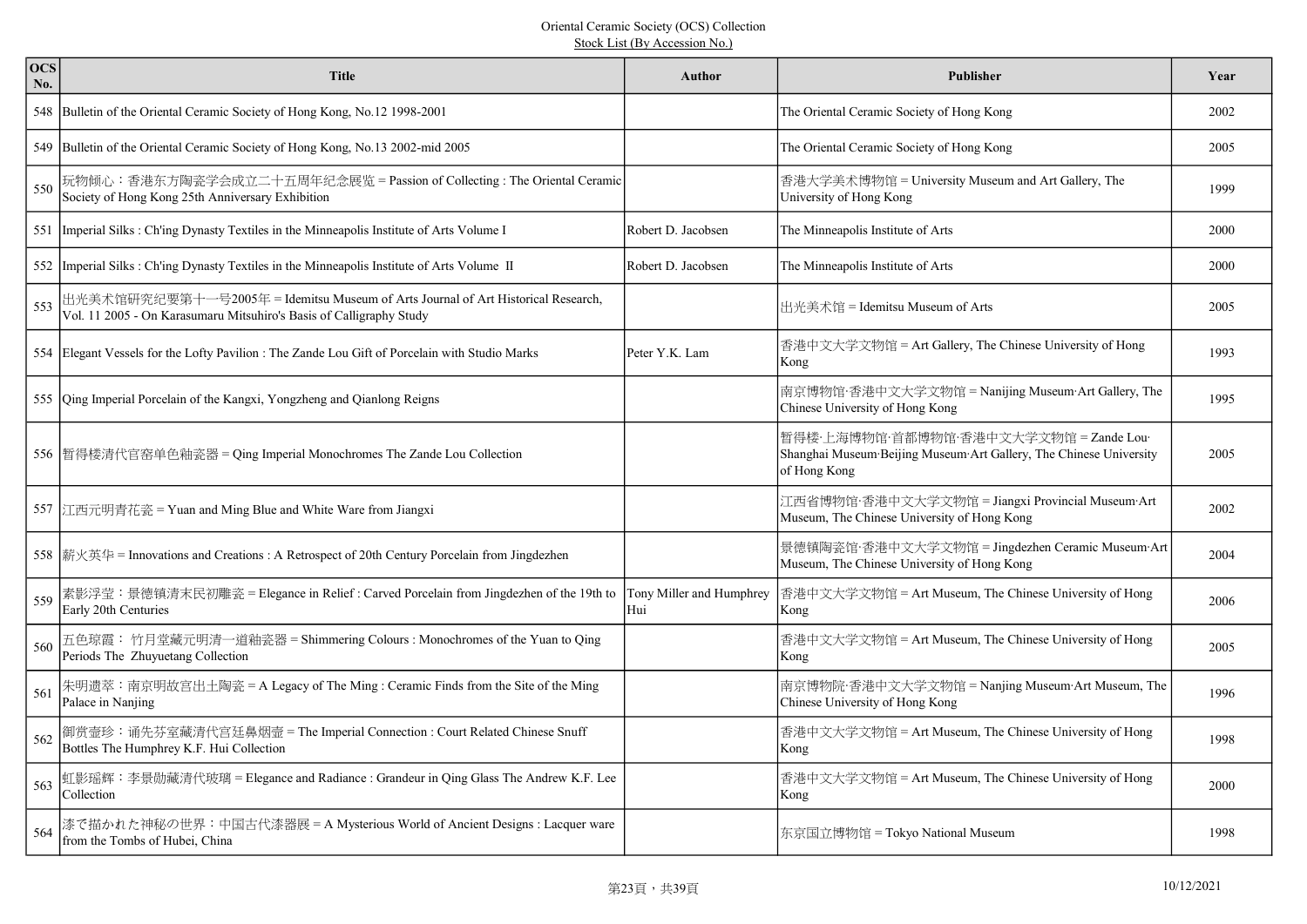| ocs<br>No. | <b>Title</b>                                                                                                       | <b>Author</b>      | <b>Publisher</b>                                               | Year |
|------------|--------------------------------------------------------------------------------------------------------------------|--------------------|----------------------------------------------------------------|------|
| 565        | 壸中墨妙:诵先芬室藏内画鼻烟壸 = Inkplay in Microcosm : Inside-painted Chinese Snuff Bottles The<br>Humphrey K. F. Hui Collection |                    | 香港中文大学文物馆 = Art Museum, The Chinese University of Hong<br>Kong | 2002 |
|            | 566 朴拙传神:二义草堂藏石湾陶塑 = Rustic Images : Shiwan Ware from the Eryi Caotang Collection                                  |                    | 香港中文大学文物馆 = Art Museum, The Chinese University of Hong<br>Kong | 2003 |
|            | 567 高剑父书集:广州美术馆·高剑父纪念馆 = The Art of Gao Jianfu                                                                     | 广州美术馆              | 广东旅游出版社                                                        | 1999 |
|            | 568  驰骋古今:中国艺术的仿摹与创新 = Art & Imitation in China                                                                    | Catherine Maudsley | The Oriental Ceramic Society of Hong Kong Limited              | 2006 |
|            | 569 Kao Ku 1972 Volumn No. 1                                                                                       |                    | 科学出版社                                                          | 1972 |
|            | 570 Kao Ku 1972 Volumn No. 2                                                                                       |                    | 科学出版社                                                          | 1972 |
|            | 571 Kao Ku 1972 Volumn No. 3                                                                                       |                    | 科学出版社                                                          | 1972 |
|            | 572 Kao Ku 1972 Volumn No. 4                                                                                       |                    | 科学出版社                                                          | 1972 |
|            | 573   Kao Ku 1972 Volumn No. 5                                                                                     |                    | 科学出版社                                                          | 1972 |
|            | 574 Kao Ku 1972 Volumn No. 6                                                                                       |                    | 科学出版社                                                          | 1972 |
|            | 575 Kao Ku 1973 Volumn No. 1                                                                                       |                    | 科学出版社                                                          | 1973 |
|            | 576   Kao Ku 1973 Volumn No. 2                                                                                     |                    | 科学出版社                                                          | 1973 |
|            | 577 Kao Ku 1973 Volumn No. 4                                                                                       |                    | 科学出版社                                                          | 1973 |
|            | 578 Kao Ku 1973 Volumn No. 5                                                                                       |                    | 科学出版社                                                          | 1973 |
|            | 579   Kao Ku 1973 Volumn No. 6                                                                                     |                    | 科学出版社                                                          | 1973 |
|            | 580 Kao Ku 1974 Volumn No. 1                                                                                       |                    | 科学出版社                                                          | 1974 |
|            | 581 Kao Ku 1974 Volumn No. 2                                                                                       |                    | 科学出版社                                                          | 1974 |
|            | 582 Kao Ku 1974 Volumn No. 3                                                                                       |                    | 科学出版社                                                          | 1974 |
|            | 583 Kao Ku 1974 Volumn No. 4                                                                                       |                    | 科学出版社                                                          | 1974 |
|            | 584 Kao Ku 1974 Volumn No. 5                                                                                       |                    | 科学出版社                                                          | 1974 |
|            | 585   Kao Ku 1974 Volumn No. 6                                                                                     |                    | 科学出版社                                                          | 1974 |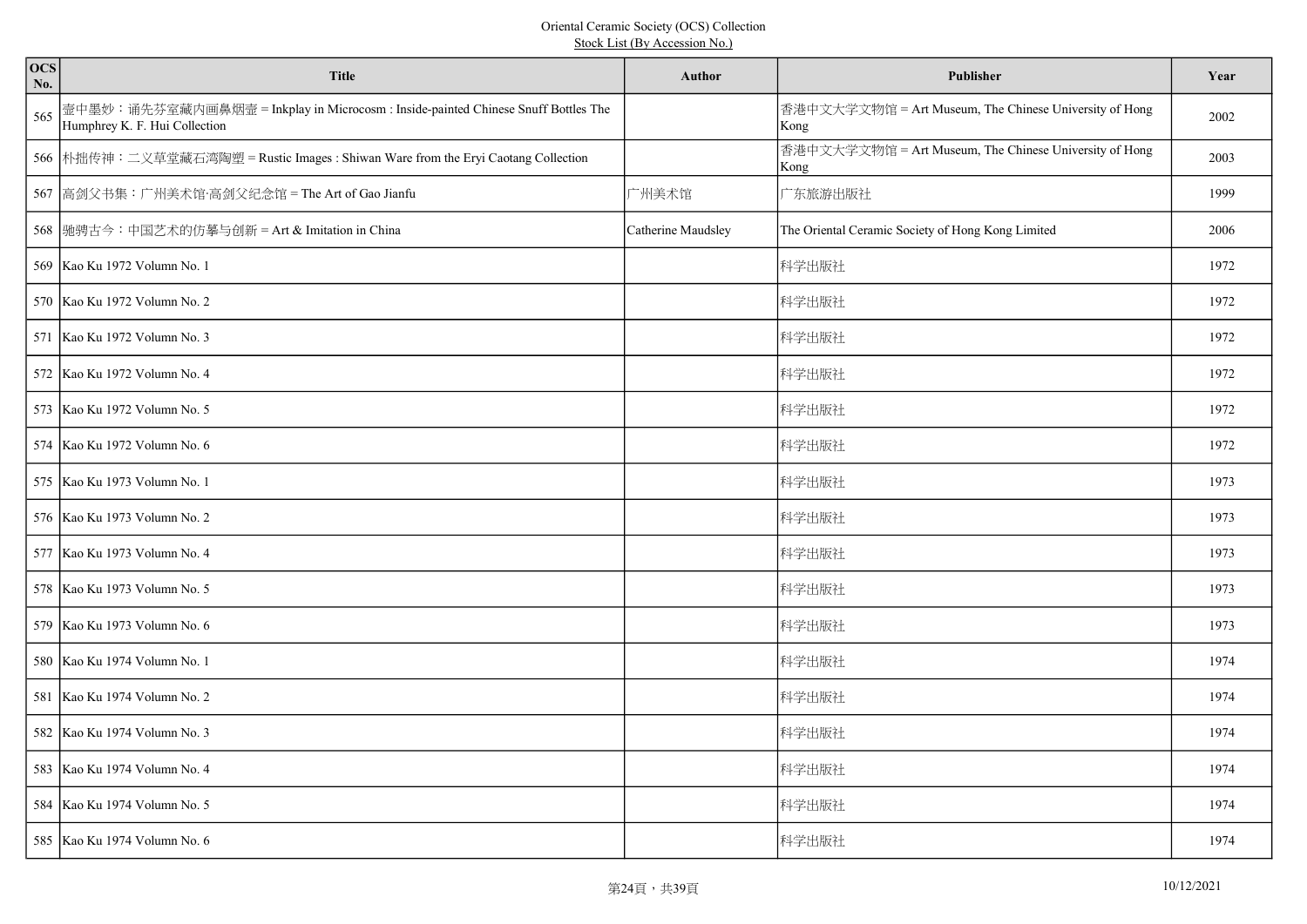| <b>OCS</b><br>No. | <b>Title</b>                   | Author | Publisher | Year |
|-------------------|--------------------------------|--------|-----------|------|
|                   | 586 Kao Ku 1975 Volumn No. 1   |        | 科学出版社     | 1975 |
|                   | 587 Kao Ku 1975 Volumn No. 3   |        | 科学出版社     | 1975 |
|                   | 588 Kao Ku 1975 Volumn No. 4   |        | 科学出版社     | 1975 |
|                   | 589 Kao Ku 1975 Volumn No. 5   |        | 科学出版社     | 1975 |
|                   | 590 Kao Ku 1975 Volumn No. 6   |        | 科学出版社     | 1975 |
|                   | 591   Wen Wu 1972 Volume No.1  |        | 文物出版社     | 1972 |
|                   | 592 Wen Wu 1972 Volume No.2    |        | 文物出版社     | 1972 |
|                   | 593   Wen Wu 1972 Volume No.3  |        | 文物出版社     | 1972 |
|                   | 594   Wen Wu 1972 Volume No.4  |        | 文物出版社     | 1972 |
|                   | 595   Wen Wu 1972 Volume No.5  |        | 文物出版社     | 1972 |
|                   | 596   Wen Wu 1972 Volume No.6  |        | 文物出版社     | 1972 |
|                   | 597 Wen Wu 1972 Volume No.7    |        | 文物出版社     | 1972 |
|                   | 598   Wen Wu 1972 Volume No.8  |        | 文物出版社     | 1972 |
|                   | 599   Wen Wu 1972 Volume No.9  |        | 文物出版社     | 1972 |
|                   | 600   Wen Wu 1972 Volume No.10 |        | 文物出版社     | 1972 |
|                   | 601   Wen Wu 1972 Volume No.11 |        | 文物出版社     | 1972 |
|                   | 602 Wen Wu 1972 Volume No.12   |        | 文物出版社     | 1972 |
|                   | 603   Wen Wu 1973 Volume No.1  |        | 文物出版社     | 1973 |
|                   | 604   Wen Wu 1973 Volume No.2  |        | 文物出版社     | 1973 |
|                   | 605   Wen Wu 1973 Volume No.3  |        | 文物出版社     | 1973 |
|                   | 606   Wen Wu 1973 Volume No.4  |        | 文物出版社     | 1973 |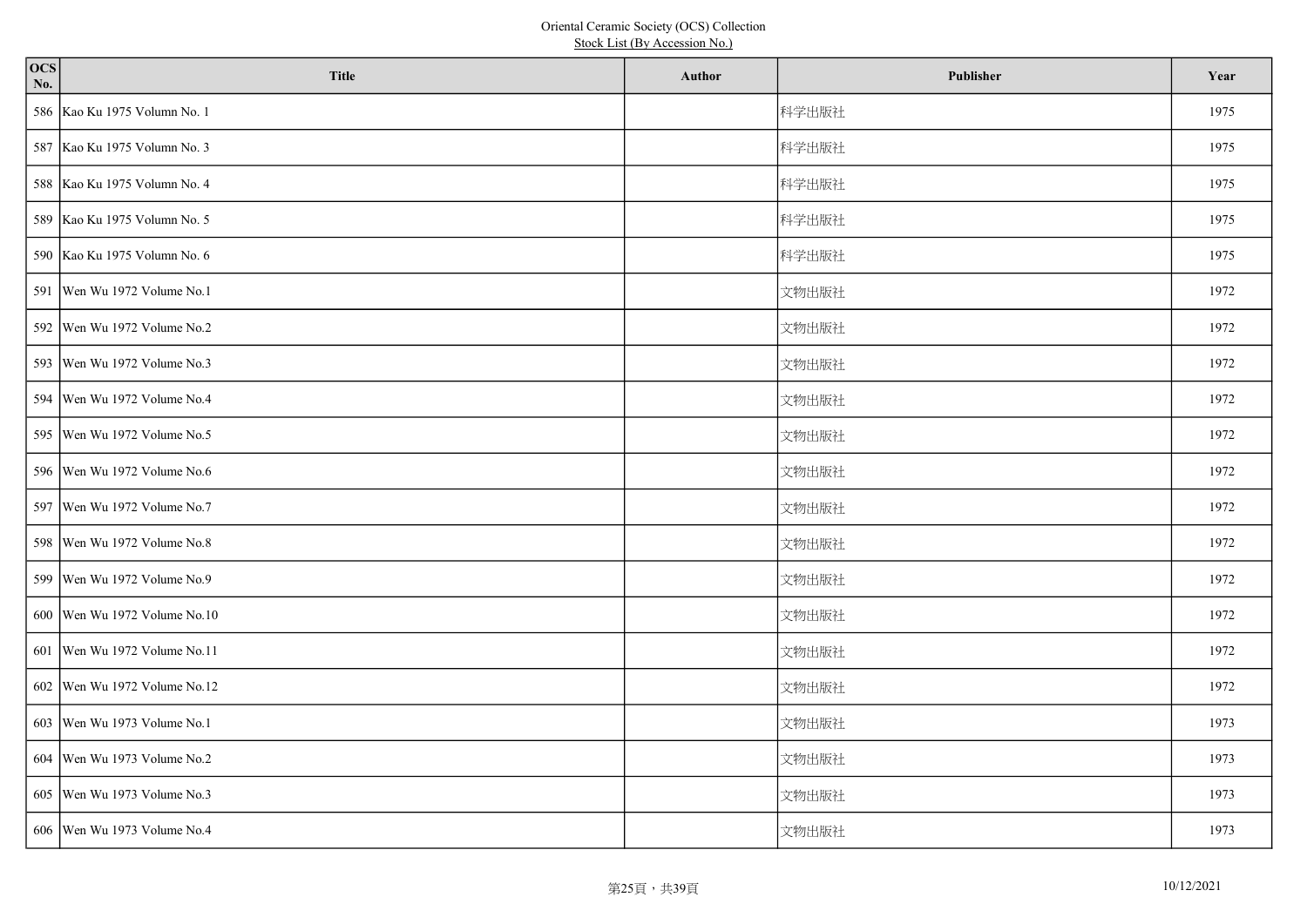| $\overline{ocs}$<br>No. | <b>Title</b>                   | Author | Publisher | Year |
|-------------------------|--------------------------------|--------|-----------|------|
|                         | 607 Wen Wu 1973 Volume No.5    |        | 文物出版社     | 1973 |
|                         | 608   Wen Wu 1973 Volume No.6  |        | 文物出版社     | 1973 |
|                         | 609   Wen Wu 1973 Volume No.7  |        | 文物出版社     | 1973 |
|                         | 610 Wen Wu 1973 Volume No.8    |        | 文物出版社     | 1973 |
|                         | 611   Wen Wu 1973 Volume No.9  |        | 文物出版社     | 1973 |
|                         | 612 Wen Wu 1973 Volume No.10   |        | 文物出版社     | 1973 |
|                         | 613   Wen Wu 1973 Volume No.11 |        | 文物出版社     | 1973 |
|                         | 614   Wen Wu 1974 Volume No.1  |        | 文物出版社     | 1974 |
|                         | 615   Wen Wu 1974 Volume No.2  |        | 文物出版社     | 1974 |
|                         | 616 Wen Wu 1974 Volume No.3    |        | 文物出版社     | 1974 |
|                         | 617 Wen Wu 1974 Volume No.4    |        | 文物出版社     | 1974 |
|                         | 618   Wen Wu 1974 Volume No.5  |        | 文物出版社     | 1974 |
|                         | 619   Wen Wu 1974 Volume No.6  |        | 文物出版社     | 1974 |
|                         | 620 Wen Wu 1974 Volume No.7    |        | 文物出版社     | 1974 |
|                         | 621 Wen Wu 1974 Volume No.8    |        | 文物出版社     | 1974 |
|                         | 622 Wen Wu 1974 Volume No.9    |        | 文物出版社     | 1974 |
|                         | 623   Wen Wu 1974 Volume No.10 |        | 文物出版社     | 1974 |
|                         | 624   Wen Wu 1974 Volume No.11 |        | 文物出版社     | 1974 |
|                         | 625   Wen Wu 1974 Volume No.12 |        | 文物出版社     | 1974 |
|                         | 626   Wen Wu 1975 Volume No.1  |        | 文物出版社     | 1975 |
|                         | 627   Wen Wu 1975 Volume No.2  |        | 文物出版社     | 1975 |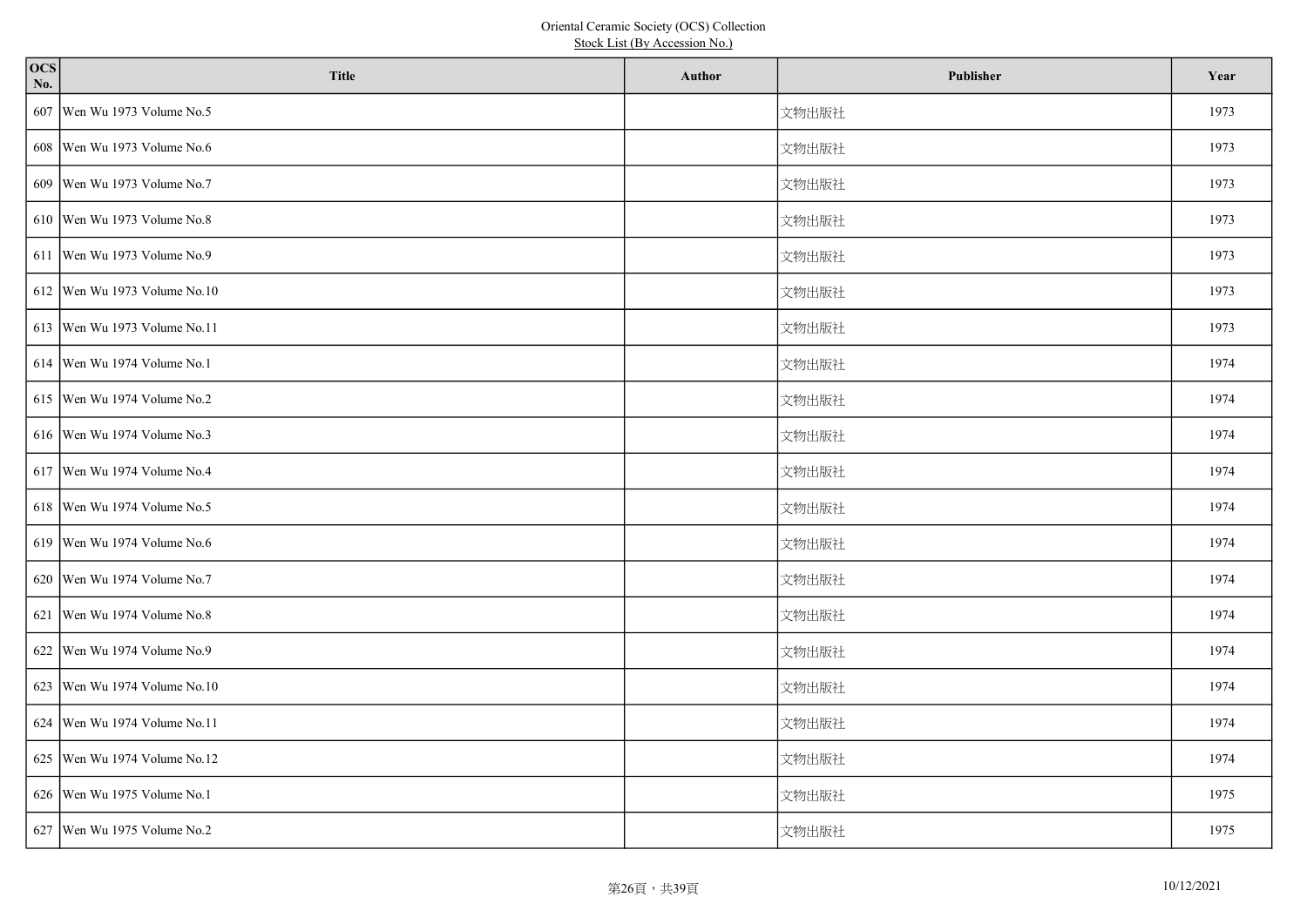| <b>OCS</b><br>No. | <b>Title</b>                                                                | Author            | Publisher                      | Year     |
|-------------------|-----------------------------------------------------------------------------|-------------------|--------------------------------|----------|
|                   | 628   Wen Wu 1975 Volume No.3                                               |                   | 文物出版社                          | 1975     |
|                   | 629   Wen Wu 1975 Volume No.4                                               |                   | 文物出版社                          | 1975     |
|                   | 630   Wen Wu 1975 Volume No.5                                               |                   | 文物出版社                          | 1975     |
|                   | 631   Wen Wu 1975 Volume No.6                                               |                   | 文物出版社                          | 1975     |
|                   | 632 Wen Wu 1975 Volume No.7                                                 |                   | 文物出版社                          | 1975     |
|                   | 633   Wen Wu 1975 Volume No.8                                               |                   | 文物出版社                          | 1975     |
|                   | 634   Wen Wu 1975 Volume No.9                                               |                   | 文物出版社                          | 1975     |
|                   | 635   Wen Wu 1975 Volume No.10                                              |                   | 文物出版社                          | 1975     |
|                   | 636   Wen Wu 1975 Volume No.11                                              |                   | 文物出版社                          | 1975     |
|                   | 637 Arts of Asia: Jan-Feb, May-Jun, Sep-Oct, Nov-Dec 1971                   |                   | Arts of Asia Publications Ltd. | 1971     |
|                   | 638 Arts of Asia: Jan-Feb, Mar-Apr, May-Jun, Jul-Aug, Sep-Oct, Nov-Dec 1972 |                   | Arts of Asia Publications Ltd. | 1972     |
|                   | 639 Arts of Asia: Jan-Feb, Mar-Apr, May-Jun, Jul-Aug, Sep-Oct, Nov-Dec 1973 |                   | Arts of Asia Publications Ltd. | 1973     |
|                   | 640 Arts of Asia                                                            |                   | Arts of Asia Publications Ltd. | 1974     |
|                   | 641 Arts of Asia                                                            |                   | Arts of Asia Publications Ltd. | 1975     |
|                   | 642 Arts of Asia                                                            |                   | Arts of Asia Publications Ltd. | 1976     |
|                   | 643 Orientations                                                            |                   | Pacific Magazine Ltd.          | Jun 1984 |
|                   | 644 Orientations                                                            |                   | Pacific Magazine Ltd.          | Jun 1984 |
|                   | 645 Arts of Asia: Mar - Apr 1982 Volume 12 No.2                             | Tuyet Nguyet      | Arts of Asia Publications Ltd. | 1982     |
|                   | 646 Arts of Asia: May - June 1982 Volume 12 No.3                            | Tuyet Nguyet      | Arts of Asia Publications Ltd. | 1982     |
|                   | 647 Arts of Asia: July - Aug 1982 Volume 12 No. 4                           | Tuyet Nguyet      | Arts of Asia Publications Ltd. | 1982     |
|                   | 648 Orientations: February 1981                                             | Hin-Cheung Lovell | Pacific Magazines Ltd.         | 1981     |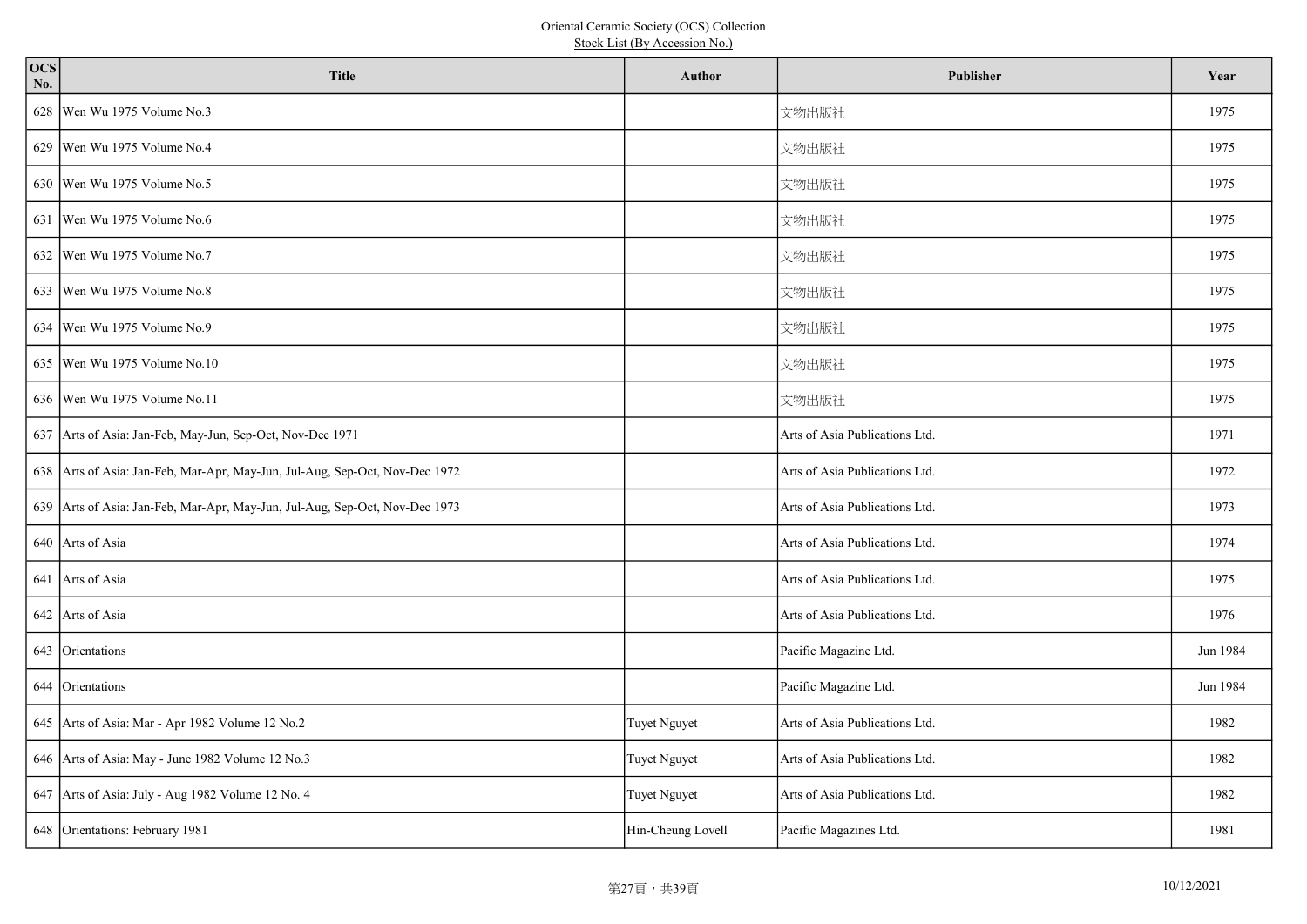| ocs<br>No. | <b>Title</b>                     | <b>Author</b>     | Publisher              | Year |
|------------|----------------------------------|-------------------|------------------------|------|
| 649        | Orientations: March 1981         | Hin-Cheung Lovell | Pacific Magazines Ltd. | 1981 |
|            | 650 Orientations: April 1981     | Hin-Cheung Lovell | Pacific Magazines Ltd. | 1981 |
|            | 651 Orientations: May 1981       | Hin-Cheung Lovell | Pacific Magazines Ltd. | 1981 |
|            | 652 Orientations: October 1982   | Hin-Cheung Lovell | Pacific Magazines Ltd. | 1982 |
|            | 653 Orientations: November 1982  | Hin-Cheung Lovell | Pacific Magazines Ltd. | 1982 |
|            | 654 Orientations: December 1982  | Hin-Cheung Lovell | Pacific Magazines Ltd. | 1982 |
|            | 655 Orientations: January 1983   | Hin-Cheung Lovell | Pacific Magazines Ltd. | 1983 |
|            | 656 Orientations: March 1983     | Hin-Cheung Lovell | Pacific Magazines Ltd. | 1983 |
|            | 657 Orientations: April 1983     | Hin-Cheung Lovell | Pacific Magazines Ltd. | 1983 |
|            | 658 Orientations: May 1983       | Hin-Cheung Lovell | Pacific Magazines Ltd. | 1983 |
| 659        | Orientations: June 1983          | Hin-Cheung Lovell | Pacific Magazines Ltd. | 1983 |
|            | 660 Orientations: July 1983      | Hin-Cheung Lovell | Pacific Magazines Ltd. | 1983 |
| 661        | Orientations: August 1983        | Hin-Cheung Lovell | Pacific Magazines Ltd. | 1983 |
|            | 662 Orientations: September 1983 | Hin-Cheung Lovell | Pacific Magazines Ltd. | 1983 |
|            | 663 Orientations: October 1983   | Hin-Cheung Lovell | Pacific Magazines Ltd. | 1983 |
|            | 664 Orientations: November 1983  | Hin-Cheung Lovell | Pacific Magazines Ltd. | 1983 |
|            | 665 Orientations: January 1984   | Hin-Cheung Lovell | Pacific Magazines Ltd. | 1984 |
|            | 666 Orientations: February 1984  | Hin-Cheung Lovell | Pacific Magazines Ltd. | 1984 |
| 667        | Orientations: March 1984         | Hin-Cheung Lovell | Pacific Magazines Ltd. | 1984 |
|            | 668 Orientations: May 1984       | Hin-Cheung Lovell | Pacific Magazines Ltd. | 1984 |
|            | 669 Orientations: May 1984       | Hin-Cheung Lovell | Pacific Magazines Ltd. | 1984 |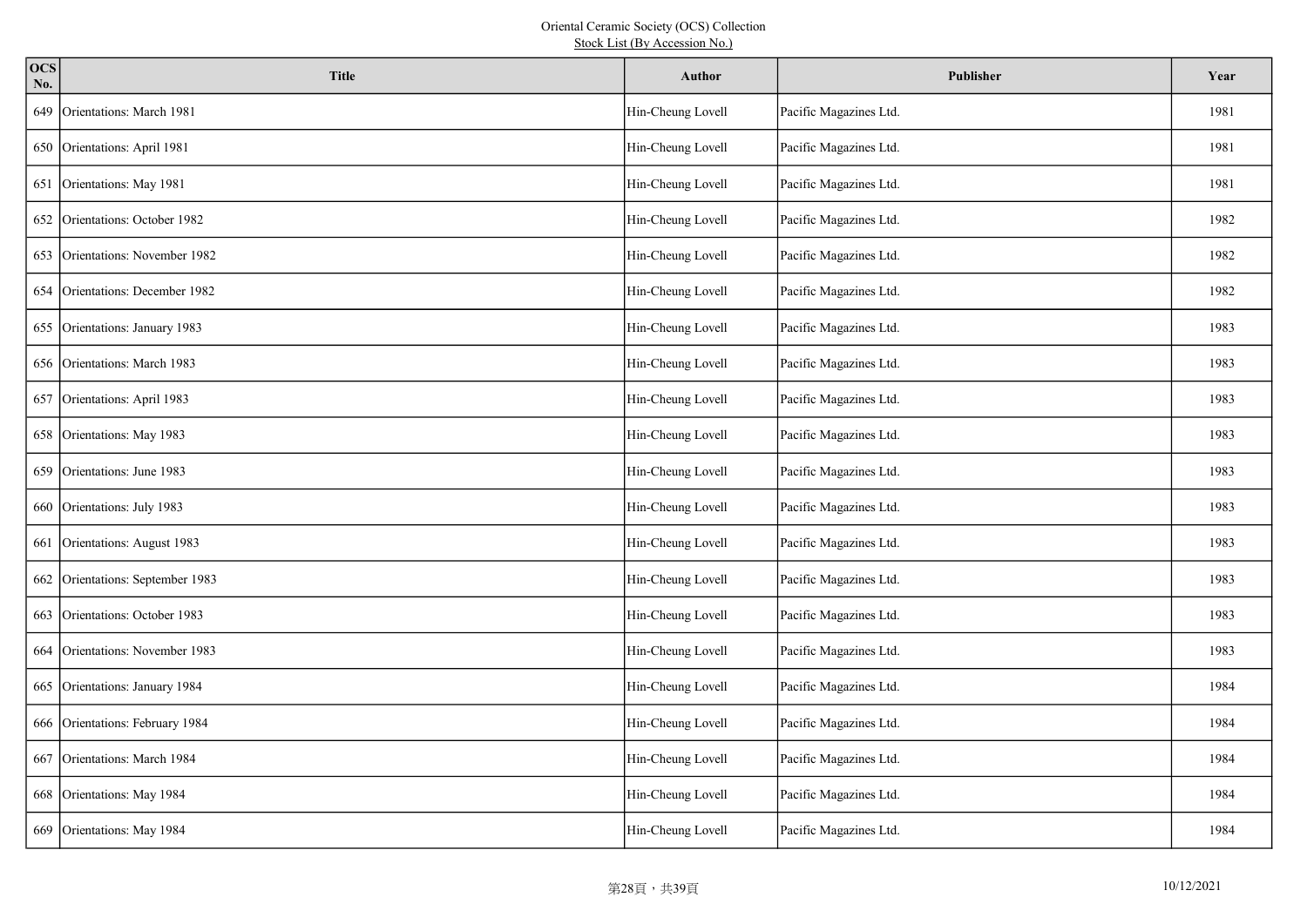| <b>OCS</b><br>No. | <b>Title</b>                                   | Author              | <b>Publisher</b>               | Year |
|-------------------|------------------------------------------------|---------------------|--------------------------------|------|
|                   | 670 Orientations: August 1984                  | Hin-Cheung Lovell   | Pacific Magazines Ltd.         | 1984 |
|                   | 671 Orientations: July 1984                    | Hin-Cheung Lovell   | Pacific Magazines Ltd.         | 1984 |
|                   | 672 Orientations: June 1984                    | Hin-Cheung Lovell   | Pacific Magazines Ltd.         | 1984 |
| 673               | Orientations: December 1984                    | Hin-Cheung Lovell   | Pacific Magazines Ltd.         | 1984 |
|                   | 674 Oriental Art - Spring 1984 Vol: XXIX No.1  |                     | The Oriental Art Magazine Ltd. | 1984 |
|                   | 675 Oriental Art - Summer 1984 Vol: XXIX No. 2 |                     | The Oriental Art Magazine Ltd. | 1984 |
|                   | 676 Arts of Asia: May-Jun 1975                 | <b>Tuyet Nguyet</b> | Arts of Asia Publications Ltd. | 1975 |
|                   | 677 Arts of Asia: Jul-Aug 1975                 | Tuyet Nguyet        | Arts of Asia Publications Ltd. | 1975 |
|                   | 678 Arts of Asia: Sep-Oct 1975                 | <b>Tuyet Nguyet</b> | Arts of Asia Publications Ltd. | 1975 |
|                   | 679 Arts of Asia: Nov-Dec 1975                 | <b>Tuyet Nguyet</b> | Arts of Asia Publications Ltd. | 1975 |
|                   | 680 Arts of Asia: Jan-Feb 1976                 | Tuyet Nguyet        | Arts of Asia Publications Ltd. | 1976 |
|                   | 681 Arts of Asia: Mar-Apr 1976                 | <b>Tuyet Nguyet</b> | Arts of Asia Publications Ltd. | 1976 |
|                   | 682 Arts of Asia: May-Jun 1976                 | Tuyet Nguyet        | Arts of Asia Publications Ltd. | 1976 |
|                   | 683 Arts of Asia: Jul-Aug 1976                 | <b>Tuyet Nguyet</b> | Arts of Asia Publications Ltd. | 1976 |
|                   | 684 Arts of Asia: Sep-Oct 1976                 | Tuyet Nguyet        | Arts of Asia Publications Ltd. | 1976 |
|                   | 685 Arts of Asia: Nov-Dec 1976                 | <b>Tuyet Nguyet</b> | Arts of Asia Publications Ltd. | 1976 |
|                   | 686 Arts of Asia: Mar-Apr1977                  | <b>Tuyet Nguyet</b> | Arts of Asia Publications Ltd. | 1977 |
|                   | 687 Arts of Asia: May-Jun 1977                 | Tuyet Nguyet        | Arts of Asia Publications Ltd. | 1977 |
|                   | 688 Arts of Asia: Jul-Aug 1977                 | <b>Tuyet Nguyet</b> | Arts of Asia Publications Ltd. | 1977 |
|                   | 689 Arts of Asia: Sep-Oct 1977                 | <b>Tuyet Nguyet</b> | Arts of Asia Publications Ltd. | 1977 |
|                   | 690 Arts of Asia: Nov-Dec 1977                 | Tuyet Nguyet        | Arts of Asia Publications Ltd. | 1977 |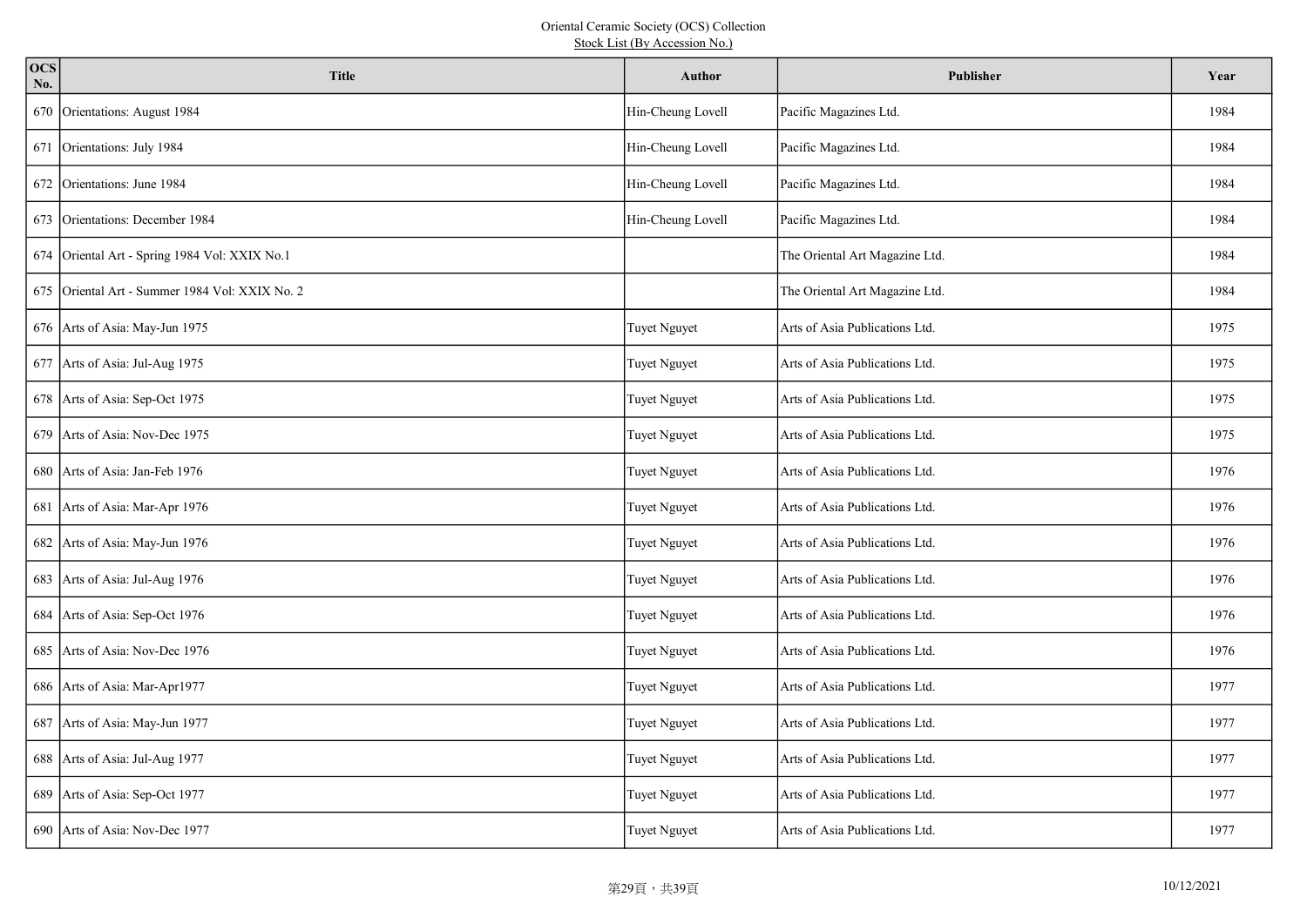| <b>OCS</b><br>No. | <b>Title</b>                     | Author              | <b>Publisher</b>               | Year |
|-------------------|----------------------------------|---------------------|--------------------------------|------|
| 691               | Arts of Asia: Jan-Feb 1978       | Tuyet Nguyet        | Arts of Asia Publications Ltd. | 1978 |
|                   | 692 Arts of Asia: Mar-Apr 1978   | <b>Tuyet Nguyet</b> | Arts of Asia Publications Ltd. | 1978 |
|                   | 693 Arts of Asia: May-Jun 1978   | Tuyet Nguyet        | Arts of Asia Publications Ltd. | 1978 |
|                   | 694 Arts of Asia: Jul-Aug 1978   | Tuyet Nguyet        | Arts of Asia Publications Ltd. | 1978 |
|                   | 695 Arts of Asia: Sep-Oct 1978   | <b>Tuyet Nguyet</b> | Arts of Asia Publications Ltd. | 1978 |
| 696               | Arts of Asia: Nov-Dec 1978       | Tuyet Nguyet        | Arts of Asia Publications Ltd. | 1978 |
|                   | 697 Arts of Asia: Jan-Feb 1979   | <b>Tuyet Nguyet</b> | Arts of Asia Publications Ltd. | 1979 |
|                   | 698 Arts of Asia: Mar-Apr 1979   | Tuyet Nguyet        | Arts of Asia Publications Ltd. | 1979 |
|                   | 699 Arts of Asia: May-Jun 1979   | <b>Tuyet Nguyet</b> | Arts of Asia Publications Ltd. | 1979 |
|                   | 700 Arts of Asia: Jul-Aug 1979   | Tuyet Nguyet        | Arts of Asia Publications Ltd. | 1979 |
|                   | 701 Arts of Asia: Sep-Oct 1979   | Tuyet Nguyet        | Arts of Asia Publications Ltd. | 1979 |
| 702               | Arts of Asia: Nov-Dec 1979       | <b>Tuyet Nguyet</b> | Arts of Asia Publications Ltd. | 1979 |
|                   | 703 Arts of Asia: Jan-Feb 1980   | Tuyet Nguyet        | Arts of Asia Publications Ltd. | 1980 |
|                   | 704 Arts of Asia: Mar-Apr 1980   | Tuyet Nguyet        | Arts of Asia Publications Ltd. | 1980 |
|                   | 705 Arts of Asia: May-Jun 1980   | Tuyet Nguyet        | Arts of Asia Publications Ltd. | 1980 |
|                   | 706 Arts of Asia: Jul-Aug 1980   | Tuyet Nguyet        | Arts of Asia Publications Ltd. | 1980 |
|                   | 707 Arts of Asia: Sep-Oct 1980   | Tuyet Nguyet        | Arts of Asia Publications Ltd. | 1980 |
| 708               | Arts of Asia: Nov-Dec 1980       | Tuyet Nguyet        | Arts of Asia Publications Ltd. | 1980 |
|                   | 709 Arts of Asia: Sep-Oct 1984   | <b>Tuyet Nguyet</b> | Arts of Asia Publications Ltd. | 1984 |
| 710               | Arts of Asia: Nov-Dec 1984       | <b>Tuyet Nguyet</b> | Arts of Asia Publications Ltd. | 1984 |
|                   | 711   Arts of Asia: Jan-Feb 1985 | Tuyet Nguyet        | Arts of Asia Publications Ltd. | 1985 |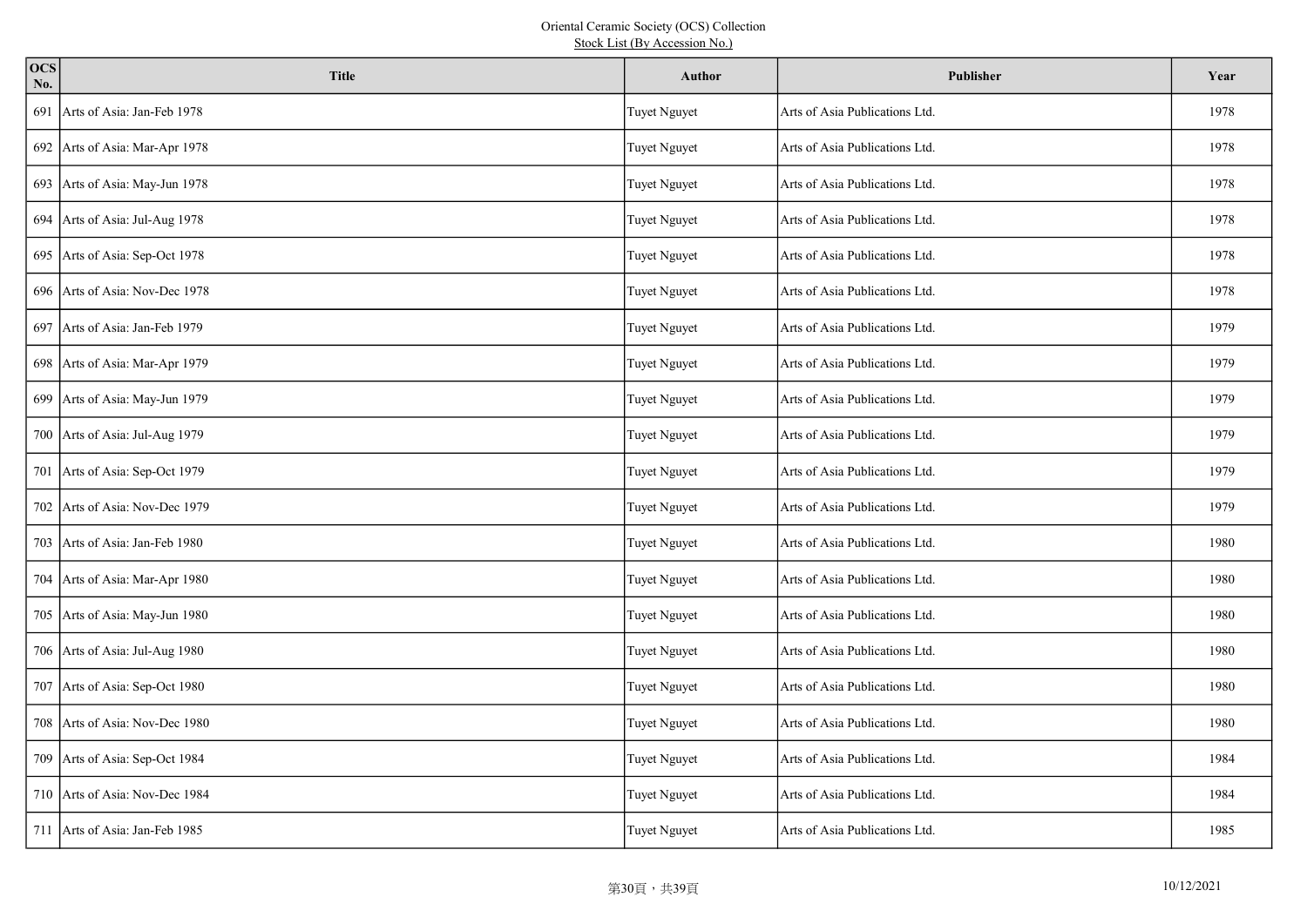| ocs<br>No. | <b>Title</b>                                          | <b>Author</b>       | <b>Publisher</b>               | Year |
|------------|-------------------------------------------------------|---------------------|--------------------------------|------|
| 712        | Arts of Asia: Mar-Apr1985                             | <b>Tuyet Nguyet</b> | Arts of Asia Publications Ltd. | 1985 |
|            | 713 Arts of Asia: Jul-Aug 1985                        | <b>Tuyet Nguyet</b> | Arts of Asia Publications Ltd. | 1985 |
|            | 714 Arts of Asia: Sep-Oct 1985                        | Tuyet Nguyet        | Arts of Asia Publications Ltd. | 1985 |
|            | 715 Arts of Asia: Jan-Feb 1978                        | <b>Tuyet Nguyet</b> | Arts of Asia Publications Ltd. | 1978 |
|            | 716 Arts of Asia: Mar-Apr 1978                        | Tuyet Nguyet        | Arts of Asia Publications Ltd. | 1978 |
|            | 717 Arts of Asia: May-Jun 1978                        | Tuyet Nguyet        | Arts of Asia Publications Ltd. | 1978 |
|            | 718 Arts of Asia: Jul-Aug 1978                        | <b>Tuyet Nguyet</b> | Arts of Asia Publications Ltd. | 1978 |
|            | 719 Arts of Asia: Sep-Oct 1978                        | Tuyet Nguyet        | Arts of Asia Publications Ltd. | 1978 |
| 720        | Arts of Asia: Nov-Dec 1978                            | <b>Tuyet Nguyet</b> | Arts of Asia Publications Ltd. | 1978 |
|            | 721 Arts of Asia: Nov-Dec 1979                        | <b>Tuyet Nguyet</b> | Arts of Asia Publications Ltd. | 1979 |
|            | 722 Arts of Asia: Sep-Oct 1984                        | Tuyet Nguyet        | Arts of Asia Publications Ltd. | 1984 |
|            | 723 Arts of Asia: May-Jun 1987                        | <b>Tuyet Nguyet</b> | Arts of Asia Publications Ltd. | 1987 |
|            | 724 Orientations: a discovery of Asia and the Pacific | Tuyet Nguyet        | Pacific Communications Ltd     | 1977 |
|            | 725 Orientations: a discovery of Asia and the Pacific | <b>Tuyet Nguyet</b> | Pacific Communications Ltd     | 1980 |
|            | 726 Orientations: a discovery of Asia and the Pacific | Tuyet Nguyet        | Pacific Communications Ltd     | 1980 |
|            | 727 Orientations                                      | Tuyet Nguyet        | Pacific Communications Ltd     | 1981 |
|            | 728 Arts of Asia: May-Jun 1980                        | <b>Tuyet Nguyet</b> | Arts of Asia Publications Ltd. | 1980 |
|            | 729 Arts of Asia: May-June 1976                       | Tuyet Nguyet        | Arts of Asia Publications Ltd. | 1976 |
|            | 730 Arts of Asia: May Jun 1981                        | <b>Tuyet Nguyet</b> | Arts of Asia Publications Ltd. | 1981 |
|            | 731 Arts of Asia: Jan-Feb 1984                        | <b>Tuyet Nguyet</b> | Arts of Asia Publications Ltd. | 1984 |
|            | 732 Arts of Asia: Nov-Dec 1981                        | Tuyet Nguyet        | Arts of Asia Publications Ltd. | 1981 |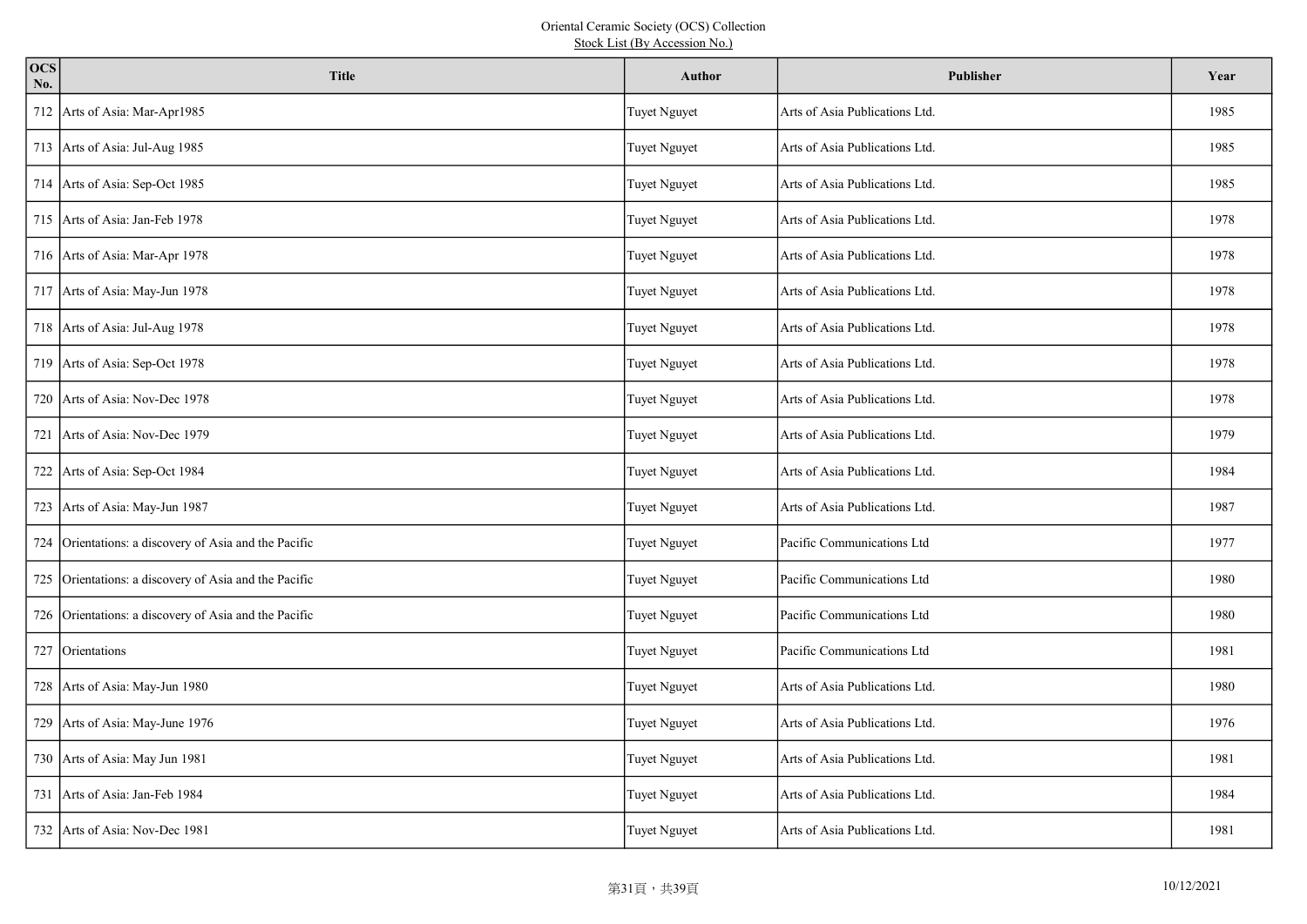| ocs<br>No. | <b>Title</b>                        | <b>Author</b>       | <b>Publisher</b>               | Year |
|------------|-------------------------------------|---------------------|--------------------------------|------|
| 733        | Arts of Asia: May-Jun 1981          | <b>Tuyet Nguyet</b> | Arts of Asia Publications Ltd. | 1981 |
|            | 734 Arts of Asia: Mar-Apr 1979      | <b>Tuyet Nguyet</b> | Arts of Asia Publications Ltd. | 1979 |
|            | 735 Arts of Asia: Jul-Aug 1981      | Tuyet Nguyet        | Arts of Asia Publications Ltd. | 1981 |
|            | 736 Arts of Asia: Mar-Apr 1973      | <b>Tuyet Nguyet</b> | Arts of Asia Publications Ltd. | 1973 |
|            | 737 Arts of Asia: Sep-Oct 1982      | Tuyet Nguyet        | Arts of Asia Publications Ltd. | 1982 |
|            | 738 Arts of Asia: Jul-Aug 1982      | Tuyet Nguyet        | Arts of Asia Publications Ltd. | 1982 |
|            | 739 Arts of Asia: Sep-Oct 1979      | <b>Tuyet Nguyet</b> | Arts of Asia Publications Ltd. | 1979 |
|            | 740   Arts of Asia: Nov-Dec 1983    | Tuyet Nguyet        | Arts of Asia Publications Ltd. | 1983 |
|            | 741 Arts of Asia: Jul-Aug 1974      | <b>Tuyet Nguyet</b> | Arts of Asia Publications Ltd. | 1974 |
|            | 742 Arts of Asia: Mar-Apr 1974      | <b>Tuyet Nguyet</b> | Arts of Asia Publications Ltd. | 1974 |
|            | 743 Arts of Asia: Sep-Oct 1983      | Tuyet Nguyet        | Arts of Asia Publications Ltd. | 1983 |
|            | 744 Arts of Asia: Nov-Dec 1977      | <b>Tuyet Nguyet</b> | Arts of Asia Publications Ltd. | 1977 |
|            | 745 Arts of Asia: Mar-Apr 1982      | Tuyet Nguyet        | Arts of Asia Publications Ltd. | 1982 |
|            | 746 Arts of Asia: May-Jun 1972      | <b>Tuyet Nguyet</b> | Arts of Asia Publications Ltd. | 1972 |
|            | 747 Orientations September 1990     |                     | Orientations Magazine Ltd.     | 1990 |
|            | 748 Orientations January 1992       |                     | Orientations Magazine Ltd.     | 1992 |
|            | 749 Orientations April 1992         |                     | Orientations Magazine Ltd.     | 1992 |
|            | 750 Apollo Volume C111 1976 No. 178 |                     |                                | 1976 |
|            | 751 Arts of Asia: Sep-Oct 1973      | <b>Tuyet Nguyet</b> | Arts of Asia Publications Ltd. | 1973 |
|            | 752 Arts of Asia: Jul-Aug 1983      | <b>Tuyet Nguyet</b> | Arts of Asia Publications Ltd. | 1983 |
|            | 753 Arts of Asia: Nov-Dec 1974      | Tuyet Nguyet        | Arts of Asia Publications Ltd. | 1974 |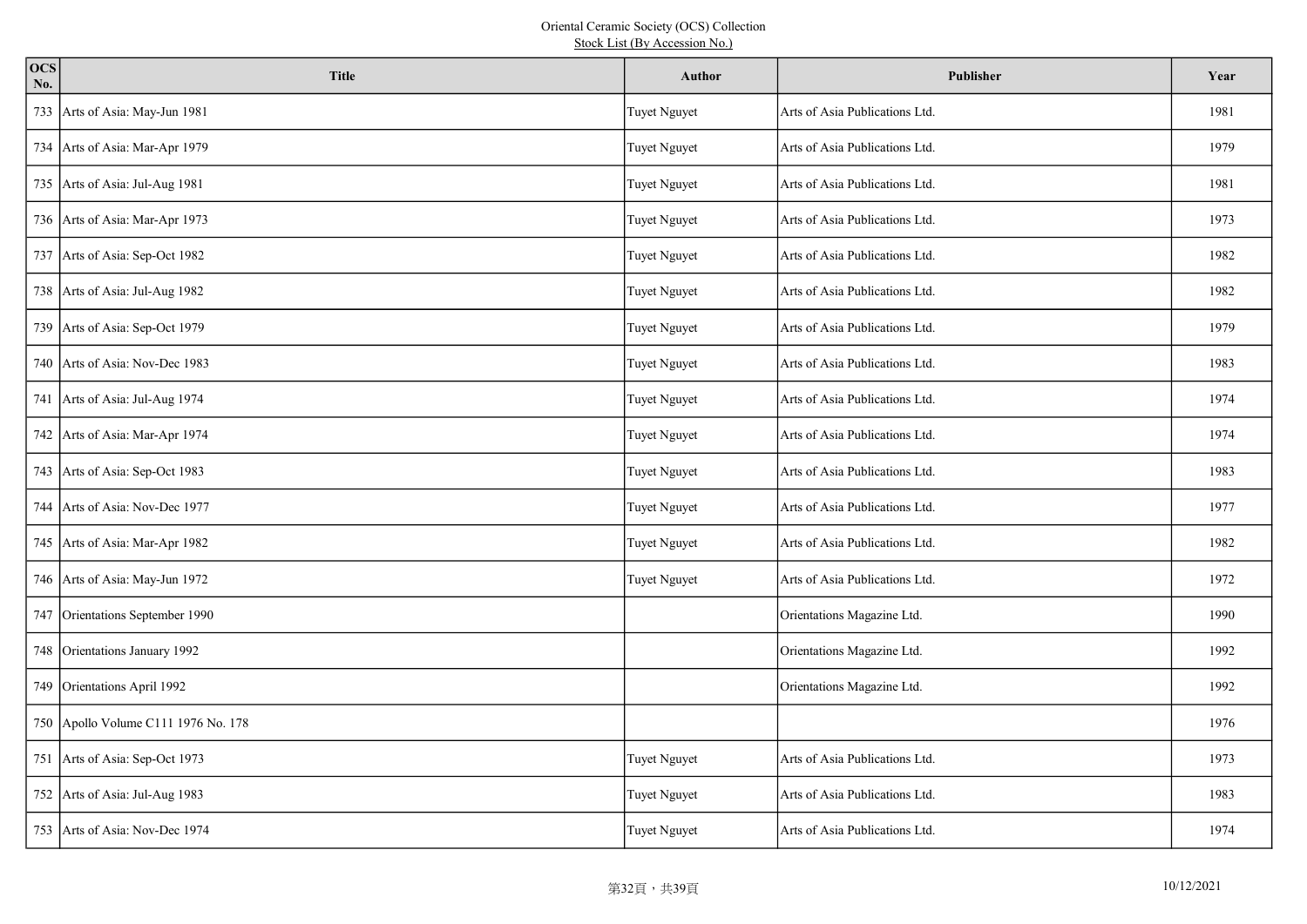| <b>OCS</b><br>No. | <b>Title</b>                                                                                                                                              | <b>Author</b>                     | <b>Publisher</b>                                        | Year |
|-------------------|-----------------------------------------------------------------------------------------------------------------------------------------------------------|-----------------------------------|---------------------------------------------------------|------|
|                   | 754 Arts of Asia: Mar-Apr 1983                                                                                                                            | <b>Tuyet Nguyet</b>               | Arts of Asia Publications Ltd.                          | 1983 |
|                   | 755 Arts of Asia: Jan-Feb 2010 Volume 40 No.1                                                                                                             | <b>Tuyet Nguyet</b>               | Arts of Asia Publications Ltd.                          | 2010 |
|                   | 756 Bulletin of the Oriental Ceramic Society of Hong Kong, No.14 Mid 2005-2006                                                                            |                                   | The Oriental Ceramic Society of Hong Kong               | 2008 |
|                   | 757 Ming Gap and Shipwreck Ceramics in Southeast Asia: Towards a Chronology of Thai Trade Ware, The                                                       | Roxanna Maude Brown               | The Siam Society                                        | 2009 |
|                   | 758 World in Colours, The                                                                                                                                 |                                   | The Oriental Ceramic Society London                     | 2006 |
|                   | 759   World in Monochromes, The                                                                                                                           |                                   | The Oriental Ceramic Society London                     | 2009 |
|                   | 760 Chinese Prints 1950-2006 in the Ashmolean Museum                                                                                                      | Weimin He & Shelagh<br>Vainker    | Cambridge University Press                              | 2007 |
|                   | 761 World of Art: Los Angeles County Museum of Art                                                                                                        |                                   | Thames & Hudson                                         | 2003 |
| 762               | An Eldorado of the Orient: Colourmax Collection Volume One 2003 = 名家 中国书画古瓷精华: 华彩藏<br>品                                                                   |                                   | Colour Max                                              | 2003 |
|                   | 763 Chinese Ceramics in Black and White Spring 2010                                                                                                       |                                   | J.J. Lally & Co. New York                               | 2010 |
|                   | 764 Layered Beauty: The Bsoyiahai Collection of Chinese Lacquer = 迭彩 抱一斋藏中国漆器                                                                             |                                   | <b>CUHK Art Museum</b>                                  | 2010 |
|                   | 765 Jiurutang Collection = 九如堂古陶瓷藏品                                                                                                                       | Leon Lee                          | Jiurutang Collection                                    | 2003 |
| 766               | Glorious Traditions of Chinese Bronzes (from the Anthony & Susan Hardy Collections & the Sze Yuan<br>Tang) Asian Civilisations Museum 2006 = 中国青铜器萃赏, The | Li Xueqin                         | National Heritage Board                                 | 2000 |
|                   | 767   Dream Quests: The Mark Lam Collection of Chinese Ceramic Pillows = 枕林寻梦 中国历代陶瓷枕精品                                                                   | Mark Lam, 孔超                      | Shanghai Bookstore Publishing House                     | 2008 |
| 768               | Masterpieces of Oriental Ceramics - Museum of Oriental Ceramics Osaka = 东洋陶磁の展开 - 大阪市立<br>东洋陶磁美术馆 馆藏品选集                                                   |                                   | The Association for the Advancement of Fine Arts, Osaka | 1999 |
|                   | 769   Imperial Sale: Important Chinese Ceramics & Works of Art 27 May 2009, The                                                                           |                                   | Christie's Hong Kong                                    | 2009 |
|                   | 770 Alchemy in Blue: Ancient Jun Ware from the Yip Collection = 紫艳凝青 琳标堂藏古代钧瓷                                                                             |                                   | University Museum and Art Gallery HKU                   | 2008 |
| 771               | China Before China: Johann Gunnar Andersson, Ding Wenjiang & the Discovery of China's Prehistory =<br>中国之前的中国                                             | Magnus Fiskesjo & Chen<br>Xingcan | Museum of Far Eastern Antiquities Stockholm             | 2004 |
|                   | 772 China Rises: Chinese Contemporary Sculpture in Glass = 中国璃语: 中国当代玻璃艺术                                                                                 | Vanessa Lee Taub                  | Galerie Vee                                             | 2006 |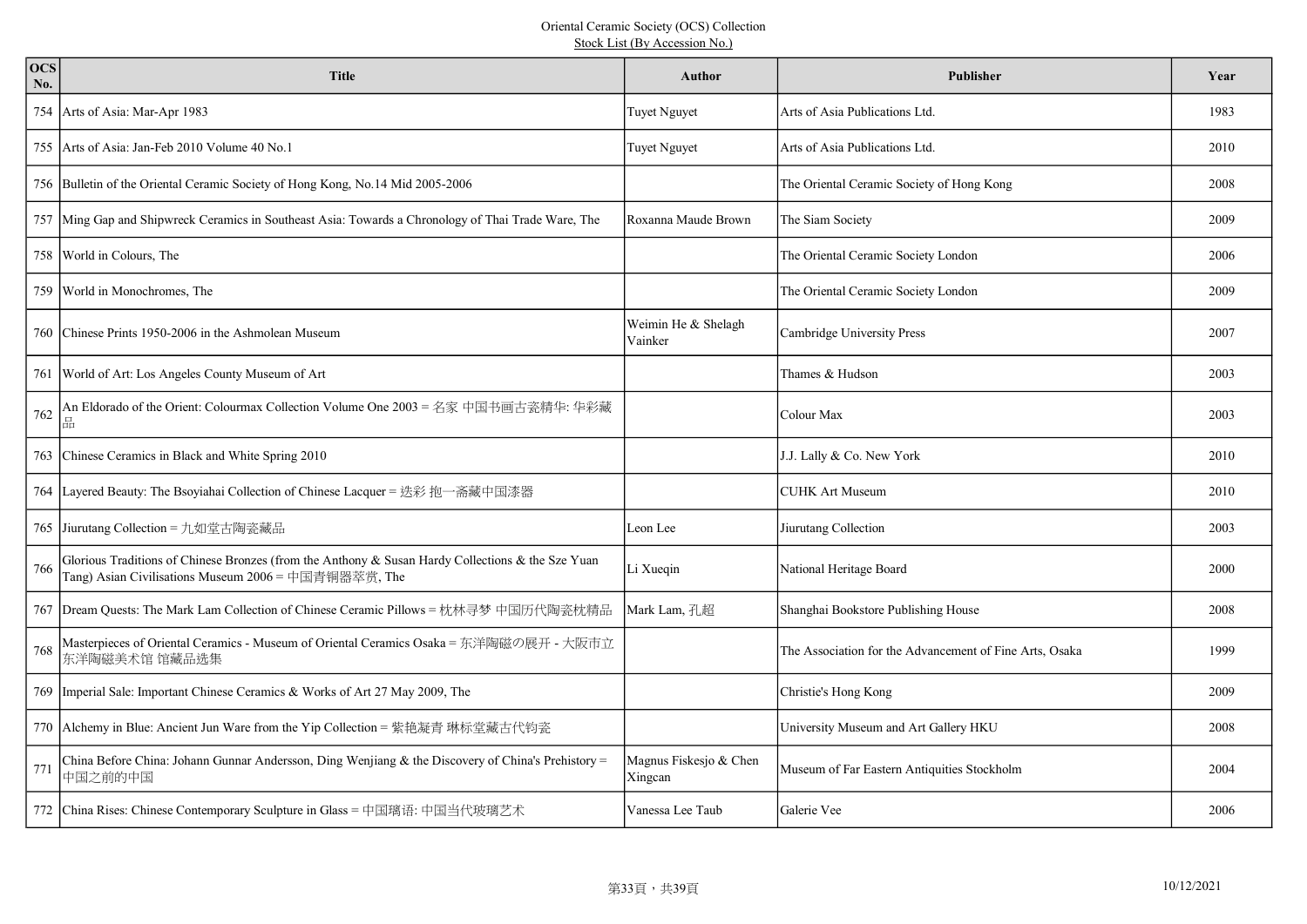| <b>OCS</b><br>No. | <b>Title</b>                                                                                                         | <b>Author</b> | <b>Publisher</b>                                 | Year   |
|-------------------|----------------------------------------------------------------------------------------------------------------------|---------------|--------------------------------------------------|--------|
| 773               | Ethereal Elegance: Porcelain Vases of the Imperial Ching The Huaihaitang Collection = 机暇清赏: 怀海堂<br>藏清代御窑瓷缾           |               | <b>CUHK Art Museum</b>                           | 2007   |
|                   | 774 Bronze Mirrors from Ancient China: Donald H. Graham Jr. Collection                                               |               | Orientations                                     | 1994   |
|                   | 775 出光美术馆馆报 152 = Idemitsu Museum of Arts Bulletin No. 152                                                           |               | 出光美术馆 = Idemitsu Museum of Arts                  | 平成 22年 |
|                   | 776 出光美术馆馆报 157 = Idemitsu Museum of Arts Bulletin No. 157                                                           |               | 出光美术馆 = Idemitsu Museum of Arts                  | 平成 23年 |
|                   | 777  出光美术馆馆报 161 = Idemitsu Museum of Arts Bulletin No. 161                                                          |               | 出光美术馆 = Idemitsu Museum of Arts                  | 平成 24年 |
|                   | 778 出光美术馆馆报 162 = Idemitsu Museum of Arts Bulletin No. 162                                                           |               | 出光美术馆 = Idemitsu Museum of Arts                  | 平成 25年 |
| 779               | 出光美术馆研究纪要第十六号 2010年 = Idemitsu Museum of Arts Journal of Art Historical Research,<br>Vol. 16 2010                    |               | 出光美术馆 = Idemitsu Museum of Arts                  | 2010   |
| 780               | 出光美术馆研究纪要第十七号 2011年 = Idemitsu Museum of Arts Journal of Art Historical Research,<br>Vol. 17 2011                    |               | 出光美术馆 = Idemitsu Museum of Arts                  | 2011   |
| 781               | 出光美术馆研究纪要第十八号 2012年 = Idemitsu Museum of Arts Journal of Art Historical Research,<br>Vol. 18 2012                    |               | 出光美术馆 = Idemitsu Museum of Arts                  | 2012   |
|                   | 782 受赠図书 三上文库目録 [上]                                                                                                  |               | 出光美术馆 = Idemitsu Museum of Arts                  | 平成 23年 |
|                   | 783 受赠図书 三上文库目録 [中]                                                                                                  |               | 出光美术馆 = Idemitsu Museum of Arts                  | 平成 23年 |
|                   | 784 受赠図书 三上文库目録 [下]                                                                                                  |               | 出光美术馆 = Idemitsu Museum of Arts                  | 平成 23年 |
|                   | 785 Transactions of the Oriental Ceramic Society, Vol. 72, 2007 - 2008                                               |               | The Oriental Ceramic Society London              | 2009   |
|                   | 786 Transactions of the Oriental Ceramic Society, Vol. 74, 2009 - 2010                                               |               | The Oriental Ceramic Society London              | 2011   |
|                   | 787 Transactions of the Oriental Ceramic Society, Vol. 75, 2010 - 2011                                               |               | The Oriental Ceramic Society London              | 2012   |
| 788               | Museum of Far Eastern Antiquities Bulletin No 77 : Shang Period Bronzes (Ostasiatiska Museet<br>Stockholm) 2009, The |               | The Museum of Far Eastern Antiquities, Stockholm | 2009   |
|                   | 789 Song Dynasty Ceramics: The Ronald W. Longsdorf Collection Spring 2013                                            |               | J. J. Lally & Co. New York                       | 2013   |
|                   | 790 Arts Asiatiques Vol 61-2006 (Ecole francaise d'Extreme-Orient/ Musee Guimet Paris)                               |               | Arts Asiatiques                                  | 2006   |
|                   | 791   Arts Asiatiques Vol 63-2008 (Ecole francaise d'Extreme-Orient/ Musee Guimet Paris)                             |               | Arts Asiatiques                                  | 2008   |
|                   | 792 Arts Asiatiques Vol 65-2010 ((Ecole francaise d'Extreme-Orient/Musee Guimet Paris)                               |               | <b>Arts Asiatiques</b>                           | 2010   |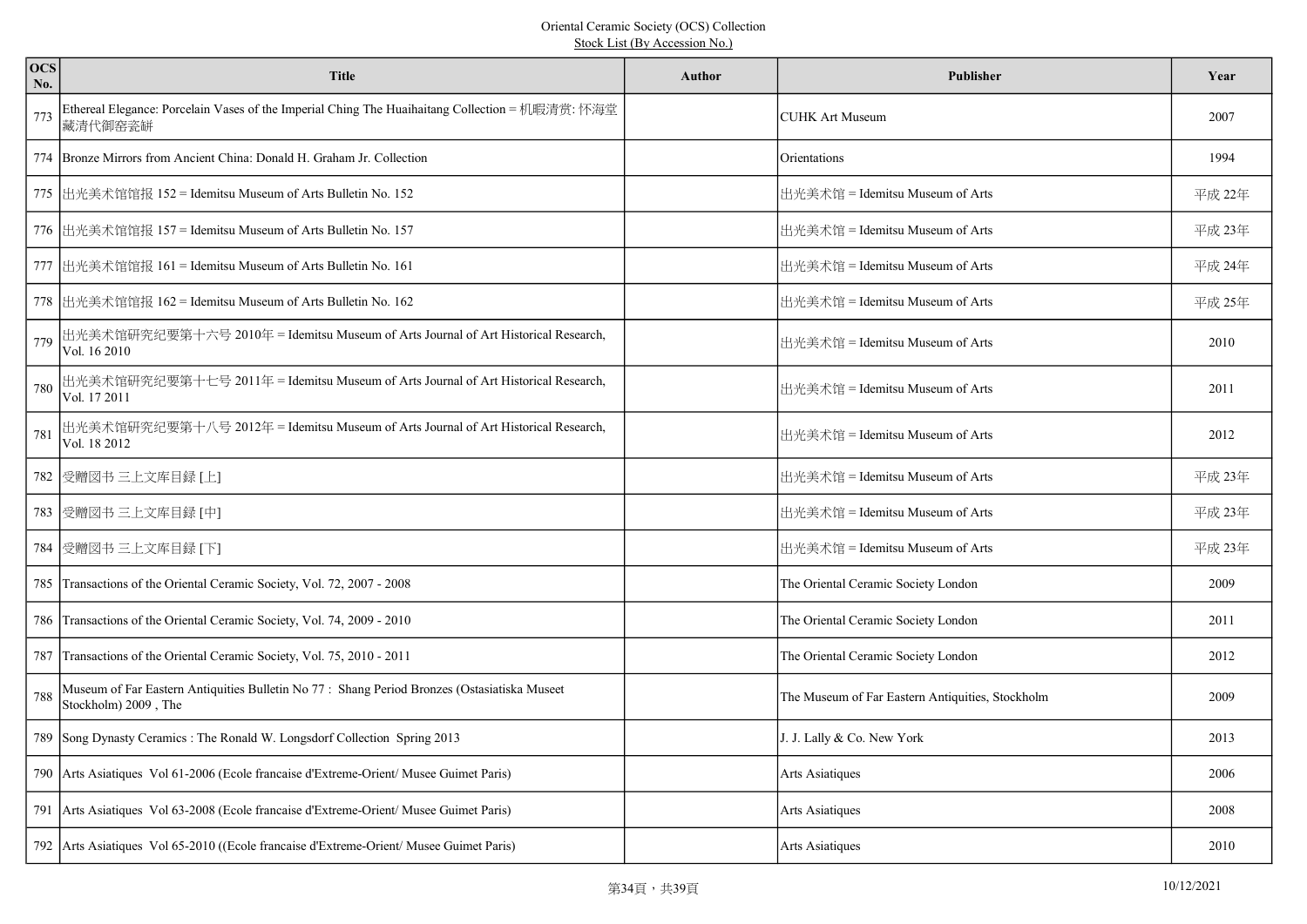| <b>OCS</b><br>No. | <b>Title</b>                                                                                                                                 | Author                                             | Publisher                                   | Year   |
|-------------------|----------------------------------------------------------------------------------------------------------------------------------------------|----------------------------------------------------|---------------------------------------------|--------|
|                   | 793 Song Blue and White Porcelain on the Silk Road : Studies in Asian Art and Archaeology V.27                                               | Adam T. Kessler                                    | Brill                                       | 2012   |
| 794               | 常盤山文庫中国陶磁研究会 会報 3 : 北斉の陶磁 = Bulletin of the Chinese Ceramic Study Association<br>of Tokiwayama Bunko Foundation vol.3 : Northern Qi Ceramics |                                                    | Tokiwayama Bunko Foundation                 | 2010   |
|                   | 795 Jizhou Ceramics Song - Yuan Dynasties                                                                                                    | Eric J. Zetterquist                                | Zetterquist Galleries New York              | 2013   |
| 796               | 颐养谢尘喧:乾隆皇帝的秘密花园 = A lofty retreat from the red dust : the secret garden of Emperor<br>Qianlong                                               | Hong Kong Museum of Art<br>& Palace Museum Beijing | Leisure and Cultural Services Department HK | 2012   |
|                   | 797 Ancient Chinese Sculpture : Recent Acquisitions Spring 2014                                                                              |                                                    | J.J. Lally & Co. New York                   | 2014   |
|                   | 798 Chinese Archaic Bronzes : The Collection of Daniel Shapiro Spring 2014                                                                   |                                                    | J.J. Lally & Co. New York                   | 2014   |
|                   | 799 盧芹齋傳 = C.T. LOO : A Biography                                                                                                            | Geraldine Lenain                                   | 新世纪出版社 = New Century Press                  | 2013   |
| 800               | 常盤山文庫中国陶磁研究会 会報 5 : 青磁「東窯」= Bulletin of the Chinese Ceramic Study Association<br>of Tokiwayama Bunko Foundation vol.5 : "Dongyao" Celadon    |                                                    | Tokiwayama Bunko Foundation                 | 2013   |
| 801               | Chinese Mono Chromes, catalogue for an exhibtion                                                                                             | Eric J. Zetterquist                                | Zetterquist Galleries New York              | 2014   |
|                   | 802 出光美术馆馆报 163 = Idemitsu Museum of Arts Bulletin No. 163                                                                                   |                                                    | 出光美术馆 = Idemitsu Museum of Arts             | 平成 25年 |
|                   | 803 出光美术馆馆报 164 = Idemitsu Museum of Arts Bulletin No. 164                                                                                   |                                                    | 出光美术馆 = Idemitsu Museum of Arts             | 平成 25年 |
|                   | 804 出光美术馆馆报 165 = Idemitsu Museum of Arts Bulletin No. 165                                                                                   |                                                    | 出光美术馆 = Idemitsu Museum of Arts             | 平成 25年 |
|                   | 805 出光美术馆馆报 166 = Idemitsu Museum of Arts Bulletin No. 166                                                                                   |                                                    | 出光美术馆 = Idemitsu Museum of Arts             | 平成 26年 |
| 806               | 出光美术馆研究纪要第十九号2013年 = Idemitsu Museum of Arts Journal of Art Historical Research,<br>Vol. 19 2013                                             |                                                    | 出光美术馆 = Idemitsu Museum of Arts             | 2013   |
| 807               | Celestial Horse & Long Sleeve Dancers : The David W. Dewey Collection of Ancient Chinese Tomb<br>Sculpture = 中国古代陶俑艺术                        | Robert D. Jacobsen                                 | The Minneapolis Institute of Arts           | 2013   |
|                   | 808 出光美术馆馆报 167 = Idemitsu Museum of Arts Bulletin No. 167                                                                                   |                                                    | 出光美术馆 = Idemitsu Museum of Arts             | 平成 26年 |
|                   | 809 Bulletin of the Oriental Ceramic Society of Hong Kong, No.15 2007-2012                                                                   |                                                    | The Oriental Ceramic Society of Hong Kong   | 2015   |
| 810               | 出光美术馆研究纪要第二十号2014年 = Idemitsu Museum of Arts Journal of Art Historical Research,<br>Vol. 20 2014                                             |                                                    | 出光美术馆 = Idemitsu Museum of Arts             | 2014   |
|                   | 811 古雅致臻 - 奉文堂藏中国古代陶瓷 = The Feng Wen Tang Collection of Early Chinese Ceramics                                                               |                                                    |                                             | 2014   |
| 812               | 出光美术馆研究纪要第二十一号2015年 = Idemitsu Museum of Arts Journal of Art Historical Research,<br>Vol. 21 2015                                            |                                                    | 出光美术馆 = Idemitsu Museum of Arts             | 2015   |
| 813               | 出光美术馆研究纪要第二十二号2016年 = Idemitsu Museum of Arts Journal of Art Historical Research,<br>Vol. 22 2016                                            |                                                    | 出光美术馆 = Idemitsu Museum of Arts             | 2016   |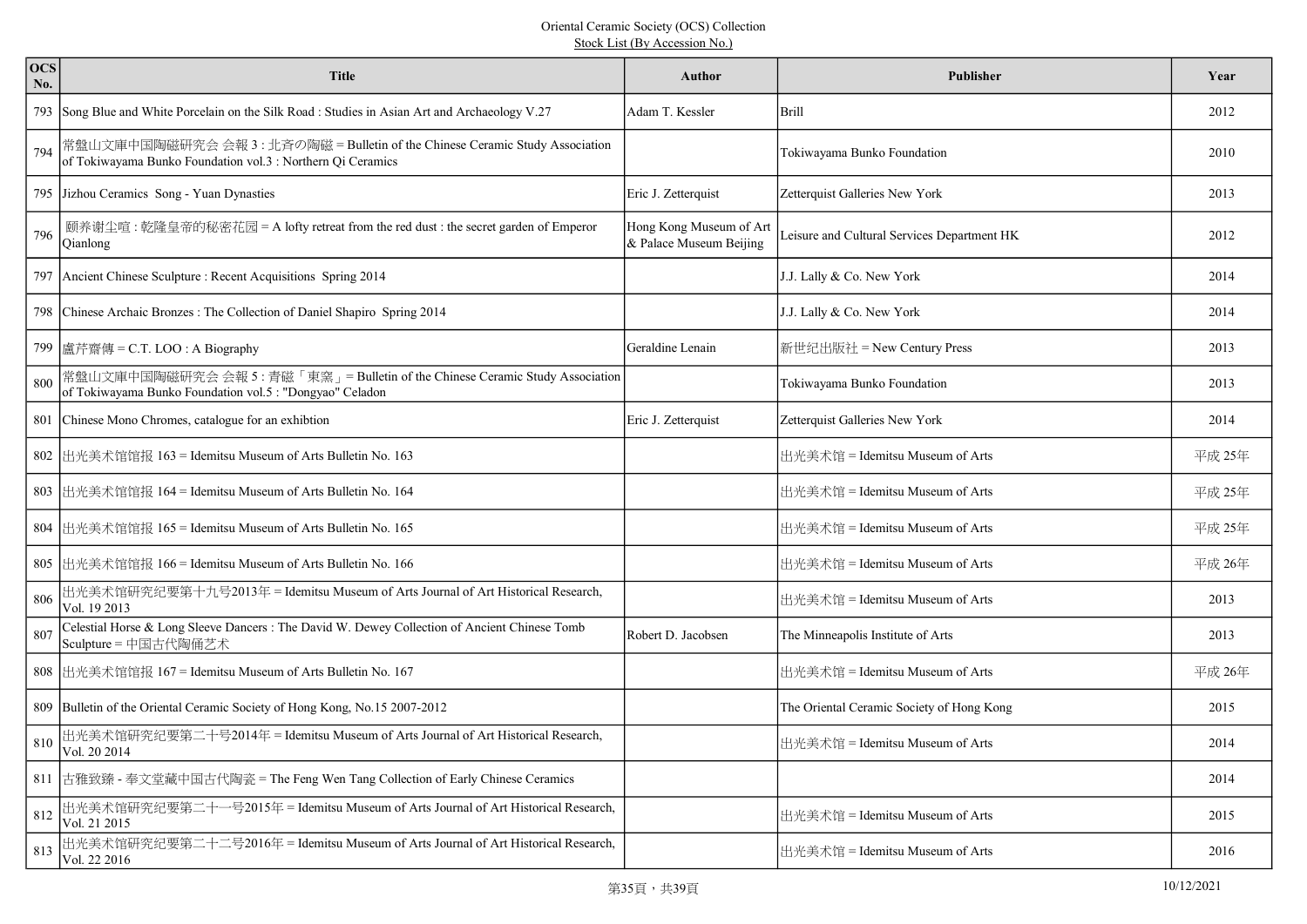| <b>OCS</b><br>No. | <b>Title</b>                                                                                                                                    | <b>Author</b>                              | <b>Publisher</b>                                | Year   |
|-------------------|-------------------------------------------------------------------------------------------------------------------------------------------------|--------------------------------------------|-------------------------------------------------|--------|
|                   | 814 出光美术馆馆报 155 = Idemitsu Museum of Arts Bulletin No. 155                                                                                      |                                            | 出光美术馆 = Idemitsu Museum of Arts                 | 平成 23年 |
|                   | 815 出光美术馆馆报 156 = Idemitsu Museum of Arts Bulletin No. 156                                                                                      |                                            | 出光美术馆 = Idemitsu Museum of Arts                 | 平成 23年 |
|                   | 816 出光美术馆馆报 174 = Idemitsu Museum of Arts Bulletin No. 174                                                                                      |                                            | 出光美术馆 = Idemitsu Museum of Arts                 | 平成 28年 |
|                   | 817 出光美术馆馆报 175 = Idemitsu Museum of Arts Bulletin No. 175                                                                                      |                                            | 出光美术馆 = Idemitsu Museum of Arts                 | 平成 28年 |
|                   | 818 出光美术馆馆报 176 = Idemitsu Museum of Arts Bulletin No. 176                                                                                      |                                            | 出光美术馆 = Idemitsu Museum of Arts                 | 平成 28年 |
|                   | 819 出光美术馆馆报 177 = Idemitsu Museum of Arts Bulletin No. 177                                                                                      |                                            | 出光美术馆 = Idemitsu Museum of Arts                 | 平成 28年 |
|                   | 820 出光美术馆馆报 178 = Idemitsu Museum of Arts Bulletin No. 178                                                                                      |                                            | 出光美术馆 = Idemitsu Museum of Arts                 | 平成 29年 |
|                   | 821 出光美术馆馆报 179 = Idemitsu Museum of Arts Bulletin No. 179                                                                                      |                                            | 出光美术馆 = Idemitsu Museum of Arts                 | 平成 29年 |
|                   | 822 出光美术馆馆报 180 = Idemitsu Museum of Arts Bulletin No. 180                                                                                      |                                            | 出光美术馆 = Idemitsu Museum of Arts                 | 平成 29年 |
|                   | 823 A Fuller View of China: Chinese Art in the Seattle Art Museum                                                                               | Josh Yiu                                   | Seattle Art Museum                              | 2014   |
|                   | 824 Transactions of the Oriental Ceramic Society, Vol. 79, 2014 - 2015                                                                          |                                            | The Oriental Ceramic Society London             | 2016   |
| 825               | Fujian Ware Found in the Philippines: Song-Yuan Period, 11th-14th Century = 菲律宾发现的宋元福建陶<br>瓷                                                    |                                            | The Oriental Ceramic Society of the Philippines | 2017   |
|                   | 826 秘色越器 - 上林湖后司岙窑址出土唐五代秘色瓷器                                                                                                                    | 浙江省文物考古矸究所及<br>慈溪市文物管理委員會辦<br>公室           | 文物出版社                                           | 2017   |
|                   | 827 Tankards and Mugs: Drinking from Chinese Export Porcelain                                                                                   | Maria Antóia Pinto de<br>Matos & Rose Kerr | Jorge Welsh Research & Publishing               | 2016   |
| 828               | 常盤山文庫中国陶磁研究会 会報 4 : 米内山陶片II = Bulletin of the Chinese Ceramic Study Association<br>of Tokiwayama Bunko Foundation vol.4 : Yonaiyama Shards II   |                                            | Tokiwayama Bunko Foundation                     | 2011   |
| 829               | 常盤山文庫中国陶磁研究会 会報 6 : 米内山陶片III = Bulletin of the Chinese Ceramic Study<br>Association of Tokiwayama Bunko Foundation vol.6 : Yonaiyama Shards III |                                            | Tokiwayama Bunko Foundation                     | 2016   |
|                   | 830a 龙泉大窑枫洞岩窑址(上)                                                                                                                               | 浙江省文物考古矸究所、<br>北京大學考古文博學院及<br>龍泉青瓷博物館      | 文物出版社                                           | 2015   |
|                   | 830b 龙泉大窑枫洞岩窑址(下)                                                                                                                               | 浙江省文物考古矸究所、<br>北京大學考古文博學院及<br>龍泉青瓷博物館      | 文物出版社                                           | 2015   |
|                   | 831 佳士得亞洲三十週年 = Christie's Asia 30th Anniversary                                                                                                | 蘇玫瑰 = Rosemary Scott                       | 佳士得 = Christie's                                | 2016   |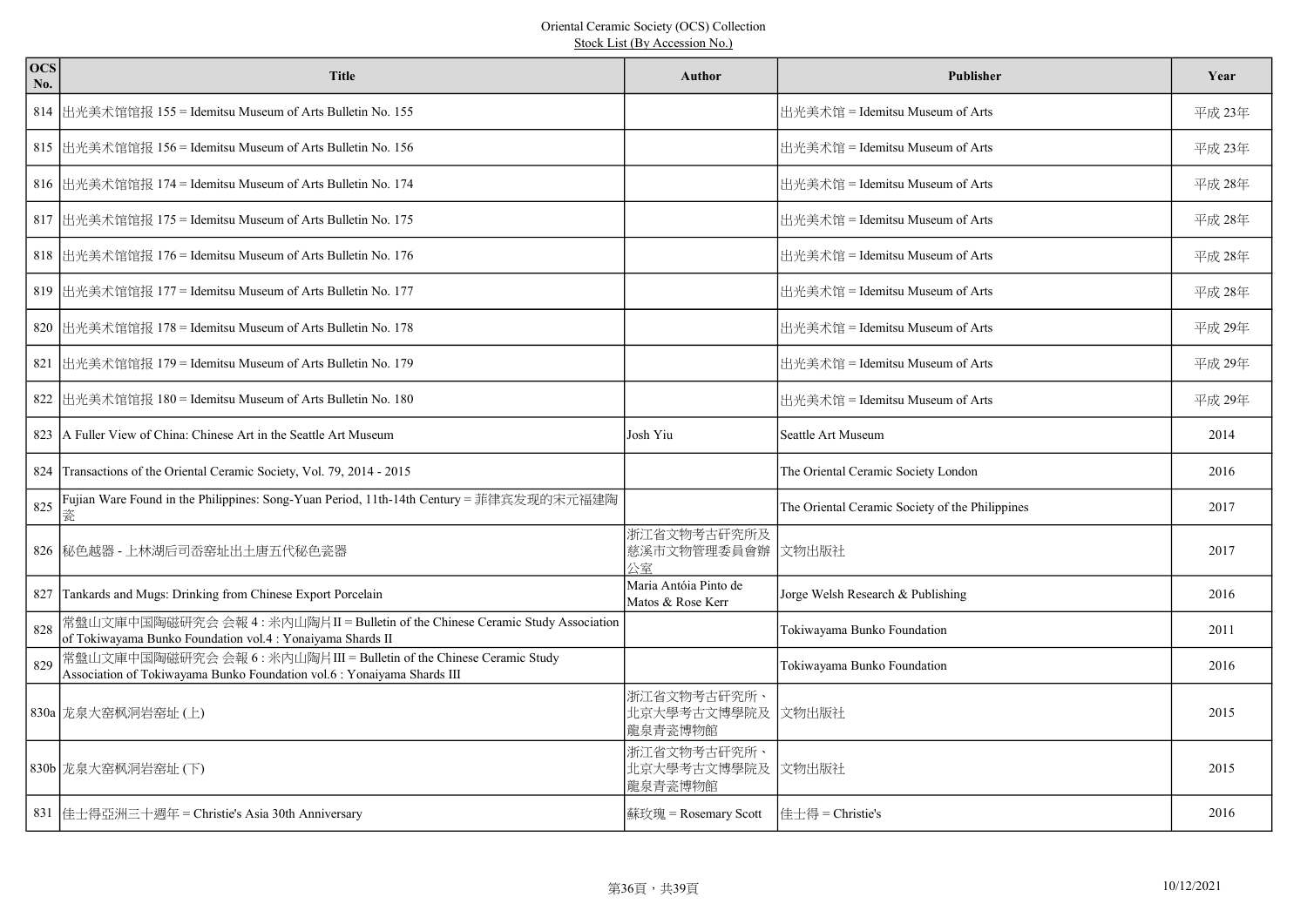| <b>OCS</b><br>No. | <b>Title</b>                                                                                      | Author                                         | <b>Publisher</b>                                                      | Year   |
|-------------------|---------------------------------------------------------------------------------------------------|------------------------------------------------|-----------------------------------------------------------------------|--------|
|                   | 832 出光美术馆馆报 172 = Idemitsu Museum of Arts Bulletin No. 172                                        |                                                | 出光美术馆 = Idemitsu Museum of Arts                                       | 平成 27年 |
|                   | 833  出光美术馆馆报 182 = Idemitsu Museum of Arts Bulletin No. 182                                       |                                                | 出光美术馆 = Idemitsu Museum of Arts                                       | 平成 30年 |
|                   | 834 Bulletin of the Oriental Ceramic Society of Hong Kong, No.16 2013-2015                        |                                                | The Oriental Ceramic Society of Hong Kong                             | 2016   |
|                   | 835 Transactions of the Oriental Ceramic Society, Vol. 80, 2015 - 2016                            |                                                | The Oriental Ceramic Society London                                   | 2017   |
|                   | 836 柏煊書齋 · 鈞窯 = Jun Yao Ceramics from the Beixuan Shuzhai Collection                              | 秦大樹 = Qin Dashu                                | 沐文堂美術出版社有限公司 = Muwen Tang Fine Arts Publication Ltd.                  | 2017   |
|                   | 837 匯聚豐采150年 = HSBC at 150                                                                        |                                                | 滙豐集團知識管理部 = HSBC Group Knowledge Management                           | 2015   |
|                   | 838  出光美术馆馆报 181 = Idemitsu Museum of Arts Bulletin No. 181                                       |                                                | 出光美术馆 = Idemitsu Museum of Arts                                       | 平成 29年 |
|                   | 839 出光美术馆馆报 183 = Idemitsu Museum of Arts Bulletin No. 183                                        |                                                | 出光美术馆 = Idemitsu Museum of Arts                                       | 平成 30年 |
| 840               | 出光美術館研究紀要第二十三號2017年 = Idemitsu Museum of Arts Journal of Art Historical Research,<br>Vol. 23 2017 |                                                | 出光美術館 = Idemitsu Museum of Arts                                       | 2017   |
| 841               | 出光美術館研究紀要第二十四號2018年 = Idemitsu Museum of Arts Journal of Art Historical Research,<br>Vol. 24 2018 |                                                | 出光美術館 = Idemitsu Museum of Arts                                       | 2018   |
|                   | 842 出光美术馆馆报 184 = Idemitsu Museum of Arts Bulletin No. 184                                        |                                                | 出光美术馆 = Idemitsu Museum of Arts                                       | 平成 30年 |
|                   | 843 出光美术馆馆报 185 = Idemitsu Museum of Arts Bulletin No. 185                                        |                                                | 出光美术馆 = Idemitsu Museum of Arts                                       | 平成 30年 |
|                   | 844  出光美术馆馆报 186 = Idemitsu Museum of Arts Bulletin No. 186                                       |                                                | 出光美术馆 = Idemitsu Museum of Arts                                       | 平成 31年 |
|                   | 845  無瑕至寶成化瓷器 = Flawless Porcelains: Imperial Ceramics from the Reign of the Chenghua Emperor     | 蘇玫瑰及畢宗陶=<br>Rosemary Scott & Stacey<br>Pierson | Percival David Foundation of Chinese Art & Sun Tree Publishing London | 1995   |
|                   | 846 Newsletter Number 27, May 2019                                                                |                                                | The Oriental Ceramic Society                                          | 2019   |
| 847               | 大漠神韵 - 絲綢之路古代雕塑展 = The Charm of the Great Desert - Ancient Sculptures from the Silk<br>Road       | 甘肅省博物館、武威博物<br>館、廣州藝術博物院                       |                                                                       | 2008   |
|                   | 848 Transactions of the Oriental Ceramic Society, Vol. 81, 2016 - 2017                            |                                                | The Oriental Ceramic Society London                                   | 2018   |
|                   | 849  明式家具 = Ming Furniture                                                                        | 嘉木堂 = Grace Wu Bruce                           |                                                                       | 2008   |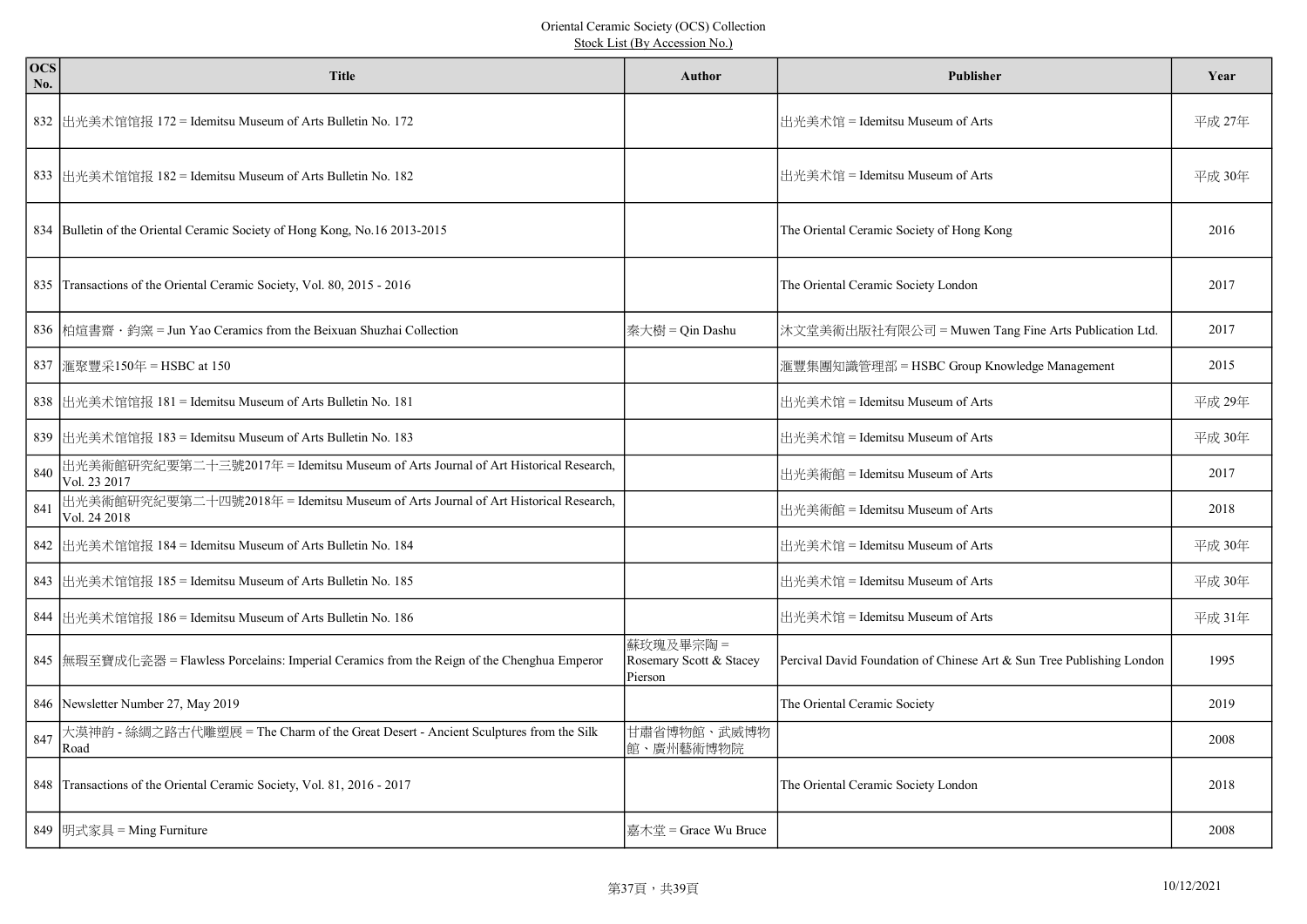| <b>OCS</b><br>No. | <b>Title</b>                                                                                                                                | <b>Author</b>                                                                    | <b>Publisher</b>                                       | Year |
|-------------------|---------------------------------------------------------------------------------------------------------------------------------------------|----------------------------------------------------------------------------------|--------------------------------------------------------|------|
| 850               | 内蒙古集寧路古城遺址出土瓷器 = Procelain Unearthed From Jininglu Ancient City Site in Inner<br>Mongolia                                                   | 陳永志                                                                              | 文物出版社                                                  | 2004 |
| 851               | 常盤山文庫中国陶磁研究会 会報 7: 初期白磁 = Bulletin of the Chinese Ceramic Study Association of<br>Tokiwayama Bunko Foundation vol.7 : Early White Porcelain |                                                                                  | Tokiwayama Bunko Foundation                            | 2018 |
| 852               | 中國紫砂 - 中國宜興陶瓷博物館館藏精品 = The Boutiques from the Collection of Ceramics Museum of<br>Yixing, China                                             | 周小東、高英姿                                                                          | 江蘇美術出版社                                                | 2013 |
| 853               | 第二屆江蘇省陶瓷藝術作品集: 江蘇省陶瓷藝術設計創新評比 = The Second Ceramic Art Exhibition<br>in Jiangsu: Ceramic Art Design Innovation                               |                                                                                  | 江蘇省陶瓷行業協會                                              | 2017 |
|                   | 854 蘇世傑書法集                                                                                                                                  | 譚占美                                                                              | 普藝出版社                                                  | 2019 |
|                   | 855 毛國強紫砂藝術館                                                                                                                                |                                                                                  |                                                        |      |
|                   | 856 中國均陶 = Jun Ware                                                                                                                         | 周小東 = Zhou Xiaodong                                                              | 江蘇鳳凰美術出版社 = Jiangsu Phoenix Fine Arts Publishing House | 2016 |
|                   | 857 宜興釉陶 = Yixing Glazed Pottery                                                                                                            | 周小東 = Zhou Xiaodong                                                              | 江蘇鳳凰美術出版社 = Jiangsu Phoenix Fine Arts Publishing House | 2018 |
|                   | 858  宜興青瓷 = Yixing Celadon                                                                                                                  | 周小東 = Zhou Xiaodong                                                              | 江蘇鳳凰美術出版社 = Jiangsu Phoenix Fine Arts Publishing House | 2017 |
|                   | 859a  閑事與雅器 - 泰華古軒藏宋元珍品(上卷) = Graces of Song Wares: Treasures From PT Collection                                                            | 秦大樹、麥溥泰、高憲平                                                                      | 文物出版社                                                  | 2019 |
|                   | 859b  閑事與雅器 - 泰華古軒藏宋元珍品(中卷) = Graces of Song Wares: Treasures From PT Collection                                                            | 秦大樹、麥溥泰、高憲平                                                                      | 文物出版社                                                  | 2019 |
|                   | 859c  閑事與雅器 - 泰華古軒藏宋元珍品(下卷) = Graces of Song Wares: Treasures From PT Collection                                                            | 秦大樹、麥溥泰、高憲平                                                                      | 文物出版社                                                  | 2019 |
|                   | 860  閑事與雅器 - 泰華古軒藏古代琉璃珍品 = Graces of Glassware: Treasures From PT Collection                                                                | 麥溥泰                                                                              | 泰華古軒                                                   | 2019 |
|                   | 861 精凝簡練 - 美國私人收藏家珍藏中國傢具 = Fine Chinese Furniture from Private American Collections                                                         |                                                                                  | Christie's Hong Kong                                   | 2012 |
|                   | 862 中國陶瓷史                                                                                                                                   | 中國硅酸盐學會                                                                          | 文物出版社                                                  | 2011 |
|                   | 863 Arts of Asia: November-December 2020 Volume 50 No.6                                                                                     | Robin Markbreiter                                                                | Arts of Asia Publications Ltd.                         | 2020 |
|                   | 864 Marvels of Celadon: The Shang Shan Tang Collection of Yaozhou Wares                                                                     | Rose Kerr, Regina Krahl,<br>Baoping Li, Lü Chenglong,<br>Tao Wang, Wang Xiaomeng | The Art Institute of Chicago & OM Publishing           | 2019 |
|                   | 865 出光美术馆馆报 187 = Idemitsu Museum of Arts Bulletin No. 187                                                                                  |                                                                                  | 出光美术馆 = Idemitsu Museum of Arts                        | 令和元年 |
|                   | 866 出光美术馆馆报 188 = Idemitsu Museum of Arts Bulletin No. 188                                                                                  |                                                                                  | 出光美术馆 = Idemitsu Museum of Arts                        | 令和元年 |
|                   | 867 出光美术馆馆报 189 = Idemitsu Museum of Arts Bulletin No. 189                                                                                  |                                                                                  | 出光美术馆 = Idemitsu Museum of Arts                        | 令和元年 |
|                   | 868 出光美术馆馆报 190 = Idemitsu Museum of Arts Bulletin No. 190                                                                                  |                                                                                  | 出光美术馆 = Idemitsu Museum of Arts                        | 令和2年 |